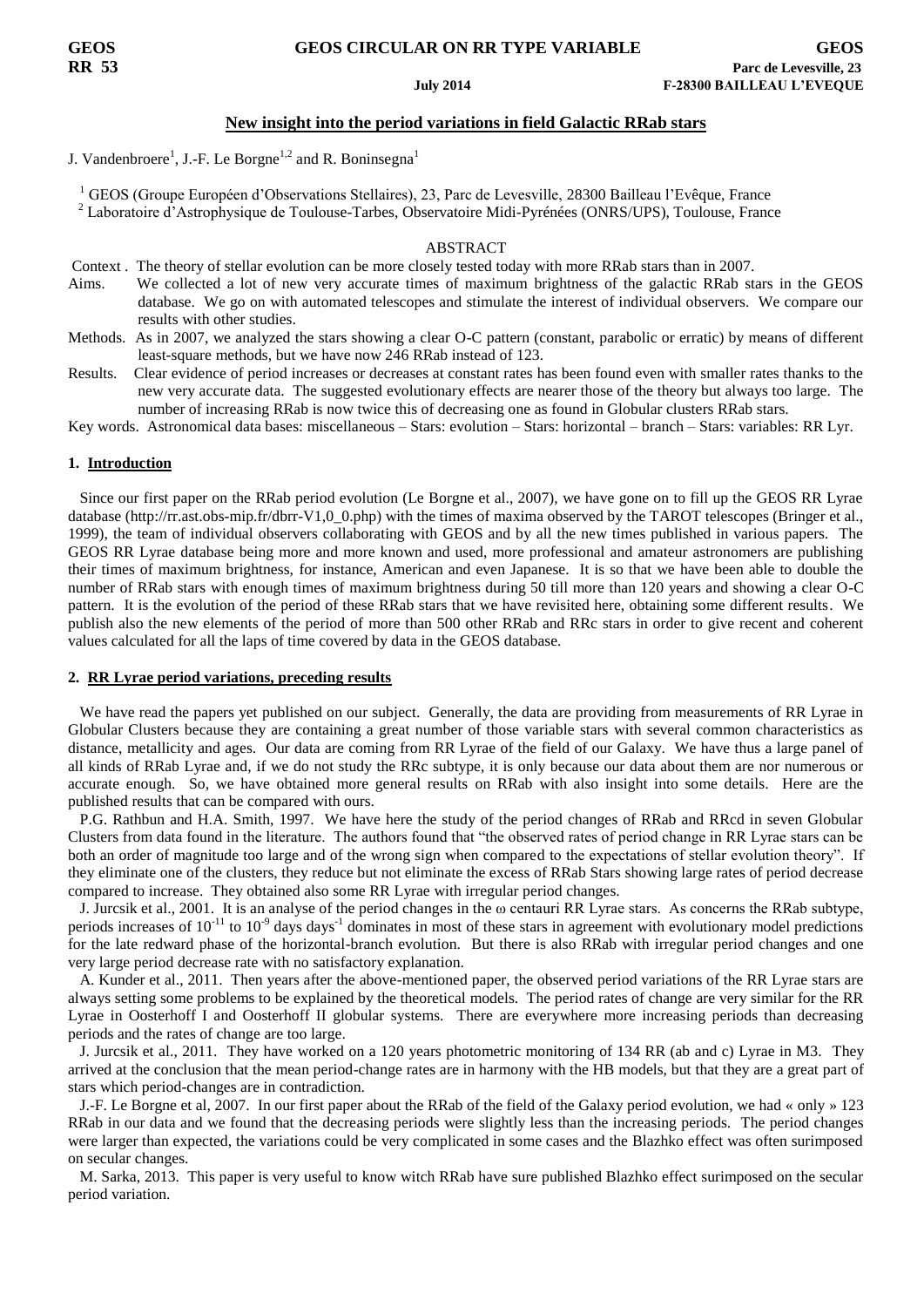#### **3. New sample of data**

With the great number of new maxima brightness added in the GEOS RR Lyrae database these six last years, we have doubled the number of RRab variables with at least 20 maxima covered 50 years or more given a valuable curve of the O-C's.

 The new times of maxima are generally obtained from very good ccd measurements and they are nearly ten times more accurate than the visual and photographic instants of the beginning of the XX<sup>th</sup> century. We have now, for more and more RRab stars, a good idea on period variations at long, short and very short times. For example, if we know that an RRab has a strong Blazhko effect, we shall not be surprised to have an O-C light curve with oscillations of  $\pm$  0.02 day and a greater than usual sigma of the O-C's.

 We have used the same method as described in Le Borgne et al., 2007. As concerns the results with our new sample of 246 stars instead of 123, the great differences are that the number of increasing periods is now twice this of the decreasing periods and that the constant periods are still more numerous.

| Period     | 2013       | 2007       |
|------------|------------|------------|
| constant   | 116 (47%)  | 54 (44%)   |
| increasing | 63 (26%)   | 27 (22%)   |
| decreasing | 32(13%)    | 21 (17%)   |
| irregular  | 35 (14%)   | 21 (17%)   |
| sum        | 246 (100%) | 123 (100%) |

Table 1: Inventory of the O-C patterns of the RRab stars of our new sample compared with this of 2007

#### **4. The RRab with constant period**

 We have now 116 RRab with a constant period during at least 50 years (47% of our sample). We have been induced to change the constant classification for five RRab: the new accurate data allow us to determine the increase rate of RV Oct and AS Vir and the decrease rate of SZ Gem and ST Oph ; they also allow us to see that GV And has had a rapid period change. We have far more constant periods than found in Globular Clusters. We can think that they are evolving, for a great part of them, on the way to the blue where the evolution is very slow and, for a less part of them, on the beginning of the way to the red, where the rates of change are too faint to be detected with the accuracy of our data during a laps of time of only 50 to 120 years. There are probably more RRab of the field of the Galaxy in these stages of evolution than in the Globular Clusters.

### **5. The RRab with increasing period**

 The more different result of this paper compared with the one of 2007 is that we have now twice more increasing RRab (63) than decreasing one's (32). All the increasing RRab of 2007 have gone on to increase.

The mean dP/dt  $(10^{-10}$  d/d) of our new sample of 63 increasing period RRab is 8.13 (7.87 in 2007 with 32 stars) and the median is at 4.22 dP/dt (10<sup>-10</sup> d/d) (4.47 in 2007) what meant that a few stars with a large rate of increase have a great weight on the mean result. Moreover, the new very accurate instants of maximum (see data of AA Aql and UY Cyg) are given us the possibility to determine lower rates of change.

If we take into account only the 27 stars of 2007, their mean dP/dt  $(^{10}$ -10d/d) is now 7.68 (7.87 in 2007) and their median rate of increase in now 3.98 (4.47 in 2007). When we observe during a longer time, the rate of increase is lower, probably because the little period irregularities are cancelling each other out.

Because their period is increasing, those RR Lyrae stars are evolving towards the red part of the horizontal branch.

#### **6. The RRab with decreasing period**

We have now 32 RRab (21 in 2007) with a monotonous rate of decreasing period. With the new instants of maximum light observed during these last six years, two RRab of our set of 2007 (RX Cet and SW Psc) have now to be considered as irregular period RRab Lyrae stars. They had high rates of change:  $dP/dt$  ( $10^{-10}$  d/d) was of -6.80 and -20.70 respectively and they have relatively long periods of 0.574 and 0.521 days.

The mean  $dP/dt$  (10<sup>-10</sup> d/d) is now -7.31 with 32 stars (-7.56 in 2007 with 21 stars). It is -6.74 if we take into account only the 19 RRab remaining from 2007. The median dP/dt (10-10 d/d) is now -4.79 with 32 stars (-5.43 in 2007 with 21 stars). But if we consider only the 19 RRab remaining from 2007, the median  $dP/dt$  (10<sup>-10</sup> d/d) is now -4.63. The rates are thus fainter with more observations as it is the case with the increasing RRab and it is interesting to see that the increasing and decreasing rates are not so different, higher for the mean one of increasing periods, but higher for the median one of decreasing periods.

Because their period is decreasing, those RR Lyrae stars are evolving towards the blue part of the horizontal branch.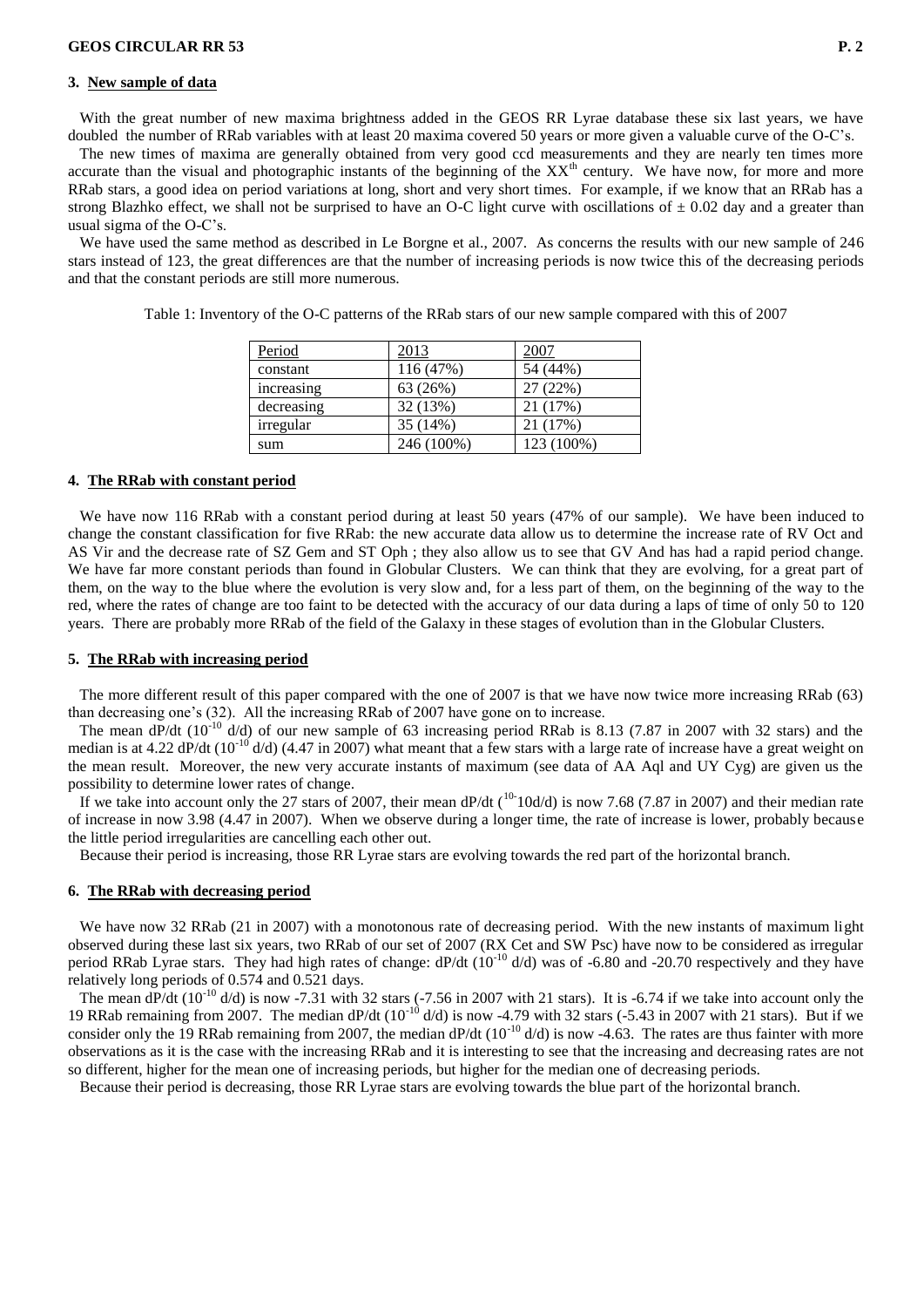|                                                                      |            |            |                           |              |              | probable published Blazhko effect |                  |                          |                                                |                  |          |
|----------------------------------------------------------------------|------------|------------|---------------------------|--------------|--------------|-----------------------------------|------------------|--------------------------|------------------------------------------------|------------------|----------|
| Star                                                                 |            | Nmax       | Time coverrage<br>(years) | From         | To           | Epoch<br>(HJD 2400000)            | Error            | Period<br>(d)            | Error                                          | s.d<br>(d)       | B.effect |
| ZZ                                                                   | And        | 26         | 85.2                      | 1926         | 2011         | 40339.7743                        | 0.0013           | 0.55453309               | 0.00000005                                     | 0.0065           |          |
| AT<br>DE                                                             | And<br>And | 166<br>35  | 107<br>77.6               | 1906<br>1935 | 2013<br>2012 | 37005.2621<br>42123.885           | 0.0016<br>0.0029 | 0.61691448<br>0.45363556 | 0.00000006<br>0.00000014                       | 0.0101<br>0.0171 |          |
| DR                                                                   | And        | 99         | 54.8                      | 1958         | 2013         | 46513.4395                        | 0.0018           | 0.56311692               | 0.00000014                                     | 0.0149           | В        |
| <b>GM</b>                                                            | And        | 35         | 82.9                      | 1929         | 2011         | 40775.7638                        | 0.0033           | 0.70675915               | 0.00000024                                     | 0.0193           |          |
| O٧<br>V423                                                           | And<br>And | 128<br>22  | 82.4<br>50.2              | 1929<br>1938 | 2012<br>1988 | 40879.6185<br>38278.1667          | 0.0012<br>0.0035 | 0.47058093<br>0.48665476 | 0.00000006<br>0.00000027                       | 0.0122<br>0.0159 | B:       |
| XZ                                                                   | Aps        | 82         | 75.9                      | 1937         | 2013         | 42531.3845                        | 0.0028           | 0.58726682               | 0.00000015                                     | 0.0203           |          |
| BS                                                                   | Aps        | 77         | 55.9                      | 1957         | 2013         | 46295.1866                        | 0.0025           | 0.58255625               | 0.00000016                                     | 0.0201           | в        |
| ΕL<br>EX                                                             | Aps        | 38<br>83   | 78<br>78.1                | 1935<br>1935 | 2013<br>2013 | 42240.0593<br>42189.9106          | 0.0062<br>0.0016 | 0.57972235<br>0.47179954 | 0.00000031<br>0.00000006                       | 0.0371<br>0.0127 |          |
| SW                                                                   | Aps<br>Aqr | 178        | 100.9                     | 1912         | 2013         | 38096.1164                        | 0.0004           | 0.45930315               | 0.00000001                                     | 0.0045           |          |
| TZ                                                                   | Aqr        | 80         | 98                        | 1915         | 2013         | 38668.4466                        | 0.0012           | 0.57119446               | 0.00000005                                     | 0.0083           |          |
| YΖ                                                                   | Aqr        | 71<br>57   | 118.3                     | 1894         | 2012         | 34568.5566                        | 0.0023           | 0.55193294               | 0.00000009                                     | 0.0192           |          |
| DN<br>OΖ                                                             | Aqr<br>Aql | 22         | 76.1<br>62.9              | 1936<br>1939 | 2012<br>2002 | 42327.9583<br>40904.4303          | 0.0031<br>0.0038 | 0.63375488<br>0.48079706 | 0.00000019<br>0.0000002                        | 0.0233<br>0.0127 |          |
| $\sqrt{782}$                                                         | Aql        | 27         | 54                        | 1938         | 1992         | 38971.783                         | 0.0061           | 0.64343895               | 0.00000064                                     | 0.0289           |          |
| V1069                                                                | Aql        | 21         | 54.1                      | 1938         | 1992         | 38999.6198                        | 0.0044           | 0.45597519               | 0.0000003                                      | 0.019            |          |
| V1070<br>TZ                                                          | Aql<br>Aur | 23<br>237  | 73<br>99.8                | 1935<br>1913 | 2008<br>2013 | 41373.086<br>38125.8807           | 0.0046<br>0.0005 | 0.36641791<br>0.39167483 | 0.00000019<br>0.00000001                       | 0.0196<br>0.0042 |          |
| BН                                                                   | Aur        | 118        | 107.6                     | 1906         | 2013         | 36910.0668                        | 0.0018           | 0.4560892                | 0.00000005                                     | 0.0064           |          |
| SV                                                                   | Boo        | 24         | 94                        | 1916         | 2010         | 38208.472                         | 0.0022           | 0.58144226               | 0.0000001                                      | 0.0107           |          |
| SZ<br>XX                                                             | Boo<br>Boo | 39<br>40   | 97.9<br>87.1              | 1914<br>1926 | 2012<br>2013 | 38124.8604<br>40516.7743          | 0.0017<br>0.0014 | 0.52282006<br>0.58140195 | 0.00000006<br>0.00000006                       | 0.0064<br>0.0055 |          |
| AΗ                                                                   | Boo        | 20         | 50.4                      | 1962         | 2012         | 46881.9995                        | 0.0081           | 0.55433238               | 0.00000055                                     | 0.026            |          |
| SS                                                                   | Cnc        | 132        | 104.9                     | 1909         | 2013         | 37470.544                         | 0.0009           | 0.36733852               | 0.00000002                                     | 0.0094           | в        |
| RX                                                                   | CVn        | 68         | 105.8                     | 1907         | 2013         | 36999.2685                        | 0.0022           | 0.54002559               | 0.00000009                                     | 0.0171           |          |
| TZ<br>AL                                                             | CVn<br>Cmi | 21<br>71   | 115.8<br>85.1             | 1897<br>1927 | 2013<br>2013 | 35195.0394<br>40787.8972          | 0.0041<br>0.0029 | 0.55187903<br>0.55051265 | 0.00000018<br>0.00000013                       | 0.0178<br>0.0187 |          |
| <b>V870</b>                                                          | Cas        | 28         | 51.1                      | 1938         | 1989         | 38441.9482                        | 0.0035           | 0.5198394                | 0.00000026                                     | 0.0184           |          |
| $\sqrt{746}$                                                         | Cen        | 25         | 65.8                      | 1935         | 2001         | 39908.0927                        | 0.0058           | 0.55140361               | 0.00000046                                     | 0.0273           |          |
| DX<br>UU                                                             | Cep<br>Cet | 108<br>67  | 108.8<br>95.1             | 1901<br>1917 | 2010<br>2012 | 35676.8752<br>38865.4954          | 0.0023<br>0.0032 | 0.52604091<br>0.6060747  | 0.00000011<br>0.00000015                       | 0.0236<br>0.0232 | B        |
| SU                                                                   | Col        | 25         | 64.2                      | 1937         | 2001         | 40491.4822                        | 0.0067           | 0.48735807               | 0.00000035                                     | 0.0302           | B.       |
| ST                                                                   | Com        | 97         | 96.9                      | 1916         | 2013         | 38648.0845                        | 0.0017           | 0.59892796               | 0.00000008                                     | 0.0137           |          |
| SU<br>W                                                              | CrB<br>Crt | 20<br>48   | 76.8<br>77.9              | 1934<br>1935 | 2011<br>2013 | 41685.6319<br>42097.0093          | 0.004<br>0.0012  | 0.57300909<br>0.41201403 | 0.00000021<br>0.00000005                       | 0.017<br>0.0066  |          |
| X                                                                    | Crt        | 29         | 78.2                      | 1935         | 2013         | 42139.8466                        | 0.0026           | 0.7328368                | 0.00000016                                     | 0.0095           | в        |
| V838                                                                 | Cyg        | 31         | 51.3                      | 1958         | 2009         | 45725.4325                        | 0.0051           | 0.48027943               | 0.00000034                                     | 0.0217           |          |
| Bν                                                                   | Del        | 31         | 82.7                      | 1928         | 2011         | 40635.1892                        | 0.0018           | 0.42345104<br>0.49952634 | 0.00000007                                     | 0.0099           |          |
| CD<br>СK                                                             | Del<br>Del | 73<br>55   | 84<br>84                  | 1929<br>1929 | 2013<br>2013 | 41205.9789<br>41215.8965          | 0.0027<br>0.0025 | 0.44279093               | 0.00000012<br>0.00000009                       | 0.0213<br>0.0188 |          |
| DX                                                                   | Del        | 281        | 84.2                      | 1929         | 2013         | 41186.454                         | 0.0009           | 0.47261822               | 0.00000004                                     | 0.014            |          |
| ВT                                                                   | Dra        | 101        | 108.4                     | 1905         | 2013         | 36650.2266                        | 0.0022           | 0.58867333               | 0.00000009                                     | 0.0177           |          |
| RX<br>SX                                                             | Eri<br>For | 68<br>57   | 100.1<br>60.4             | 1912<br>1952 | 2012<br>2013 | 37992.6649<br>45268.5549          | 0.0014<br>0.0021 | 0.58724619<br>0.60534097 | 0.00000005<br>0.00000013                       | 0.0072<br>0.0127 |          |
| GI                                                                   | Gem        | 126        | 71.1                      | 1941         | 2013         | 43335.1008                        | 0.0009           | 0.43326662               | 0.00000003                                     | 0.0092           |          |
| TW                                                                   | Her        | 331        | 100.9                     | 1912         | 2013         | 38134.6309                        | 0.0004           | 0.39959991               | 0.00000001                                     | 0.0058           |          |
| AF                                                                   | Her        | 25         | 105                       | 1907         | 2012         | 37003.1296                        | 0.0054           | 0.63034195               | 0.00000025                                     | 0.0262           |          |
| <b>BD</b><br>DL                                                      | Her<br>Her | 85<br>78   | 113.1<br>80.9             | 1900<br>1932 | 2013<br>2013 | 35888.9723<br>41729.8152          | 0.0037<br>0.0036 | 0.4739082<br>0.5916286   | 0.00000014<br>0.00000017                       | 0.0338<br>0.0149 | B<br>В   |
| EE                                                                   | Her        | 34         | 56.9                      | 1936         | 1993         | 38792.1805                        | 0.0025           | 0.49553685               | 0.00000023                                     | 0.0134           |          |
| V469                                                                 | Her        | 24         | 71                        | 1934         | 2005         | 40507.4795                        | 0.0107           | 0.52575244               | 0.00000063                                     | 0.0282           |          |
| $\vee$ 524<br>DD                                                     | Her<br>Hya | 122<br>46  | 56<br>69                  | 1930<br>1944 | 1986<br>2013 | 36326.2267<br>43734.7266          | 0.0032<br>0.0043 | 0.48186664<br>0.50176865 | 0.00000022<br>0.0000002                        | 0.0326<br>0.0141 | В        |
| EТ                                                                   | Hya        | 52         | 56.1                      | 1957         | 2013         | 46099.3546                        | 0.0021           | 0.685525                 | 0.00000017                                     | 0.0148           |          |
| GO                                                                   | Hya        | 74         | 84                        | 1929         | 2013         | 40995.2447                        | 0.0028           | 0.63643504               | 0.00000014                                     | 0.0218           |          |
| CН<br>RX                                                             | Lac        | 38<br>54   | 83.1<br>77.8              | 1928<br>1935 | 2011<br>2013 | 40674.4613<br>42083.2205          | 0.0028<br>0.003  | 0.52456017<br>0.65341597 | 0.00000017<br>0.00000016                       | 0.017<br>0.0083  |          |
| ST                                                                   | Leo<br>Leo | 163        | 87.2                      | 1926         | 2013         | 40469.244                         | 0.0006           | 0.47798392               | 0.00000002                                     | 0.006            |          |
| SU                                                                   | Leo        | 26         | 98.2                      | 1914         | 2012         | 38087.7426                        | 0.004            | 0.47226483               | 0.00000013                                     | 0.0189           |          |
| WW                                                                   | Leo        | 87         | 77.9                      | 1935         | 2013         | 42158.1488                        | 0.0018           | 0.60284627               | 0.00000009                                     | 0.0141           |          |
| ΑА<br>АX                                                             | Leo<br>Leo | 54<br>64   | 60<br>85                  | 1953<br>1927 | 2013<br>2012 | 45464.0452<br>40766.8259          | 0.0022<br>0.0024 | 0.59865299<br>0.72682693 | 0.00000016<br>0.00000014                       | 0.0088<br>0.0171 |          |
| v                                                                    | LMi        | 78         | 100.8                     | 1912         | 2013         | 37934.3852                        | 0.0012           | 0.54391934               | 0.00000004                                     | 0.0049           |          |
| TV                                                                   | Lib        | 98         | 117.1                     | 1895         | 2012         | 34720.1721                        | 0.0008           | 0.269624                 | 0.00000002                                     | 0.0077           |          |
| π<br>TW                                                              | Lyn        | 109<br>122 | 70.2<br>56.3              | 1943<br>1956 | 2013<br>2013 | 43573.8301                        | 0.0018           | 0.59743227               | 0.00000011                                     | 0.0153           |          |
| СG                                                                   | Lyn<br>Lyr | 35         | 84.2                      | 1928         | 2012         | 46026.6968<br>40775.713           | 0.0013<br>0.0039 | 0.48186063<br>0.50895781 | 0.00000007<br>0.00000016                       | 0.0136<br>0.0219 |          |
| CN                                                                   | ∟γr        | 180        | 112.1                     | 1901         | 2013         | 36090.8415                        | 0.0011           | 0.41138279               | 0.00000003                                     | 0.007            |          |
| CR                                                                   | Lyr        | 41         | 75.3                      | 1938         | 2013         | 42798.4326                        | 0.0034           |                          | 0.49341314 0.00000013                          | 0.0205           |          |
| EΖ<br>FN                                                             | Lyr        | 140<br>43  | 115.4<br>105.2            | 1898<br>1907 | 2013<br>2012 | 35500.1134<br>37009.6158          | 0.0019<br>0.002  | 0.52739761               | 0.52526437 0.00000007<br>0.00000009            | 0.0189<br>0.0102 |          |
| Ю                                                                    | Lyr<br>Lyr | 171        | 104                       | 1909         | 2013         | 37558.5955                        | 0.0012           | 0.57712193               | 0.00000005                                     | 0.0109           |          |
| ΚХ                                                                   | Lyr        | 75         | 72.5                      | 1940         | 2012         | 42990.1175                        | 0.0022           |                          | 0.44090425 0.00000009                          | 0.0175           | B:       |
| LX                                                                   | Lyr        | 36<br>37   | 71.3                      | 1940         | 2011<br>2011 | 42780.1947<br>42666.4049          | 0.0032<br>0.002  |                          | 0.54548437 0.00000017<br>0.68202859 0.00000015 | 0.0156           |          |
| NR<br>$\vee$ 340                                                     | Lyr<br>Lyr | 20         | 71.8<br>71.6              | 1939<br>1940 | 2012         | 42981.1741                        | 0.0027           |                          | 0.584455 0.00000014                            | 0.0118<br>0.011  | В:       |
| Z.                                                                   | Mic        | 23         | 51.1                      | 1961         | 2012         | 46875.6145                        | 0.0033           |                          | 0.58692958 0.00000024                          | 0.0122           | B:       |
| UW                                                                   | Mon        | 22         | 73                        | 1939         | 2012         | 42645.6678                        | 0.0029           |                          | 0.58236326 0.00000019                          | 0.0104           |          |
| V430<br>$\vee$ 445                                                   | Oph<br>Oph | 25<br>42   | 66.1<br>97.1              | 1939<br>1915 | 2005<br>2012 | 41494.4812<br>38361.6275          | 0.0062<br>0.0018 |                          | 0.7009832 0.00000044<br>0.39702319 0.00000005  | 0.0273<br>0.0103 |          |
| V531                                                                 | Oph        | 25         | 64.4                      | 1928         | 1992         | 37067.282                         | 0.0034           | 0.55365322               | 0.00000022                                     | 0.0166           |          |
| V563                                                                 | Oph        | 26         | 66                        | 1928         | 1994         | 37471.2175                        | 0.004            | 0.51131247               | 0.00000024                                     | 0.0203           |          |
| V570<br>V773                                                         | Oph<br>Oph | 21<br>66   | 53.9<br>73.1              | 1940<br>1933 | 1994<br>2006 | 39638.2611<br>40524.4464          | 0.0052<br>0.003  | 0.57485929<br>0.58568539 | 0.00000051<br>0.00000023                       | 0.023<br>0.0226  |          |
| V785                                                                 | Oph        | 45         | 78.1                      | 1933         | 2011         | 41422.0717                        | 0.0037           | 0.44957467               | 0.00000022                                     | 0.0247           |          |
| V788                                                                 | Oph        | 38         | 72.3                      | 1940         | 2012         | 42895.8638                        | 0.0023           | 0.54712958               | 0.00000022                                     | 0.0141           | в        |
| V822<br>V830                                                         | Oph        | 65<br>25   | 81<br>53.1                | 1931<br>1940 | 2012<br>1993 | 41275.4714<br>39535.2228          | 0.0027<br>0.0054 | 0.53767807               | 0.00000021<br>0.00000053                       | 0.0215<br>0.0216 |          |
| V881                                                                 | Oph<br>Oph | 24         | 51.8                      | 1940         | 1992         | 39279.9535                        | 0.0049           | 0.57007605<br>0.52524644 | 0.00000034                                     | 0.0241           |          |
| V962                                                                 | Oph        | 28         | 51.9                      | 1940         | 1992         | 39266.5646                        | 0.0039           | 0.51602572               | 0.00000027                                     | 0.0203           |          |
| V2033                                                                | Oph        | 24         | 52.1                      | 1940         | 1992         | 39293.7349                        | 0.0047           | 0.56582944               | 0.00000043                                     | 0.0201           |          |
| V2210<br>AΟ                                                          | Oph<br>Peg | 22<br>31   | 65.2<br>86                | 1940<br>1925 | 2005<br>2011 | 41717.465<br>40119.168            | 0.0084<br>0.0017 | 0.63809874<br>0.54724348 | 0.0000006<br>0.00000008                        | 0.0265<br>0.0084 |          |
| СG                                                                   | Peg        | 181        | 57.1                      | 1956         | 2013         | 46125.7918                        | 0.0011           | 0.46713709               | 0.00000007                                     | 0.0119           |          |
| DZ                                                                   | Peg        | 116        | 102.8                     | 1910         | 2013         | 37778.3365                        | 0.0029           | 0.60734886               | 0.00000013                                     | 0.023            |          |
| ES                                                                   | Peg        | 25         | 57.8                      | 1951         | 2009         | 44522.1661                        | 0.0037           | 0.53867628               | 0.00000022                                     | 0.0185           |          |
| ET<br>ET                                                             | Peg<br>Per | 27<br>37   | 60.7<br>75.7              | 1951<br>1936 | 2012<br>2011 | 45052.465<br>42000.546            | 0.0022<br>0.0018 | 0.48983263<br>0.39401458 | 0.00000012<br>0.00000006                       | 0.0116<br>0.0109 |          |
| Ж                                                                    | Pup        | 52         | 82.1                      | 1930         | 2013         | 41339.3395                        | 0.0013           | 0.51719937               | 0.00000005                                     | 0.0071           |          |
| BB                                                                   | Pup        | 30         | 78                        | 1935         | 2013         | 42105.9137                        | 0.0026           | 0.4805467                | 0.0000001                                      | 0.0131           |          |
|                                                                      | Scl        | 68         | 77.9                      | 1935         | 2012         | 42034.7766                        | 0.002            | 0.51091447               | 0.00000008                                     | 0.0157           |          |
|                                                                      | Ser<br>Ser | 69<br>137  | 81.1<br>114.3             | 1932<br>1899 | 2013<br>2013 | 41642.5356<br>35577.21            | 0.0034<br>0.0012 | 0.71409651<br>0.52207133 | 0.00000023<br>0.00000005                       | 0.0182<br>0.0116 | в        |
|                                                                      |            | 71         | 113.4                     | 1900         | 2013         | 35751.1548                        | 0.0014           | 0.43779655               | 0.00000004                                     | 0.0105           |          |
|                                                                      | Ser        |            |                           | 1940         | 2013         | 42998.2055                        | 0.004            | 0.50341423               | 0.0000002                                      | 0.0253           |          |
|                                                                      | Sex        | 40         | 73.1                      |              |              |                                   |                  |                          |                                                |                  |          |
|                                                                      | Tri        | 158        | 55.5                      | 1957         | 2012         | 46036.6311                        | 0.0028           | 0.46692088               | 0.00000018                                     | 0.0287           |          |
|                                                                      | UMa        | 281<br>55  | 99.2                      | 1914<br>1935 | 2013<br>2011 | 38275.975                         | 0.0011           | 0.55765759               | 0.00000005                                     | 0.0114<br>0.024  |          |
|                                                                      | UMa<br>UMi | 36         | 75.9<br>79.4              | 1933         | 2012         | 42022.2686<br>41657.7478          | 0.0032<br>0.0048 | 0.46687885<br>0.49043527 | 0.00000019<br>0.00000034                       | 0.0272           | В        |
|                                                                      | Vir        | 63         | 110                       | 1903         | 2013         | 36346.0555                        | 0.001            |                          | 0.47560653 0.00000003                          | 0.006            |          |
| w<br>VY<br>ΑN<br>DF<br>RV<br>UX.<br>TU<br>UZ<br>RX<br>UU<br>UV<br>WY | Vir<br>Vir | 74<br>38   | 82.9<br>91.6              | 1930<br>1914 | 2013<br>2005 | 41263.1685<br>37000.9662          | 0.0012<br>0.0068 |                          | 0.58708302 0.00000005<br>0.60935311 0.00000055 | 0.0066<br>0.0415 | В        |

## Table 2: Refined linear elements for stars showing a constant period. The note B or B: indicates the stars having a published or probable published Blazhko effect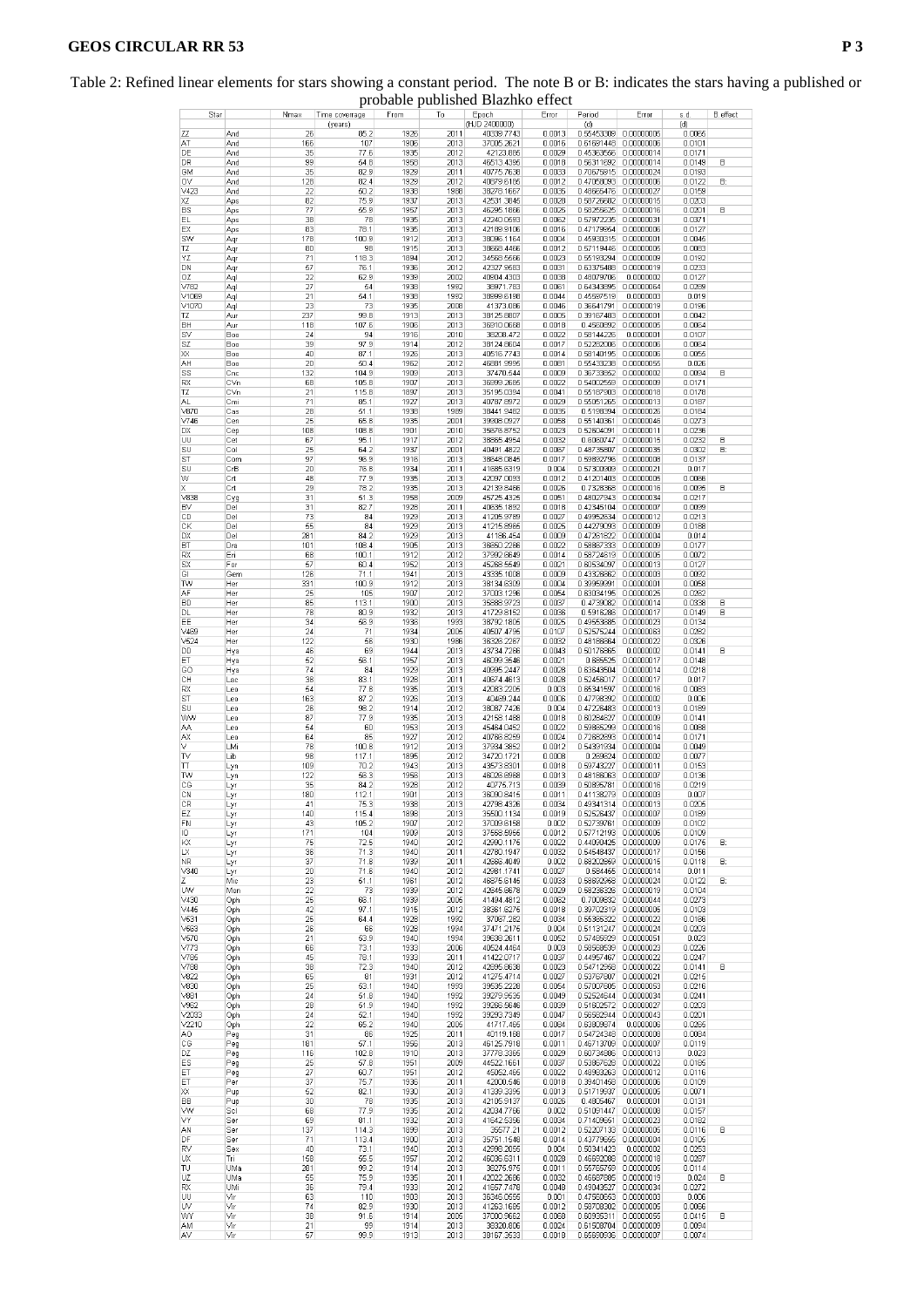Table 3: Linear and parabolic elements of RRab stars showing a well-defined linearly increasing period. The note B or B: indicates the stars having a published or probable published Blazhko effect

| effect<br>œ              | $\infty$                 |            |                 |            |            |                   | മമ                       |                            |            | മമ             |                 |                |            |                     |               | œ                        |                           |                                              |                   |                          |            | ⅏                   |                             |                   |                   | ∞                 |                                                                            |            |            |                     |                 | മമ                |           |                                           |                      |                     |                   |                          |                   | ∞            |            |            |            |                        |                                            |            |            | க் ம          |                         |                        |                          |                   | $\omega$ $\omega$ | ∞                                  |
|--------------------------|--------------------------|------------|-----------------|------------|------------|-------------------|--------------------------|----------------------------|------------|----------------|-----------------|----------------|------------|---------------------|---------------|--------------------------|---------------------------|----------------------------------------------|-------------------|--------------------------|------------|---------------------|-----------------------------|-------------------|-------------------|-------------------|----------------------------------------------------------------------------|------------|------------|---------------------|-----------------|-------------------|-----------|-------------------------------------------|----------------------|---------------------|-------------------|--------------------------|-------------------|--------------|------------|------------|------------|------------------------|--------------------------------------------|------------|------------|---------------|-------------------------|------------------------|--------------------------|-------------------|-------------------|------------------------------------|
| $\frac{error}{0.006}$    | à                        | Signo      | g               |            | 즴          | go                | g<br>ğ                   | ğ                          | ĝ          | ā              | ero<br>D        |                |            |                     |               | es<br>Do                 | <b>CIOIO</b>              |                                              |                   |                          | g          | 9                   |                             |                   |                   | 8                 |                                                                            |            |            |                     |                 | <b>OLOTS</b>      | g         | ġ<br>ā                                    |                      |                     |                   |                          | ğ                 | 8            |            | 0.076      | ano        | ang<br>900             | 흥                                          | §          | goo        | 8             |                         | g                      | goo<br>ë                 | goo               | es oro            | Š                                  |
| a (Myr")                 |                          |            |                 |            |            |                   |                          |                            |            | ă              |                 |                | 98)        |                     | 8             | 21<br>747                |                           |                                              | 욶                 |                          | go         | 得                   |                             |                   |                   | 븜                 |                                                                            |            |            |                     |                 | ğ                 |           |                                           | ä                    |                     |                   |                          |                   |              |            |            |            |                        | 믘                                          |            |            | 읆             |                         |                        | ₹                        |                   |                   |                                    |
| error                    | ğ                        |            |                 |            | ğ          | ğ                 | 8<br>ĝ                   |                            | ğ          | ğ              | ğ               |                | ã          | ğ                   | ğ             | arong                    | ğ<br>Ĕ                    | ğ                                            |                   |                          | ğ          |                     |                             |                   |                   |                   |                                                                            | ā          | g          | ã                   |                 |                   | Š         | ğ                                         |                      | ā                   |                   | ğ<br>ğ                   | Ë                 | ğ            |            | Ĕ          | ğ          | 븜                      | ğ<br>ā                                     | ĝ          | go         | ā             | arong                   | ğ                      | ā<br>ğ                   | g                 | ğ                 | ğ<br>ĝ                             |
| β (d Myr <sup>-1</sup> ) |                          |            |                 |            |            | 0.545             |                          |                            |            |                |                 |                |            |                     |               | 3                        |                           |                                              |                   |                          |            |                     |                             |                   |                   |                   |                                                                            |            |            |                     |                 |                   |           |                                           |                      |                     | ខី                |                          |                   |              |            |            |            |                        | 511Z                                       |            |            | 0.169         |                         |                        |                          |                   |                   |                                    |
| error                    | 8.44E-12<br>228E-11      | 2.503E-1   | 58E-12          | $1214E-11$ | 6.899E-1   | .259E-11          | 7.57E-12<br>314E-12      | 33E-12                     | $2815-11$  | <b>542E-1</b>  | .713E-1         | 1364E-1        | 3.206E-1   | <b>287E-1</b>       |               | 4.388E-1<br>493E-1       |                           | 9908E-10                                     | 476E-1            |                          | 5.365.1    | 3.28E-12            | 1.1623E-10                  |                   |                   | 5.348E-1          |                                                                            |            |            | 4.81E-11            |                 | 2.391E-1          | S16E-I    | 1,58E-1                                   |                      |                     | $1393E - 10$      |                          | 3.188-1           | 457E-1       |            | 1.2254E-10 | 7,565-11   |                        | 3,88E-12<br>8.29E-11                       | 2.38E-12   | 7.739E-1   | 2,838E-T      |                         | 1.48E-1                |                          |                   | <b>728E-11</b>    | É                                  |
|                          |                          |            |                 |            |            |                   |                          |                            |            |                |                 |                |            |                     |               |                          |                           |                                              |                   |                          |            |                     |                             |                   |                   |                   |                                                                            |            |            |                     |                 |                   |           |                                           |                      |                     |                   |                          |                   |              |            |            |            |                        |                                            |            |            |               |                         |                        |                          |                   |                   |                                    |
| dP/dt                    | 7473E-10<br>3291E-08     | 2.939E-10  | 3.786E-11       | 2.1651E-10 | 7.7343E-10 | 1.4924E-09        | 1,8059E-09               | 7355E-10<br>တ              |            | 3.9336E-10     | <b>0842E-10</b> | $9.1341E - 10$ | 4.8254E-10 | 5514E-10            | $9.078E - 11$ | 5.4814E-10<br>$1774E-10$ | 8122E-<br>نت              | 3.1025E-09                                   | 6743E-10          |                          | 7.521E-11  | 3896E-10            | 1.9305E-09                  |                   |                   | 2.1014E-09        | 4764E-09                                                                   |            |            |                     |                 | 7318E-TC          |           |                                           | 3374E-10             |                     | 2.2007E-09        | 5285-10                  | 4.6105E-10        | 5449E-10     | 0213E-09   | 5.717E-10  | 4.2161E-10 | 3724E-10               | 4.7398E-10                                 |            | 3.1202E-09 | 4.6319E-10    |                         |                        |                          |                   |                   |                                    |
| quot s.d.                |                          |            |                 |            |            |                   | 23.9                     |                            |            |                |                 |                |            |                     |               |                          |                           |                                              |                   |                          |            |                     |                             |                   |                   |                   | တ                                                                          |            |            |                     |                 |                   |           |                                           |                      |                     |                   |                          |                   |              |            |            |            |                        |                                            |            |            |               |                         |                        |                          |                   |                   |                                    |
| T<br>$\frac{6}{3}$       | <b>REIDIO</b>            |            |                 |            | 0.0166     | Ē                 | 0.063                    | 0.0093                     | 0.0231     | $\frac{2}{2}$  | 0.009           |                | 0.0149     | 0.028               | ġ             | 0.0126<br>0.0067         | ā                         | 0.0286                                       |                   |                          |            |                     |                             | g                 |                   | 0.0654            | Ş                                                                          |            |            |                     |                 |                   |           |                                           |                      |                     |                   |                          |                   |              |            | 0.0199     | 0.0167     |                        | g<br>0.0079                                |            | 0.028      | 0.0212        |                         |                        | 0.0129                   | 0.0283            |                   |                                    |
| error                    | 4E-12<br>2E-12           | 9E-12      |                 | 4E-12      | $2.2E-11$  | 4E-12             | IE 12                    |                            |            | 4E-12          |                 |                | 7E-12      | 2E-12               | 1E 12         | 1.4E-11                  | $3.4E-11$                 | 7.3E-11                                      | 8E-12             |                          | 2E-12      | 1E-12<br>5E-12      | 3.1E-11                     | 3E.12             |                   | 1.8E-11           |                                                                            |            | 2E-12      | 1,66-11             |                 |                   |           |                                           | 1E12                 | 1.4E-11             | 11                | 后门                       | SE-12             | 45:12        |            | 3.6E-11    | 2.3E-11    |                        | 1E12                                       |            | 三出         | 8E-12         |                         |                        |                          |                   | 4E 12             |                                    |
| Quad. Term               |                          |            | 7E-12           | 6.3E-11    | 2.42E-10   | 4.86E-10          | 4.64E-10<br>2E-11        | $22E-10$                   | 56E-10     | <b>LITE-10</b> | 5.7E-11         | $2.02E-10$     | 1.07E-10   | 2.9E-11             | 2.5E-11       | 1.71E-10<br>7.5E-11      | 1,88E-10                  | 1.143E-09                                    | 1.5E-10           | 8.7E-11                  | 2.1E-11    | 司出                  | 5.22E-10<br>8.BE-1          | 6.7E-11           | 2.9E-11           | 6.19E-10          | <b>954E-09</b>                                                             |            | 6.4E-11    |                     | 뮨               | 8.9E-11           |           |                                           | .88E-10              | 86E-10              | 6.29E-10          | <b>S8E-10</b>            | 0.6E-11           | 高            | 38E-09     | 1.7E-10    | 27E-10     |                        | 9.3E-11                                    | 高          | 7,635.10   | <b>23E-10</b> | 63E-10                  |                        | 145-10                   | 24E-10            |                   |                                    |
| error                    | 0.0000008<br>,0000000    | 3.00000015 | <b>COOLOOGE</b> | 1.0000000  | 0.0000002  | .com/com/         | 1,000000.<br>1.000000    | 1.0000000                  | 1.000000   | 1,0000000      | 1.0000000       | 0.000000       | 0.00000    | .cooloog            | 1.0000000     | <b>Diagooonic</b>        | .000000<br><b>LOODOOC</b> | 1000007                                      | <b>LOODOOT</b>    | 0.00000                  | 100000     | 1,0000000           | 0.000000<br><b>COOOOD</b>   | 0000000           | 0.000000          | 1.000002          | 1,0000052                                                                  | 0.0000     | 100000     | 0000002             | .cooper         | 10000015          | .000001   | 1000000<br>,000000                        | 0000000              | .0000019            | 1,0000063         | .cooper<br>1,000000      | 0.00000016        | 0.00000      | ,000007    | 1,0000003  | 1,0000002  | 1,000001               | 1,0000000<br>0000000                       | 1,000000   | 1.0000001  | 0.00000015    | 0000016                 | 1000000                | .nooner<br>000000        | 1.000002          | 0.0000008         | 0.0000015                          |
| Period (d)               | 0.46964835               | 0.694022   |                 | 5780198    | 0.62514413 | 0.65114518        | 0.513524                 | 0.4569173                  | 0.5472047  | 0.56344979     | 5431602         | 0.4416562      | 0.443653   | 0.37899918          | 55302763      | 0.62340792               | 0.46914433                | 0.7369522                                    | 0.4486286         | 0.58461                  | 0.56070563 | 0.4198591           | 0.54097639                  | .6604200          |                   | 0.5889823         | 7137760                                                                    |            | 0.4403265  | 9494405             |                 | 0.4785436         |           | 0.4008159                                 | 0.45238              | 0.6728499           | 0.57204163        | 58432425<br>15814747     | 0.37261818        | 57116422     |            | 0.59358159 | 0.6045368  |                        | 3903728                                    | 0.42554949 | 0.4892316  | 0.52972959    |                         |                        | 434552                   |                   |                   | 0.4340525                          |
| error                    | 0.0014<br>è              | 0.0042     | <b>BOO</b>      | 0.0014     | 0.0064     | 0.0017            | 0.0013<br>0.008          | 0.0015                     | 0.0046     | 0.0021         | 0.0029          |                | 0.0044     | g                   | 0.0008        | 0.0061<br>88             | š                         | 0.0108                                       |                   |                          | ā          | 8                   | <b>LOG4</b>                 | Sion<br>C         |                   | 0.0129            | g                                                                          |            | eron       |                     |                 | 0.0054            |           | 0.0016                                    | ă                    | ğ                   | 88                | .0049<br>Scot            | 0.0074            | Zoo i        | ESI<br>E   | 0.0077     | ,0062      | ğ                      | 0.0016<br>0.0005                           | ă          | 0.0087     | 0.0047        | 980                     | 0.0018                 | 0.0032<br>0029           | 0.0102            | $\approx 0.0$     | 0.0019<br>0.0052                   |
| Epoch (quad              | 34990.15                 | 34796.216  | 38054.42        | 38072.628  | 40054.310  | 38379.890         | 39074.66<br>35752.699    | 7077.755                   | 38640.2178 | 38658.0109     | 37515.788       | 37416.999      | 42223.4498 | 35451.4318          | 36896.644     | 41252.280                | 38525.87<br>43801.922     | 41437.6296                                   | 46115.222         | 36207.                   | 36071.1925 | 35907.0514          | 34748.1358                  | 86433.350         | 7404.932          | 35949.217         | 8610.760                                                                   | 5328.43    | 6629.522   | 6538.188            | 6964.62         | 6622.6743         | 8463.153  | 43082.13<br>3781.644                      | <b>B5491.2299</b>    | 38119.2955          | 38129.4644        | 40832.79                 | 37371.8162        | 35789.313    | 1758.382   | 96590.384  | 37419.798  | 37469.35               | 36419.2608<br>38260.325                    | 35782.79E  | 41464.1109 | 37977.13      |                         | 41117.348<br>11064.385 | 6344.82                  | 8687.8197         | 17963540          | 42323.7249                         |
|                          | 0.2051                   | 0.038      | 0.0069          | 0.OTS      | 0.0413     | 0.1027<br>enoro   | 0.1502                   |                            | g          | 0.0262         | 0.0203          | 0.0795         | 88.0       | 0.0359              | anos<br>G     | 0.0268                   |                           |                                              |                   |                          |            |                     |                             |                   |                   |                   |                                                                            |            | 0.0428     | 0.0447              |                 | 544               |           | Š                                         |                      |                     | 0.2063            | D.0415                   | 0.0514            | <b>Cutil</b> |            | Š          | 0.0245     |                        | 00458<br>0.0422                            |            | 0.1373     | <b>DINARR</b> | <b>UG46</b>             | 0.022                  | 0.0449<br>0.035          | 0.0465            | 0.0403            | g                                  |
| error                    | 0.00000011<br>0.000007   | 0.00000022 | 0.0000002       | 0.0000008  | 0.00000051 | 0.0000059         | 0.0000003<br>0.0000085   | 0.000004                   | 0.00000016 | 0.00000012     | 0.0000013       | 0.00000052     | 0.0000025  | 0.00000012          | 0.00000004    | 0.0000038<br>0.000002    | 0.0000003                 | 0.00000234                                   | 0.00000047        | 0.00000014               | 0.0000004  | 0.0000005           | 0.0000036<br>0.0000089      | 0.0000008         | 0.0000006         | 0.0000065         | 0.00000321                                                                 | 0.0000028  | 0.0000008  | 0.0000042           | 0.0000067       | 0.00000037        | 0.0000019 | 0.000002<br>0.0000001                     | 0.000002             | 0.0000041           | 0.00000176        | 0.0000063<br>0.0000015   | 0.000003          | 0.00000014   | 0.0000032  | 0.00000048 | 0.00000034 | 0.0000048              | 0.00000014<br>0.0000009                    | 0.00000002 | 0.00000102 | 0.0000025     | 0.0000062               | 0.000001               | 0.00000016<br>0.0000039  | 0.000003          | 0.00000025        | 0.0000009                          |
|                          | 0.72275488<br>0.46965285 | 0.69402343 | 0.36178739      | 0.57802084 | 0.62514372 | 0.65115015        | 0.51352965<br>0.37733822 | 0.45692114                 | 0.54720511 | 0.56345115     | 0.54316099      | 0.44165935     | 0.44365356 | 0.37899943          | 0.55302807    | 0.62340868               | 0.46914433<br>0.53647572  | 0.73695323                                   | 0.44862898        |                          | 0.56070598 | 0.41986046          | 0.33433497                  |                   |                   |                   | 0.71380412                                                                 | 0.56990614 | 0.44032751 | 0.6494435           | 0.52438134      |                   | 0.5238642 |                                           |                      | 0.67265219          |                   | 0.68432591<br>0.58147582 |                   | 0.57116501   | 0.45821429 | 0.59358111 | 0.60453668 | 0.4386168              | 0.39037651<br>0.48838407                   | 0.42554978 | 0.48923094 | 0.52973116    | 0.47747972              |                        | 0.43455354<br>0.52679445 |                   | 0.47110083        | 0.4340533 0.00000022<br>0.59413014 |
| Period (d)               | 0000<br>0.0212           | 0.0043     | 0.0006          | 0.0019     | 0,0082     | 0.0123            | 0.0225<br>0.0012         | 0.0123                     | 0.0043     | gg             | 0.0034          | 0.017          | 0.0059     | 0.0037              | 0.0011        | 0.0078<br>0.0063         | 0.0068                    | 0.0239                                       | 0.0068            | 0.58461297<br>0.0034     | 0.0011     | 0.0018              | 0.0114 0.54097566<br>0.0082 | 0.0017 0.66042059 | 0.0014 0.56967128 | 0.0167 0.58898832 | 0.0565                                                                     | 0.0045     | 0.0027     | 0.0088              | 0.0161          | 0.0113 0.47854511 | 0.0066    | 0.0042 0.40081612<br>0.4889997,<br>0.0021 | 0.45239021<br>0.0063 | 0.009               | 0.0405 0.57204689 | 0.0092<br>0.0049         | 0.0096 0.37261934 | 0.0031       | 0.0613     | 0.063      | 0.005      | 0.0036<br>0.0093       | 0.0028                                     | 0.0006     | 0.0207     | 0.0062        | 0.0127                  | 0.0027 0.48756025      | 0.0085<br>0.0049         | 0.0074 0.55342603 | 0.0082            | 0.0026<br>0.0048                   |
| error                    |                          |            |                 |            |            |                   |                          |                            |            |                |                 |                |            |                     |               |                          |                           |                                              |                   |                          |            |                     |                             |                   |                   |                   |                                                                            |            |            |                     |                 |                   |           |                                           |                      |                     |                   |                          |                   |              |            |            |            |                        |                                            |            |            |               |                         |                        |                          |                   |                   |                                    |
| Epoch (lin)              | 36028.795<br>34990.389   | 34796.2554 | 38054.4257      | 38072.6438 | 40054.372  | 38380.0237        | 39074,8786<br>35752.718  | 37077.8862                 | 38640.3228 | 38658.0514     | 37515.8166      | 37417.1903     | 42223.5053 | 35451.4595          | 36896.6526    | 41252.3405<br>38525.9411 | 43801.9762                | 41437.7553                                   | 46115.2494        | 36207.8186               | 36071.2015 | 35907.0803          | 40577.5515<br>34748.2214    | 36433.3719        | 37404.9421        | 35949.6576        | 36511.0942                                                                 | 45328.4687 | 35629.5826 | 36538.2357          | 3694.7188       | 36622.7346        | 8463.2339 | 43082.1712<br>43781.6708                  | 35491.3231           | 38119.408           | 38129.7659        | 40832.8453<br>33682.7279 | 37371.9074        | 35789.3464   | 37258.8531 | 36590.4137 | 37419.827  | 37469.4192             | 36419.2593<br>38260.3821                   | 35782.8077 | 41464.4319 | 37977.1914    | 41385.8428              | 41117.3986             | 41064.4269<br>36344.8856 | 38687.8932        | 37963.6284        | 35663,1325<br>42323.7647           |
| $\epsilon$               | A<br>ā                   | 2012       | 2013            | 2013       | 昌          | 2013<br>2013      | 2013                     | 2013                       | 2013       | 2013           | 2013            | 2012           | 2012       | 2010                | 2112          | 2012<br>2012             | ã                         | 2007                                         | $\overline{2011}$ | 213                      | 2013       | 2013                | ggi<br>ā                    | 2013              | 2013              | 2013              | 2012                                                                       | 2012       | 2013       | 2010                | 2012            | 2013              | 2013      | m<br>ă                                    | 2013                 | 2013                | gia               | 2013<br>2012             | <b>Fili</b>       | 2013         | 1993       | 88         | 994        | š                      | g<br>2013                                  | 2013       | g          | 2012          | 2012                    | 2013                   | 2013<br>$\overline{201}$ | 2013              | 2013              | ā<br>2013                          |
| from                     | 90<br>88                 | 1895       | 1912            | 1912       | 932        | 1914<br>900       | 1918                     | <b>SD</b>                  | 916        | 1916           | 1910            | 1910           | 1936       | §                   | <b>SO</b>     | 1916<br>880              | 1949                      | 1937                                         |                   | <b>SS</b> 63             | ē.         | $\Xi$               | 1928<br>1927                | $\overline{5}$    | 909               | 50                | 邑                                                                          | 952        | 1899       | 907                 | $\overline{90}$ | $\frac{34}{2}$    | 1915      | 1948<br>1944                              | 1888                 | 913                 | 1913              | 88<br>88                 | 1910              | 5            | 1928       | <b>SS</b>  |            | 1913<br>1928           | 903                                        | 500        | 1935       | <b>1912</b>   | $\overline{\mathbb{S}}$ | 1929<br>s              | 903                      | 1916              | 1912              | $\boxed{89}$<br>88                 |
| Time cov (y)             | 116.2                    | 117.1      | 100.9           | ≣          | 717        | $\frac{981}{129}$ |                          | $34.1$<br>$-1.9$<br>$-8.9$ |            | 96.9           | 102.9           | $\Xi$          | 76.9       | $\frac{1088}{1062}$ |               | 82,2<br>8                |                           | $\overline{a}$ $\overline{a}$ $\overline{a}$ |                   | $\overline{\phantom{a}}$ | 111.8      | $\frac{12.9}{83.5}$ | S                           | 108.8             | 103.9             | $112.7$           | 108.2                                                                      | 8          | 114.4      | $\frac{1031}{1055}$ |                 | 108.5             | 88        | 55.9                                      | 114.2                | $\mathop{\boxplus}$ | las<br>Se         | 84.9<br>1238             | ē                 |              | $13.2$ 65  | $61.1$     | 8          | $65\,8$                | $\begin{array}{c} 9.8 \\ 10.9 \end{array}$ | 112.5      |            | $\frac{1}{2}$ |                         | 2                      | $80.2\,$<br>tit0.1       | $\overline{5}$    | ē                 | 114.2<br>2                         |
| Nmax                     |                          |            |                 |            |            |                   |                          |                            |            |                |                 |                |            |                     |               |                          |                           |                                              |                   |                          |            |                     |                             |                   |                   |                   |                                                                            |            |            |                     |                 |                   |           |                                           |                      |                     |                   |                          |                   |              |            |            |            |                        |                                            |            |            |               |                         |                        |                          |                   |                   |                                    |
| Shi                      | BN Agr<br>XX And         | BO Agr     | AA Aql          | V341 Aql   | V508 Aql   | X Ani             | SW Boo<br>RS Boo         | UU Boo                     | RW Cnc     | TT Cnc         | AN One          | SW CVn         | PS Cas     | EZ Cep              | RR Cet        | RV Cet<br>V Com          | TX Com                    | UZ Com                                       | SZ CrB            | TV CrB                   | UY Cyg     | DM Cyg              | N Cyg<br>V684 Cyg           | SU Dra            | SW Dra            | BD Dra            | $\begin{array}{l} \mathbb{Z} \\ \mathbb{Z} \otimes \mathbb{B} \end{array}$ |            | VZ Her     | AG Her              | GY Her          | SV Hya            | UU Hya    | DH Hya<br>M Lac                           | RR Leo               | <b>N</b> Leo        | AN Leo            | M1X                      | a<br>D            | 하이<br>이후     | V942 Oph   | V960 Oph   | V1089 Oph  | V2334 Oph<br>$W^{Peg}$ | AV Peg                                     | AR Per     | FM Per     | RY Psc        | V440 Sgr                | AV Ser                 | BH Ser<br>CS Ser         | AS Vir            | ら<br>田            | <b>EK All</b><br><b>FKVul</b>      |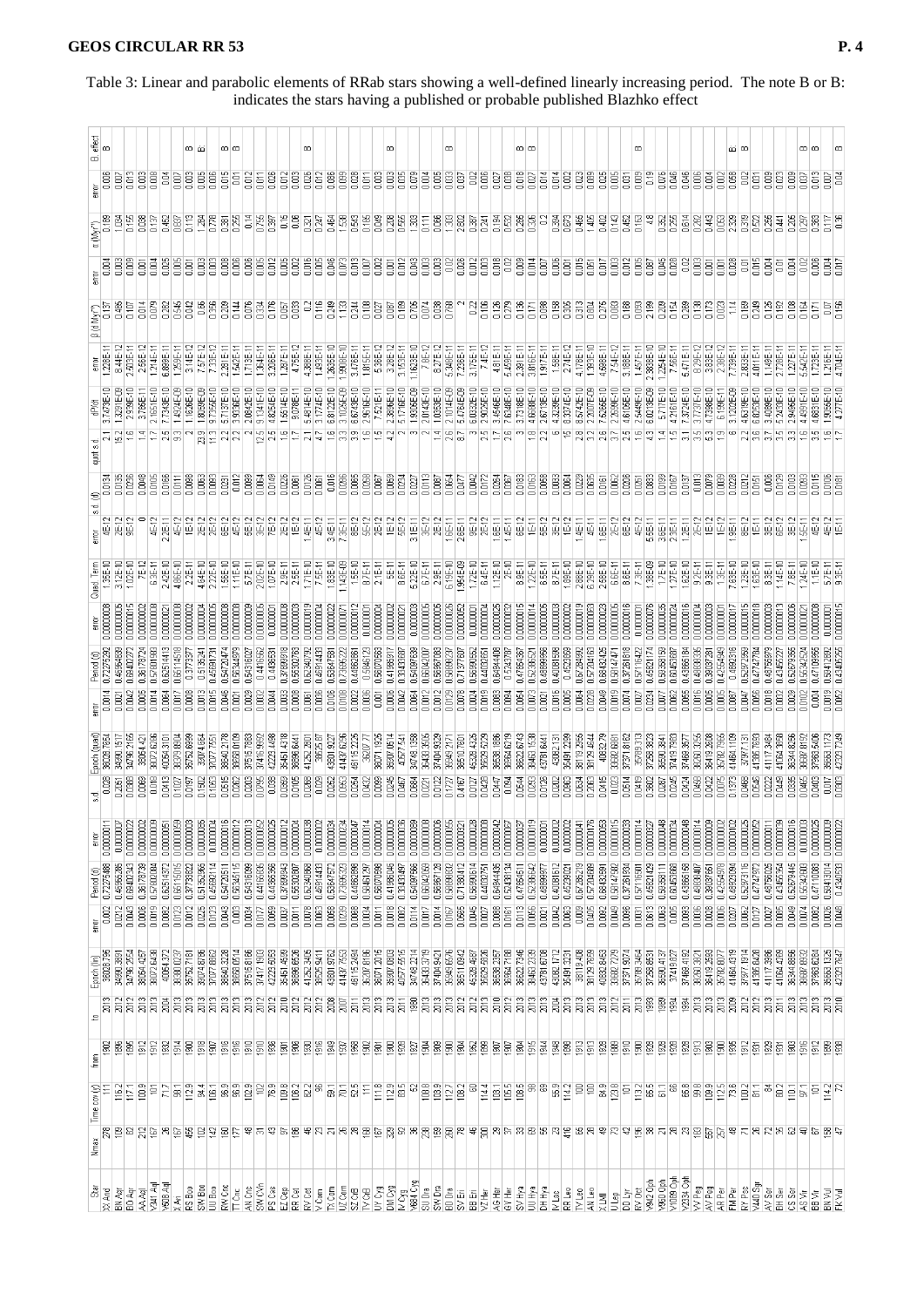| Table 4. Linear and parabolic elements for RRab stars showing a well defined linearly decreasing period. The note B or B: |  |
|---------------------------------------------------------------------------------------------------------------------------|--|
| indicates the stars having a published or probable published Blazhko effect                                               |  |

| B effect         | άó         |                      |                                                                            |                                                                                                                                                                                                                                       |                         |            | نت                                                                                                                                                                                                                                                                                                                                                                                     |                         |                         | نت                                                        |            |               |             |                                |               | άó               |                                                                                                                                                                                                                                                                                                                                    | άó                             | άó         |             |                                                                           |                            |            | نت                             |            |                                      |                                                 | نت                                          |               |             |                      |            |
|------------------|------------|----------------------|----------------------------------------------------------------------------|---------------------------------------------------------------------------------------------------------------------------------------------------------------------------------------------------------------------------------------|-------------------------|------------|----------------------------------------------------------------------------------------------------------------------------------------------------------------------------------------------------------------------------------------------------------------------------------------------------------------------------------------------------------------------------------------|-------------------------|-------------------------|-----------------------------------------------------------|------------|---------------|-------------|--------------------------------|---------------|------------------|------------------------------------------------------------------------------------------------------------------------------------------------------------------------------------------------------------------------------------------------------------------------------------------------------------------------------------|--------------------------------|------------|-------------|---------------------------------------------------------------------------|----------------------------|------------|--------------------------------|------------|--------------------------------------|-------------------------------------------------|---------------------------------------------|---------------|-------------|----------------------|------------|
|                  |            | <u>g g</u>           |                                                                            | 旨意                                                                                                                                                                                                                                    | e e                     |            |                                                                                                                                                                                                                                                                                                                                                                                        |                         |                         |                                                           |            |               |             |                                |               |                  |                                                                                                                                                                                                                                                                                                                                    |                                |            |             |                                                                           |                            |            |                                |            |                                      |                                                 | <u>gggggggggggggggggggggggggggg</u>         |               |             |                      |            |
| Èm               |            | 0.382<br>ਹਵਾ         |                                                                            | <u>- 2019 - 2019 - 2019 - 2019 - 2019 - 2019 - 2019 - 2019 - 2019 - 2019 - 2019 - 2019 - 2019 - 2019 - 2019 - 20</u><br>2019 - 2020 - 2020 - 2020 - 2020 - 2020 - 2020 - 2020 - 2020 - 2020 - 2020 - 2020 - 2020 - 2020 - 2020 - 2020 |                         |            |                                                                                                                                                                                                                                                                                                                                                                                        |                         |                         |                                                           |            |               |             |                                |               |                  |                                                                                                                                                                                                                                                                                                                                    |                                |            |             |                                                                           |                            |            |                                |            |                                      |                                                 |                                             |               |             |                      |            |
| Alpha            |            |                      | 888888888888888888888888888888888                                          |                                                                                                                                                                                                                                       |                         |            |                                                                                                                                                                                                                                                                                                                                                                                        |                         |                         |                                                           |            |               |             |                                |               |                  |                                                                                                                                                                                                                                                                                                                                    |                                |            |             |                                                                           |                            |            |                                |            |                                      |                                                 |                                             |               |             |                      |            |
| Error            |            |                      |                                                                            |                                                                                                                                                                                                                                       |                         | Ş          |                                                                                                                                                                                                                                                                                                                                                                                        |                         |                         |                                                           |            |               |             |                                |               |                  |                                                                                                                                                                                                                                                                                                                                    |                                |            |             |                                                                           |                            |            |                                |            |                                      |                                                 |                                             |               |             |                      |            |
| ErBra            |            | 특응                   |                                                                            | e e<br>S                                                                                                                                                                                                                              | g                       |            |                                                                                                                                                                                                                                                                                                                                                                                        |                         |                         |                                                           |            |               |             |                                |               |                  |                                                                                                                                                                                                                                                                                                                                    |                                |            |             |                                                                           |                            |            |                                |            |                                      |                                                 |                                             |               |             |                      |            |
|                  |            | 3.96E-12<br>9.08E-12 | 6.75E-12                                                                   |                                                                                                                                                                                                                                       | 97E-12                  | 5.41E-11   | 2.67E-11                                                                                                                                                                                                                                                                                                                                                                               | $9.47E-11$              |                         | 5.8는 1<br>1.99는 11년<br>1.99는 11년<br>1.99년                 |            |               |             |                                | $102E-11$     |                  | 6746-12<br>2716-11<br>6646-12                                                                                                                                                                                                                                                                                                      |                                |            |             | 2545-11<br>6385-12<br>6385-12<br>52125-1385-11<br>5235-12<br>5235-12      |                            |            |                                |            |                                      |                                                 |                                             |               |             |                      |            |
|                  |            | 4,63E-10<br>2,16E-10 | 3,73E-10                                                                   | 22E.10                                                                                                                                                                                                                                | 2.21E-10                | 8,23E-10   | 1.31E-09                                                                                                                                                                                                                                                                                                                                                                               | $9.26E-10$              |                         | $-1.40E + 10$<br>$-3.96E + 10$                            | 1.365.09   | $-2.28E - 10$ |             | $-6.42E-11$<br>$-1.50E-09$     | $-1.35E + 10$ |                  | 4.37E-10                                                                                                                                                                                                                                                                                                                           | $-2.13E - 10$<br>$-4.95E - 10$ |            |             | 7,525.10<br>5,155.10<br>5,435.10<br>-1,075.09                             |                            |            | $-8.365 + 10$<br>$-6.135 + 10$ |            | $-1.95E.09$                          | $5.19E-11$                                      | $-5.00E - 10$                               | $-3.26E - 09$ | $-1.28E.09$ | $-2.20E+10$          | 4.35E-10   |
| ₹g               |            |                      |                                                                            |                                                                                                                                                                                                                                       |                         |            |                                                                                                                                                                                                                                                                                                                                                                                        |                         |                         |                                                           |            |               |             | 28                             | 은             | ្ន               |                                                                                                                                                                                                                                                                                                                                    | a                              |            | ₽           | 뽄                                                                         | $\frac{16}{12}$            |            |                                | 쁰          |                                      |                                                 |                                             |               |             |                      |            |
| s.d.(d) Quots    |            | $\frac{2}{2}$        | 3.008                                                                      | ğ                                                                                                                                                                                                                                     | 000                     | 0.0168     | 0.015                                                                                                                                                                                                                                                                                                                                                                                  |                         |                         |                                                           |            |               |             |                                |               |                  |                                                                                                                                                                                                                                                                                                                                    |                                |            |             |                                                                           |                            |            |                                |            |                                      |                                                 | <u>gegegegegegegegegegegegegegeg</u>        |               | 0.0087      | e<br>Sant            |            |
|                  |            |                      | $100E-12$                                                                  | $100E-12$                                                                                                                                                                                                                             | $2.00E-12$              | 1,605.11   | 5.00E-12                                                                                                                                                                                                                                                                                                                                                                               |                         |                         | 2506-11<br>1.006-12<br>1.1.006-12<br>1.006-12<br>3.006-12 |            |               |             |                                | $3.00E-12$    |                  |                                                                                                                                                                                                                                                                                                                                    |                                |            |             |                                                                           |                            |            |                                |            |                                      |                                                 |                                             | 15005-11      | $4.00E42$   | 3.00E-12<br>3.00E-12 |            |
| È                |            | 1.02E-10<br>5.80E-11 | $900E-11$                                                                  | D.10E-11                                                                                                                                                                                                                              | 5,90E-11                | 2.51E-10   | $-2.42E - 10$                                                                                                                                                                                                                                                                                                                                                                          |                         |                         | $-2475 - 11$<br>$-3.905 - 11$<br>$-3.905 - 11$            | 347E-10    | 6.70E-11      |             | $-4.00E - 12$<br>$-4.00E - 10$ | 3.405-11      |                  | $\begin{array}{ll} 10 & 0 & 0 \\ 0 & 0 & 0 \\ 0 & 0 & 0 \\ 0 & 0 & 0 \\ 0 & 0 & 0 \\ 0 & 0 & 0 \\ 0 & 0 & 0 \\ 0 & 0 & 0 \\ 0 & 0 & 0 \\ 0 & 0 & 0 \\ 0 & 0 & 0 \\ 0 & 0 & 0 \\ 0 & 0 & 0 \\ 0 & 0 & 0 & 0 \\ 0 & 0 & 0 & 0 \\ 0 & 0 & 0 & 0 \\ 0 & 0 & 0 & 0 \\ 0 & 0 & 0 & 0 & 0 \\ 0 & 0 & 0 & 0 & 0 \\ 0 & 0 & 0 & 0 & 0 \\ 0$ |                                |            |             |                                                                           |                            |            | $-2.66E-10$                    |            | 16254<br>77.6541<br>17.654           |                                                 |                                             | 7.87E-10      |             | 4.10E-11<br>880E-11  |            |
| Quad.term        |            |                      |                                                                            |                                                                                                                                                                                                                                       |                         |            |                                                                                                                                                                                                                                                                                                                                                                                        |                         |                         |                                                           |            |               |             |                                |               |                  |                                                                                                                                                                                                                                                                                                                                    |                                |            |             |                                                                           |                            |            |                                |            |                                      |                                                 |                                             |               |             |                      |            |
| Emor             | 0.0000003  | 0.0000004            | 0.000000                                                                   |                                                                                                                                                                                                                                       | <b>LOODDOOL</b>         | 1,0000013  | $0.0000006$                                                                                                                                                                                                                                                                                                                                                                            | 0.0000039               | $0.0000002$             | 0.0000009                                                 | 0.0000013  | 0.0000005     | $0.0000006$ | 0.0000036                      | 0.0000005     | 0.0000004        | 0.000000                                                                                                                                                                                                                                                                                                                           | 0.0000025                      | 0.0000004  | $0.0000006$ | 0.0000004                                                                 | 0.0000022                  | 0.0000006  | 0.0000009                      | 0.0000036  |                                      | $0.0000028$<br>$0.0000002$                      | 0.0000017                                   | 0.0000037     | 0.0000008   | 0.0000008            | 0.00000    |
| Period(d)        | 0.44227077 | 0.53571206           | 0.48187761                                                                 | 1.46340578                                                                                                                                                                                                                            | 0.5327269<br>0.60007572 |            | $0.368727$                                                                                                                                                                                                                                                                                                                                                                             | 0.53294216              |                         | 0.55175742                                                | 0.51061227 | 0.58658903    | 0.2927363   | 0.53232249                     | 0.50113594    | 0.45536897       | 0.43605565                                                                                                                                                                                                                                                                                                                         | $0.43218975$<br>$0.51124764$   |            | 0.49743797  | 0.4503599                                                                 | $0.4587837$<br>$0.5046552$ |            | 0.6409929                      | 0.5460678  | 0.73423705                           |                                                 | 0.59958364                                  | 0.48376413    | 0.52579419  | 0.37048736           | 0.40541963 |
|                  |            | <b>ge</b>            | 0.0015                                                                     | 0.0012                                                                                                                                                                                                                                | 0.0012                  | 0.0028     | 0.0028                                                                                                                                                                                                                                                                                                                                                                                 | 0.0119                  | $\frac{0.0012}{0.0024}$ |                                                           | 0.0065     | 0.0015        | 0.0043      | 0.0095                         | 0003          | $\overline{\Xi}$ | 0.003                                                                                                                                                                                                                                                                                                                              | $\frac{5}{2}$                  |            | 0.0045      | 0.0018                                                                    | $\frac{1}{2}$              |            | 0.0022                         | 0.008      |                                      | $\begin{array}{c} 0.0062 \\ 0.0012 \end{array}$ | 0.0039                                      | 0.0147        | $0.0027$    | 0.0026               | 0.0028     |
| Epoch(HJD) Error | 34686.2466 | 39796.3167           | 3664.725                                                                   | 38067.4717                                                                                                                                                                                                                            | 38395.8345              | 46174.2873 | 45104.45                                                                                                                                                                                                                                                                                                                                                                               | 40244.9428              | 36127.1991              | 3618.6783                                                 | 41126.4724 | 37809.0957    | 34677.7482  | 41769.475                      | 39726.9497    | 38717.5831       | 40715.224                                                                                                                                                                                                                                                                                                                          | 42472.3552                     | 34965.6611 | 40928.4822  | 37266.4868                                                                | 37136.2715                 | 36034,4797 | 41405.5613                     | 42212.4607 | 4116.6104                            | 3629.783                                        | 40258.0417                                  | 41720.0735    | 38490.5019  | 40061.0083           | 37196.2803 |
| s.d. (0)         |            |                      | 0.0472                                                                     |                                                                                                                                                                                                                                       | <b>GROT</b>             | 0.028      |                                                                                                                                                                                                                                                                                                                                                                                        |                         |                         | esia<br>Oleh 28<br>Oleh 29                                | 0.0785     |               |             |                                | 0.0102        |                  |                                                                                                                                                                                                                                                                                                                                    |                                |            |             | 88<br>0887<br>0127                                                        |                            |            |                                |            | <b>B</b><br><b>B</b><br>COMB<br>COMB |                                                 | 0.0328                                      | 0.1692        |             | 0.0848<br>0.0239     | 0.0524     |
|                  | 0.0000001  | <b>DODODO</b>        | <b>D.COOLDOOTE</b>                                                         |                                                                                                                                                                                                                                       |                         |            |                                                                                                                                                                                                                                                                                                                                                                                        | 0.000008                |                         | 0.00000012                                                | 0.000003   | 0.000000      | 0.0000006   | 0.0000094                      | 0.0000005     | 0.00000014       | 0.00000015                                                                                                                                                                                                                                                                                                                         | 0.0000065                      | 0.0000012  | 0.000002    | 0.0000005                                                                 | 0.0000036                  | 0.0000073  | 0.0000024                      | 0.0000046  | 0.00000                              | 0.000000                                        | 0.0000002                                   | 0.0000125     | 0.0000065   | 0.000002             | 0.000003   |
| Èĭ               |            |                      |                                                                            |                                                                                                                                                                                                                                       |                         |            |                                                                                                                                                                                                                                                                                                                                                                                        |                         |                         |                                                           |            |               |             |                                |               |                  |                                                                                                                                                                                                                                                                                                                                    |                                |            |             |                                                                           |                            |            |                                |            |                                      |                                                 |                                             |               |             |                      |            |
| Period(d)        | 0.44226835 | 0.53571193           | 0.48187612                                                                 | 0.46340469                                                                                                                                                                                                                            |                         | 0.60907536 | 0.3687259                                                                                                                                                                                                                                                                                                                                                                              | 0.53294275              | 0.55175706              | 0.44774558                                                | 0.51061034 | 0.58658837    | 0.29273841  | 0.53232097                     | 0.50113515    | 0.45536514       | 0.43605523                                                                                                                                                                                                                                                                                                                         | 0.43218855                     | 0.51124524 | 0.49743739  | 0.45035586                                                                | 0.45878367                 | 0.50465131 | 0.64099151                     | 0.5460666  | 0.73423364                           | 0.44725247                                      | 0.59958186                                  | 0.48375755    | 0.52578966  | 0.37048659           | 0.40541737 |
|                  | 0.0036     | 0.0023               | ğ                                                                          | $\frac{1}{2}$                                                                                                                                                                                                                         | 0.0018                  | 0.0026     | 0.0048                                                                                                                                                                                                                                                                                                                                                                                 | $\overline{\text{max}}$ | 0.0012                  | 0.0025                                                    | 10005      | 0.0023        | 0.0034      | 0.0143                         | 0.0013        | $\frac{8}{2}$    | 0.003                                                                                                                                                                                                                                                                                                                              | 0067<br>0008                   |            |             | anga<br>0.006                                                             | $0.0068\,$                 | 0.027      | $\overline{\mathbb{B}}$        | 00079      | 0.0139                               | 0.0011                                          | $\frac{2}{3}$                               | 0.0317        | 0.0156      | $0.0062$             | port 6     |
| Epoch(HJD) Error | 34686.195  | 39796.2659           | 3584.6618                                                                  | 38067.4491                                                                                                                                                                                                                            | 38395.8079              | 46174.2518 | 45104.3277                                                                                                                                                                                                                                                                                                                                                                             | 40244.8539              | 36127.1723              | 36818.6312                                                | 41126.2805 | 37809.0658    | 34677.726   | 41769.3684                     | 39726.9363    | 38717.5461       | 40715.1923                                                                                                                                                                                                                                                                                                                         | 42472.1056                     | 34965.6013 | 40928.3544  | 37266.4767                                                                | 37136.228                  | 36034.2983 | 41405.4967                     | 42212.4143 | 4116.4739                            | 36829.773                                       | 40258.0004                                  | 41719.6887    | 38490.3307  | 40060.9862           | 37196.2418 |
|                  |            | ឌីឌី                 | $\frac{2}{2}$                                                              | 2013                                                                                                                                                                                                                                  | gg                      |            |                                                                                                                                                                                                                                                                                                                                                                                        |                         |                         | <b>ggggggggggg</b>                                        |            |               |             |                                |               | $\frac{1}{8}$    |                                                                                                                                                                                                                                                                                                                                    | $\frac{1}{2}$                  |            |             | <b>gggggggggg</b>                                                         |                            |            |                                |            |                                      |                                                 |                                             | 2013          | 2013        | 2010                 | 2011       |
| $\approx$        |            |                      |                                                                            |                                                                                                                                                                                                                                       |                         |            |                                                                                                                                                                                                                                                                                                                                                                                        |                         |                         |                                                           |            |               |             |                                |               |                  |                                                                                                                                                                                                                                                                                                                                    |                                |            |             |                                                                           |                            |            |                                |            |                                      |                                                 |                                             |               |             |                      |            |
| Time (y) From    |            |                      | $\frac{25}{2}$ $\frac{25}{2}$ $\frac{25}{2}$ $\frac{25}{2}$ $\frac{25}{2}$ |                                                                                                                                                                                                                                       |                         |            |                                                                                                                                                                                                                                                                                                                                                                                        |                         |                         | <b>SSSSSS</b>                                             |            |               |             |                                |               |                  |                                                                                                                                                                                                                                                                                                                                    |                                |            |             |                                                                           |                            |            |                                |            |                                      |                                                 | 8 8 5 2 3 3 3 4 5 6 5 6 7 8 9 8 9 8 8 8 8 7 |               |             |                      | $\Xi$      |
|                  |            |                      | 53. 电传承功能 医阴道 医阴道 医阴道 医心室 医血管 医血管 医血管 医血管                                  |                                                                                                                                                                                                                                       |                         |            |                                                                                                                                                                                                                                                                                                                                                                                        |                         |                         |                                                           |            |               |             |                                |               |                  |                                                                                                                                                                                                                                                                                                                                    |                                |            |             |                                                                           |                            |            |                                |            |                                      |                                                 |                                             |               |             |                      |            |
| Nmax             |            |                      |                                                                            |                                                                                                                                                                                                                                       |                         |            |                                                                                                                                                                                                                                                                                                                                                                                        |                         |                         |                                                           |            |               |             |                                |               |                  |                                                                                                                                                                                                                                                                                                                                    |                                |            |             |                                                                           |                            |            |                                |            |                                      |                                                 |                                             |               |             |                      |            |
| 嘉                | W And      | XАqr                 |                                                                            | 호<br>여호<br>이후                                                                                                                                                                                                                         |                         | M Boo      | $\frac{1}{2}$<br>$\frac{1}{2}$<br>$\frac{1}{2}$<br>$\frac{1}{2}$<br>$\frac{1}{2}$<br>$\frac{1}{2}$<br>$\frac{1}{2}$<br>$\frac{1}{2}$<br>$\frac{1}{2}$<br>$\frac{1}{2}$<br>$\frac{1}{2}$<br>$\frac{1}{2}$<br>$\frac{1}{2}$<br>$\frac{1}{2}$<br>$\frac{1}{2}$<br>$\frac{1}{2}$<br>$\frac{1}{2}$<br>$\frac{1}{2}$<br>$\frac{1}{2}$<br>$\frac{1}{2}$<br>$\frac{1}{2}$<br>$\frac{1}{2}$<br> |                         |                         |                                                           |            |               |             |                                |               |                  | Cem<br>汉 논<br>경쟁 논                                                                                                                                                                                                                                                                                                                 | $22$ Lac                       |            |             | 22 Լyr<br>3M Lyr<br>3T Oph Oni<br>2004 Oni<br>3H Peg<br>3H K Pup<br>J Tri |                            |            |                                |            |                                      |                                                 | いい<br>こうしょうしょう しょうしょう                       |               |             | 医子宫                  |            |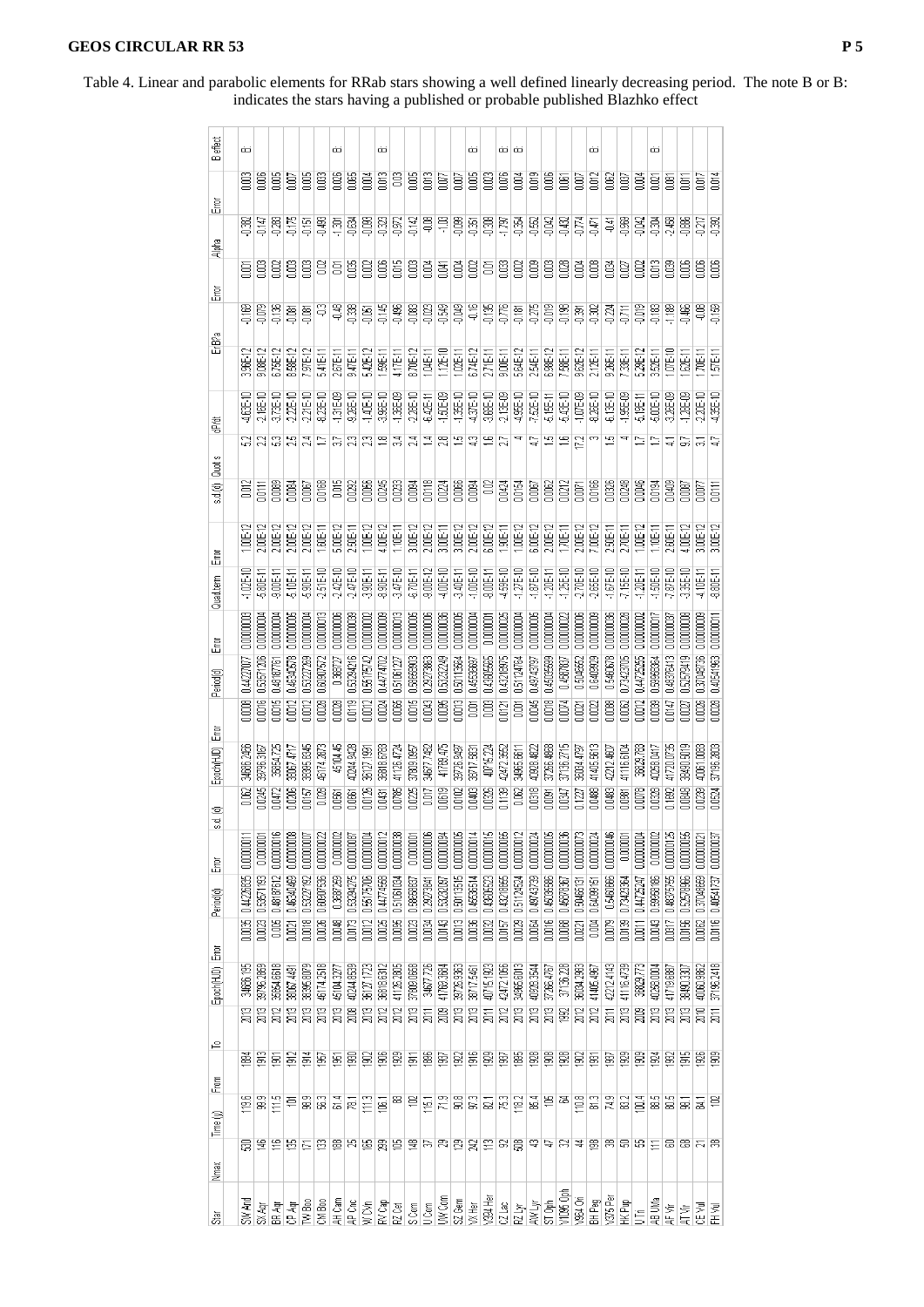#### **7. The RRab with irregular period**

 14 % (35 stars) of our studied RRab of the field are showing one or more changes of period, sudden or not. The amplitude of the changes is clearly higher for irregular periods than when the periods are increasing or decreasing at a same rate with time. The amplitude of the O-C's of the group of irregular periods is about twice those of the increasing and decreasing periods. So the highest changes of period are occurring irregularly.

 After a look at the O-C curves of the RRab with an irregular period, we obtain 10 stars with no significant direction of change, 12 stars with a period that has increased and 14 stars with a period that has decreased. The changes of period may be sudden or progressive and varied. They may occur rarely or very frequently according to the star. The case of three RRab has to be noted. The period of V759 Cyg remains constant during 55 years before a sudden increase, followed by a sudden decrease with the first period similar to the now-a-day's one. The period of SZ Hya remains constant during 36 years and, after a sudden decrease, it is pulsating since 77 years with the same new tempo. The period of WZ Hya decreases suddenly between two laps of time of 59 and 51 years of constant periods. This kind of change is probably due to a change occurring more inside the star, near the core or where radiation become convection. All that shows also that, if the data coverage should be changed or shifted in time, several RRab of the groups of irregular and constant period whould be inverted. On the other hand, the stars whose period has changes more than two times and in a varied way seem to remain irregular for a more long time.

## Table 5: Refined elements for stars showing an irregular period. The note B or B: indicates the stars having a Blazhko effect or probable Blazhko effect published

| Star          | Nmax | Time  | From | To   | Epoch      | Error  | Period     | Error      | s.d.   | B.effect   |
|---------------|------|-------|------|------|------------|--------|------------|------------|--------|------------|
| GV And        | 65   | 73.2  | 1937 | 2010 | 42124.2063 | 0.0119 | 0.52808984 | 0.00000074 | 0.085  | <b>B</b> : |
| UY Boo        | 195  | 121.1 | 1890 | 2011 | 33572.8283 | 0.0219 | 0.65084684 | 0.00000099 | 0.2454 |            |
| Z CVn         | 158  | 101   | 1912 | 2013 | 37952.9574 | 0.0156 | 0.65384895 | 0.0000007  | 0.1886 | B          |
| RU CVN        | 116  | 103   | 1910 | 2013 | 37619.7427 | 0.0015 | 0.57325009 | 0.00000006 | 0.0159 |            |
| RZ CVn        | 94   | 87    | 1926 | 2013 | 40517.9539 | 0.0088 | 0.56740783 | 0.00000038 | 0.0297 |            |
| UZ CVn        | 225  | 111.9 | 1901 | 2012 | 35856.6026 | 0.0042 | 0.69778777 | 0.00000023 | 0.063  |            |
| AA CMi        | 160  | 109.9 | 1903 | 2013 | 36259.7013 | 0.0024 | 0.476324   | 0.00000008 | 0.0213 |            |
| RU Cet        | 97   | 122.8 | 1890 | 2012 | 33814.5918 | 0.0204 | 0.58628706 | 0.00000077 | 0.1787 | В          |
| RX Cet        | 137  | 122   | 1890 | 2012 | 33915.549  | 0.0064 | 0.57370032 | 0.00000028 | 0.072  | B          |
| RY Com        | 110  | 111.9 | 1901 | 2013 | 35915.5429 | 0.0063 | 0.46894315 | 0.00000018 | 0.0515 | B          |
| XZ Cyg        | 1789 | 109.2 | 1904 | 2013 | 36605.7097 | 0.0072 | 0.46657516 | 0.00000031 | 0.262  | B          |
| V759 Cyg      | 98   | 114.2 | 1898 | 2012 | 35285.2729 | 0.0302 | 0.36003715 | 0.00000086 | 0.2754 | B          |
| RW Dra        | 725  | 107   | 1906 | 2013 | 36968.3572 | 0.0075 | 0.4429184  | 0.0000003  | 0.2002 | B          |
| XZ Dra        | 516  | 97.9  | 1915 | 2013 | 38663.4169 | 0.0012 | 0.47649453 | 0.00000006 | 0.0251 | B          |
| <b>BK</b> Dra | 332  | 113.9 | 1899 | 2013 | 35712.9982 | 0.0019 | 0.59207778 | 0.00000008 | 0.0293 |            |
| RR Gem        | 452  | 113   | 1900 | 2013 | 35744.3467 | 0.0125 | 0.39729437 | 0.0000003  | 0.238  | B          |
| AR Her        | 612  | 108   | 1905 | 2013 | 36788.9909 | 0.0049 | 0.47000515 | 0.00000018 | 0.114  | B          |
| SZ Hya        | 246  | 113.1 | 1900 | 2013 | 35723.2333 | 0.0503 | 0.53725819 | 0.00000173 | 0.6733 | B          |
| WZ Hya        | 71   | 110.1 | 1903 | 2013 | 36280.353  | 0.0187 | 0.53772366 | 0.00000065 | 0.1247 |            |
| SS Leo        | 114  | 112   | 1901 | 2013 | 35947.0162 | 0.0037 | 0.62634218 | 0.00000014 | 0.0244 |            |
| AE Leo        | 48   | 99.9  | 1913 | 2013 | 38090.8951 | 0.0173 | 0.62671271 | 0.00000094 | 0.1199 |            |
| RR Lyr        | 1466 | 114.2 | 1899 | 2013 | 35711.5842 | 0.0017 | 0.56683649 | 0.00000006 | 0.0419 | B          |
| AQ Lyr        | 191  | 109.5 | 1900 | 2009 | 35135.3375 | 0.0043 | 0.35716144 | 0.00000023 | 0.0553 | B          |
| CX Lyr        | 89   | 112.3 | 1900 | 2012 | 35666.0275 | 0.0114 | 0.61665982 | 0.00000046 | 0.0915 | B          |
| EM Mus        | 107  | 52.9  | 1960 | 2013 | 46819.8788 | 0.0017 | 0.46729163 | 0.00000009 | 0.0172 |            |
| AE Peg        | 61   | 108.7 | 1901 | 2009 | 35312.9613 | 0.0131 | 0.49671483 | 0.00000065 | 0.102  | B:         |
| TU Per        | 57   | 111.6 | 1900 | 2012 | 35640.077  | 0.0054 | 0.60706791 | 0.00000022 | 0.0365 |            |
| SW Psc        | 36   | 97    | 1912 | 2009 | 37399.3317 | 0.0121 | 0.5212654  | 0.00000055 | 0.0711 | B:         |
| V1176 Sgr     | 39   | 95    | 1917 | 2012 | 38781.318  | 0.0206 | 0.35480836 | 0.00000068 | 0.1285 |            |
| RU Scl        | 58   | 85.3  | 1927 | 2012 | 40665.195  | 0.0136 | 0.49334611 | 0.00000051 | 0.0745 |            |
| AR Ser        | 133  | 106.7 | 1901 | 2008 | 35108.5949 | 0.0086 | 0.57514206 | 0.00000063 | 0.0923 | B:         |
| AT Ser        | 57   | 112.5 | 1900 | 2013 | 35899.1237 | 0.0089 | 0.74655916 | 0.00000044 | 0.0631 |            |
| SS Tau        | 134  | 110.1 | 1902 | 2012 | 36166.7642 | 0.003  | 0.36991922 | 0.00000008 | 0.0345 |            |
| RV UMi        | 265  | 104.9 | 1908 | 2013 | 37291.1902 | 0.0017 | 0.46806318 | 0.00000006 | 0.0185 | B          |
| ST Vir        | 99   | 105.6 | 1907 | 2013 | 37079.0769 | 0.012  | 0.41083124 | 0.00000033 | 0.1054 | B          |

### **8. Blazhko effect**

 We have searched for the relation between the occurrence of the Blazhko effect and the evolution of the period of our studied RRab stars. From our 247 RRab, we know that at least 48 are showing the Blazhko effect and that 13 more stars are probably also Blazhko stars. Moreover, only 13 RRab are certainly without Blazhko effect. As it is sure that more stars of our sample have a Blazhko effect, but that it has not yet been published by lack of suitable measurements or studies to find the Blazhko period and the amplitude of the phenomenon for example, we consider as Blazhko stars also the probable Blazhko RRab for the following statistics.

| RRab with a constant period:    | 17 stars/116 = $15\%$ |
|---------------------------------|-----------------------|
| RRab with an increasing period: | 16 stars/63 = $25\%$  |
| RRab with a decreasing period:  | 8 stars/32 = $25\%$   |
| RRab with an irregular period:  | 20 stars/ $35 = 57\%$ |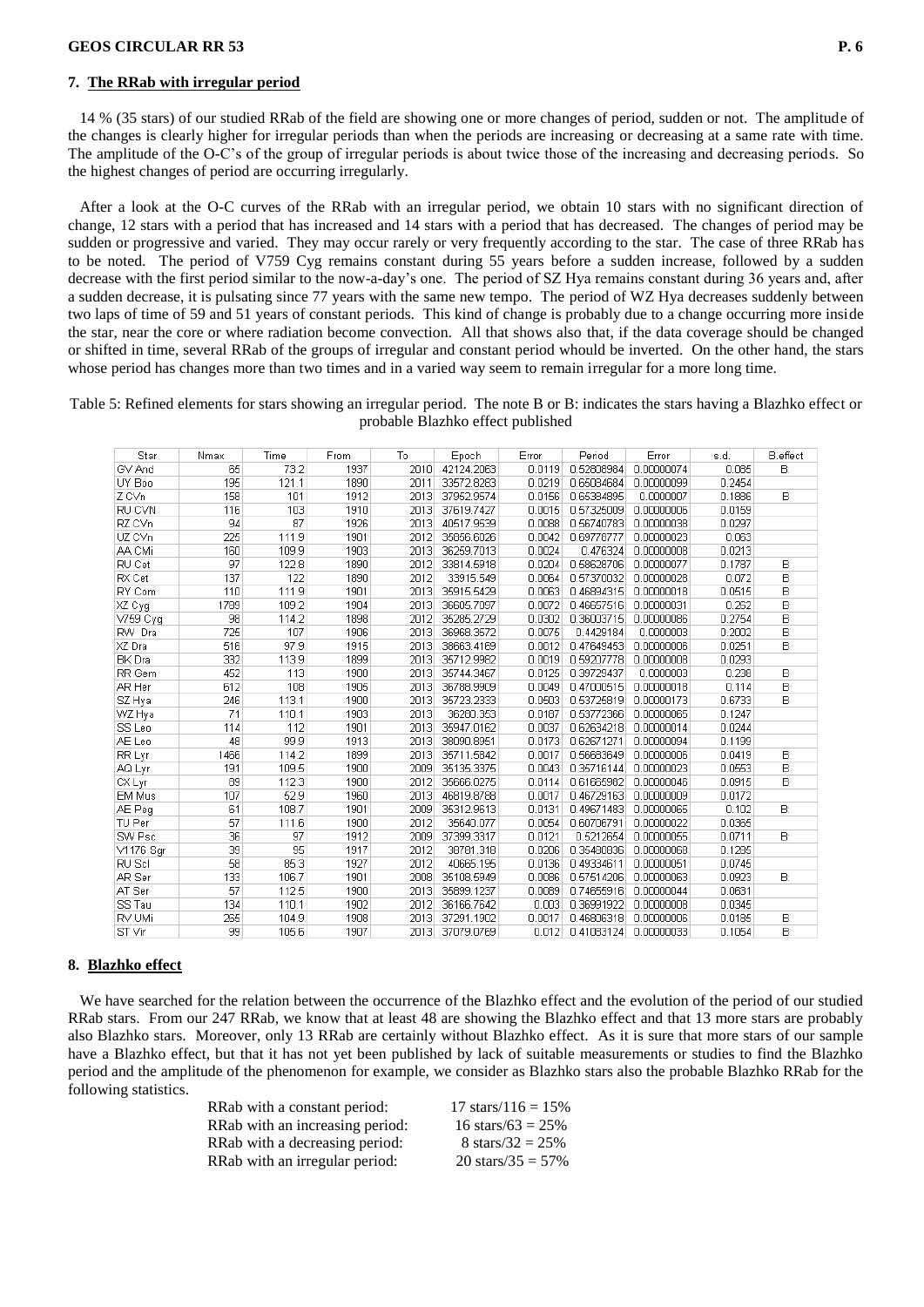As Jurcsik et al., 2011 observed in M3, the percentage of Blazhko stars is very higher for irregular RRab and is the lowest for constant period RRab. Thus, more the period varies, more the Blazhko effect is occurring. More RRab with Blazhko effect are certainly still to be found. This search is very important in order to better understand the whole pulsation process in RR Lyrae stars. The publication of lack of Blazhko effect is also desirable.

#### **9. The period and period changes of the field RRab – Conclusions**

 The average period of pulsation of our different groups of RRab of the field of the Galaxy (constant, increasing, decreasing and irregular) is not significant, the period depending on too much varied factors other than the evolutionary one. The only thing that we can mention is that the average period of the field RRab of our sample is 0.53 days, just a little shorter than in Oosterhoff I clusters (0.55 days) and much more shorter than in Oosterhoff II clusters (0.65 days). There is probably more younger RR Lyrae in the field than in the Globular Clusters of our Galaxy.

 On the other hand, the period changes of the field RRab and their rate of change, the subject of this paper, and the obtained results are important because they can be compared with other results based on observation and with the theory of evolution. To obtain an evaluation of the mean period change of the field RRab all along their strip in the instability branch, we have to consider all our RRab. However, the RRab with irregular period were rejected from the calculation because it is impossible to give them a direction nor a rate of change.

The mean rate of change has been obtained with the sum of the positive rates  $(dP/dt)$  minus the sum of the negative rates. The result has been divided by the number of constant, increasing and decreasing stars (211 RRab):

+278.43 dP/dt  $(10^{-10}$  d/d)  $/ 211 = 1.32$  dP/dt  $(10^{-10}$  d/d)

the mean  $\beta$  (dMyr<sup>-1</sup>) = 0.04 and the mean  $\alpha$  (Myr<sup>-1</sup>) = 0.09

Those results seem to be four times too high for stars pulsating as RRab Lyrae during  $10^8$  years, but we have to remain that all our stars do not begin their RR Lyrae track at the same place of the horizontal branch, and that they do not follow the same way of evolution. Furthermore, perhaps we have to observe during a longer time in order to much better smooth the short term irregularities.

#### **References**

Bringer, M., Boër, M., Peignot, C., Fontan, G., & Merce, C., 1999, A&AS 138, 581

Jurcsik, J., Clement, C., Geyer, E.H., & Domsa, I., 2001, AJ 121, 951

Jurcsik, J. et al., 2011, MNRAS

Kunder, A., Walker, A., Stetson, P., Bono, G., Nemec, J., de Propris, R., Monelli, M., Cassisi, S., Andreuzzi, G., Dall'Ora, M., Di Cecco, A., & Zoccali, M., 2011, AJ 141, 15

Le Borgne, J.-F., Paschke, A., Vandenbroere, J., Poretti, E., Klotz, A., Boër, M., Damerdjii, Y., Martignoni, M., &Acerbi, F., 2007, A&A 476, 307

Rathbun, P. G., & Smith, H. A., 1997, PASP 109, 1128 Starka, M., 2013, A&A 549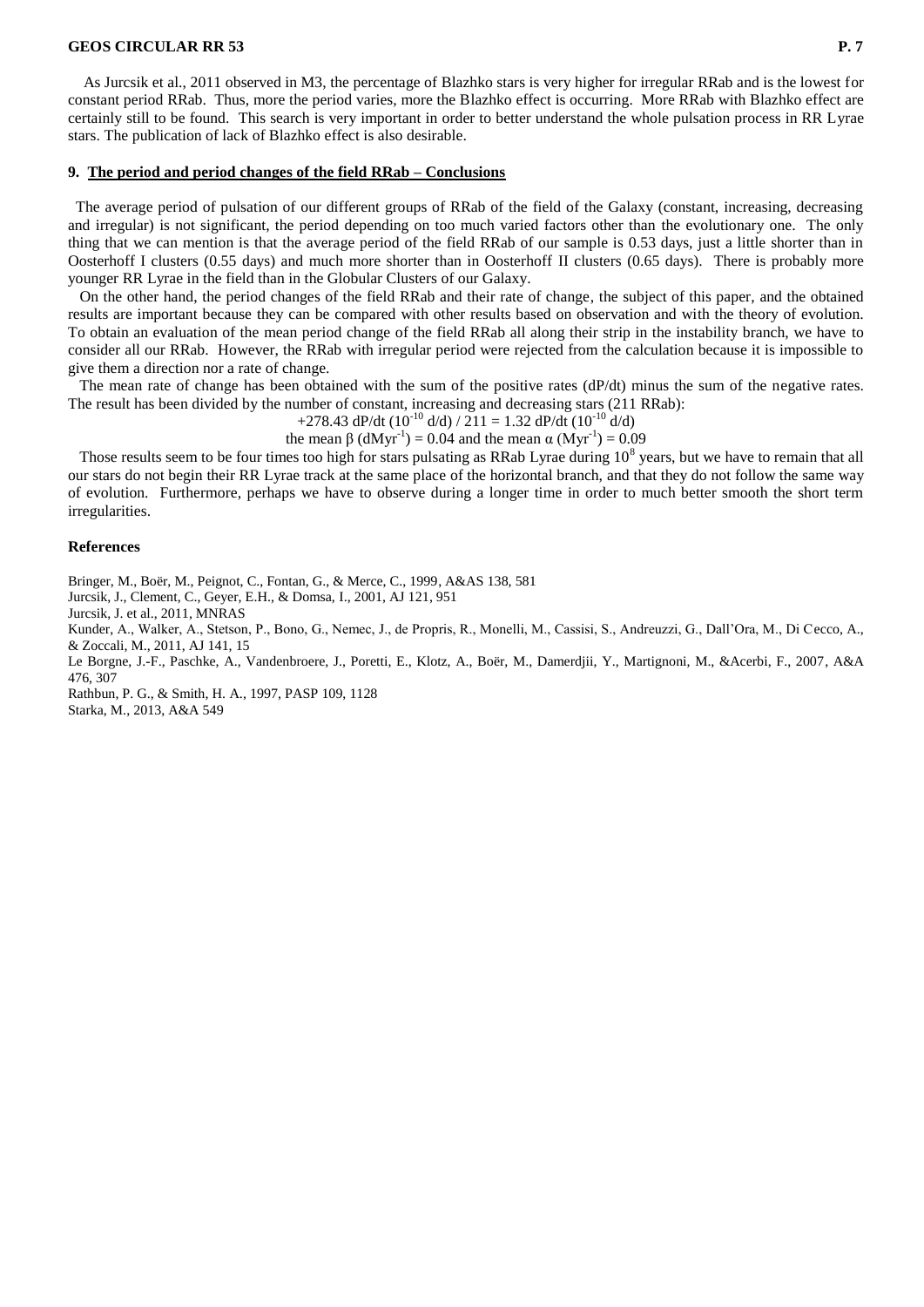## **Annexe : New ephemerides of the RRab and the RRc non studied here, but having at least 20 maxima in the GEOS database and several other RR stars.**

|     | <b>Star</b>      | Max | Time  | From | To   | Epoch      | Error  | Period              | Error      | Sigma  |
|-----|------------------|-----|-------|------|------|------------|--------|---------------------|------------|--------|
| And | XY               | 17  | 57    | 1954 | 2011 | 45424.5014 | 0.0047 | 0.39872899          | 0.0000002  | 0.0191 |
| And | ΒK               | 17  | 23    | 1990 | 2013 | 52355.1565 | 0.0022 | 0.42160388          | 0.00000037 | 0.0082 |
| And | DM               | 40  | 74.9  | 1938 | 2013 | 42837.9417 | 0.0071 | 0.6304083           | 0.00000043 | 0.0445 |
| And | DU               | 9   | 55.1  | 1957 | 2012 | 46115.1124 | 0.0604 | 0.60671412          | 0.00000468 | 0.1373 |
| And | DY               | 24  | 23    | 1990 | 2013 | 52361.7378 | 0.0029 | 0.60308001          | 0.00000058 | 0.0089 |
| And | FQ               | 19  | 43.5  | 1964 | 2008 | 46593.8834 | 0.0099 | 0.48974941          | 0.00000091 | 0.0306 |
| And | FR               | 41  | 42.1  | 1964 | 2006 | 46327.1724 | 0.007  | 0.50397885          | 0.00000091 | 0.0327 |
| And | FT               | 24  | 43.2  | 1964 | 2007 | 46525.6635 | 0.0174 | 0.49676526          | 0.00000124 | 0.0397 |
| And | HK               | 28  | 29.6  | 1970 | 1999 | 46028.2645 | 0.0154 | 0.51012059          | 0.00000167 | 0.0393 |
| And | НX               | 27  | 40.3  | 1970 | 2010 | 48184.8027 | 0.0081 | 0.65529773          | 0.00000078 | 0.0296 |
| And | Ш                | 26  | 38.3  | 1970 | 2008 | 47818.2769 | 0.0077 | 0.56327909          | 0.00000068 | 0.0159 |
| And | IN               | 29  | 35.3  | 1970 | 2005 | 47267.3041 | 0.0089 | 0.56987607          | 0.00000084 | 0.0183 |
| And | IQ               | 24  | 35.2  | 1970 | 2005 | 47248.6151 | 0.011  | 0.48706521          | 0.00000091 | 0.0227 |
| And | IR               | 21  | 41.1  | 1970 | 2011 | 48326.1725 | 0.0094 | 0.50528823          | 0.00000068 | 0.0191 |
| And | IT               | 25  | 36.2  | 1970 | 2006 | 47433.8244 | 0.0146 | 0.57732266          | 0.00000139 | 0.03   |
| And | IY               | 30  | 29.2  | 1970 | 1999 | 41297.9103 | 0.0023 | 0.48542596          | 0.00000041 | 0.0119 |
| And | NR               | 29  | 42.3  | 1964 | 2006 | 46364.2859 | 0.0104 | 0.68186176          | 0.00000147 | 0.0391 |
| And | ΝT               | 50  | 18.1  | 1964 | 1982 | 41955.4208 | 0.006  | 0.35165968          | 0.00000076 | 0.0425 |
| And | NU               | 39  | 48.9  | 1964 | 2013 | 47583.5308 | 0.0051 | 0.31353564          | 0.00000024 | 0.0279 |
| And | <b>NW</b>        | 35  | 18.3  | 1964 | 1982 | 41981.7496 | 0.0048 | 0.45365283          | 0.00000079 | 0.0284 |
| And | ΝX               | 45  | 49    | 1964 | 2013 | 47593.6582 | 0.0028 | 0.64804703          | 0.00000026 | 0.0186 |
| And | ОX               | 38  | 47    | 1964 | 2011 | 47261.6769 | 0.0066 | 0.49340215          | 0.00000056 | 0.0274 |
| And | OZ               | 29  | 47.1  | 1964 | 2011 | 47236.7215 | 0.0081 | 0.49603007          | 0.00000068 | 0.0308 |
| And | $\sqrt{548}$     | 5   | 2.8   | 2009 | 2012 | 55654.7028 | 0.0145 | 0.50680526          | 0.00001752 | 0.0287 |
| Ant | WY               | 32  | 21.6  | 1991 | 2013 | 52445.1052 | 0.0018 | 0.57434282          | 0.00000035 | 0.0051 |
| Ant | BK               | 21  | 4.2   | 2009 | 2013 | 55636.3884 | 0.0006 | 0.51656965          | 0.00000054 | 0.0024 |
| Aps | TΥ               | 55  | 45.8  | 1967 | 2013 | 48082.0046 | 0.0024 | 0.50169514          | 0.00000017 | 0.0062 |
| Aps | ZZ               | 20  | 48.2  | 1959 | 2007 | 45489.0537 | 0.0104 | 0.37732162          | 0.00000046 | 0.0415 |
| Aps | CK               | 33  | 54.2  | 1959 | 2013 | 46587.7345 | 0.0054 | 0.6236488           | 0.00000037 | 0.0312 |
| Aps | <b>DD</b>        | 26  | 54.1  | 1959 | 2013 | 46610.2834 | 0.0079 | 0.64810622          | 0.00000055 | 0.0396 |
| Aps | DI               | 20  | 54.8  | 1959 | 2014 | 46743.3052 | 0.0247 | 0.51917827          | 0.00000142 | 0.108  |
| Aps | DZ               | 24  | 11.8  | 1957 | 1969 | 38187.6354 | 0.0107 | 0.55206437          | 0.00000393 | 0.0346 |
| Aps | EV               | 21  | 48.1  | 1959 | 2007 | 45502.8941 | 0.0067 | 0.28340082          | 0.00000022 | 0.0275 |
|     | LS               | 26  | 11.9  | 1957 | 1969 | 38211.3728 | 0.0074 | 0.47099066          | 0.00000227 | 0.0237 |
| Aps | LU               | 43  | 56.2  | 1957 | 2013 | 46297.8807 | 0.0068 | 0.75503379          | 0.00000056 | 0.0402 |
| Aps |                  |     |       |      |      |            |        |                     |            |        |
| Aqr | WZ               | 21  | 97.8  | 1915 | 2013 | 38595.0279 | 0.0042 | 0.49426187          | 0.00000014 | 0.0155 |
| Aqr | AA               | 92  | 118.7 | 1894 | 2013 | 34815.1319 | 0.0032 | 0.60888791          | 0.00000014 | 0.0301 |
| Aqr | BT               | 45  | 101.1 | 1912 | 2013 | 38083.4654 | 0.0081 | 0.406815            | 0.00000029 | 0.0502 |
| Aqr | BU               | 20  | 84.6  | 1916 | 2001 | 36529.5192 | 0.0126 | 0.53101146          | 0.00000067 | 0.0392 |
| Aqr | FU               | 31  | 41.2  | 1966 | 2007 | 46875.631  | 0.0107 | 0.31845439          | 0.00000069 | 0.0422 |
| Aqr | FX               | 33  | 46.9  | 1966 | 2013 | 47932.6493 | 0.0064 | 0.58822395          | 0.00000063 | 0.0362 |
| Aqr | FY               | 32  | 46.9  | 1966 | 2013 | 47924.5508 | 0.0047 | 0.50496097          | 0.00000044 | 0.0252 |
| Aqr | GG               | 30  | 41.2  | 1966 | 2007 | 46876.0624 | 0.0073 | 0.65564632          | 0.00000105 | 0.0329 |
| Aqr | GL               | 30  | 44.1  | 1966 | 2010 | 47415.0804 | 0.0086 | 0.40002443          | 0.00000068 | 0.0356 |
| Aqr | GO               | 40  | 44.1  | 1966 | 2010 | 47431.6544 | 0.008  | 0.29376259          | 0.00000047 | 0.0331 |
| Aqr | GP               | 19  | 14.1  | 1999 | 2013 | 53941.6465 | 0.0074 | 0.40524263          | 0.00000232 | 0.0294 |
| Aqr | GQ               | 31  | 39.2  | 1966 | 2005 | 46546.0388 | 0.0126 | 0.48356826          | 0.00000139 | 0.0538 |
| Aqr | GR               | 27  | 39.8  | 1966 | 2006 | 46631.986  | 0.0096 | 0.40275579          | 0.00000092 | 0.0389 |
| Aqr | GU               | 30  | 40.1  | 1966 | 2006 | 46679.9871 | 0.0131 | 0.46528109          | 0.00000124 | 0.0484 |
| Aqr | GW               | 19  | 47.1  | 1966 | 2013 | 47967.5951 |        | $0.0024$ 0.52597871 | 0.00000019 | 0.0105 |
| Aqr | GХ               | 25  | 54    | 1951 | 2005 | 43759.5757 | 0.0049 | 0.54731785          | 0.00000068 | 0.0245 |
| Aqr | GΥ               | 30  | 45.1  | 1966 | 2011 | 47606.6845 | 0.01   | 0.46001051          | 0.00000093 | 0.0513 |
| Aqr | HH               | 53  | 44    | 1966 | 2010 | 47388.7865 | 0.0076 | 0.57534053          | 0.00000073 | 0.0514 |
| Aqr | ОХ               | 21  | 14.2  | 1999 | 2013 | 54003.1062 | 0.0039 | 0.52891925          | 0.00000099 | 0.0119 |
| Aql | CH               | 7   | 54    | 1957 | 2011 | 45912.3638 | 0.0077 | 0.38918871          | 0.0000004  | 0.0169 |
| Aql | V518             | 40  | 79.2  | 1932 | 2011 | 41391.6924 | 0.0062 | 0.40640859          | 0.00000025 | 0.0389 |
| Aql | V <sub>525</sub> | 15  | 77.9  | 1932 | 2010 | 41161.9468 | 0.0074 | 0.51568854          | 0.0000003  | 0.0273 |
|     | V651             | 30  | 21.5  | 1941 | 1962 | 34023.9783 | 0.0059 | 0.51883472          | 0.00000084 | 0.0272 |
| Aql | V668             | 21  |       | 1938 | 1945 | 30405.2128 | 0.0109 | 0.38915653          | 0.00000475 | 0.042  |
| Aql |                  |     | 6.8   |      |      |            |        |                     |            |        |
| Aql | V672             | 50  | 76.3  | 1936 | 2012 | 42296.909  | 0.0091 | 0.52983168          | 0.00000049 | 0.0488 |
| Aql | V706             | 15  | 80    | 1932 | 2012 | 41616.4484 | 0.0084 | 0.37724089          | 0.00000025 | 0.0319 |
| Aql | V741             | 20  | 20.9  | 1938 | 1959 | 33007.0699 | 0.0097 | 0.61076604          | 0.00000196 | 0.0354 |
| Aql | V751             | 36  | 71.9  | 1932 | 2004 | 40119.7242 | 0.0155 | 0.55751454          | 0.00000092 | 0.0919 |
| Aql | V779             | 35  | 60.1  | 1934 | 1994 | 38554.2561 | 0.0156 | 0.39416598          | 0.00000082 | 0.0897 |
| Aql | V793             | 10  | 23    | 1990 | 2013 | 52358.472  | 0.0182 | 0.39792133          | 0.00000229 | 0.0521 |
| Aql | V831             | 21  | 49.2  | 1943 | 1992 | 39913.1452 | 0.008  | 0.57171893          | 0.00000076 | 0.0287 |
| Aql | V896             | 25  | 33.3  | 1929 | 1962 | 31880.0798 | 0.0198 | 0.44307006          | 0.00000202 | 0.0988 |
| Aql | V910             | 24  | 45    | 1941 | 1986 | 38441.3958 | 0.0148 | 0.99999994          | 0.00000231 | 0.0489 |
| Aql | V1005            | 24  | 44.4  | 1936 | 1980 | 36415.9026 | 0.0058 | 0.62716825          | 0.00000057 | 0.0266 |
| Aql | V1025            | 21  | 45.1  | 1936 | 1981 | 36604.1293 | 0.0047 | 0.55153928          | 0.00000044 | 0.0211 |
| Aql | V1035            | 26  | 41.3  | 1938 | 1979 | 36614.8407 | 0.0075 | 0.45024317          | 0.00000063 | 0.0309 |
| Aql | V1059            | 27  | 44.2  | 1936 | 1980 | 36460.5646 | 0.0072 | 0.48784974          | 0.00000065 | 0.036  |
| Aql | V1065            | 26  | 42.2  | 1938 | 1980 | 36816.5951 | 0.0078 | 0.50899368          | 0.00000068 | 0.0379 |
| Aql | V1068            | 20  | 41.9  | 1938 | 1980 | 36847.0634 | 0.0052 | 0.56379015          | 0.0000005  | 0.023  |
|     | V1085            | 31  | 47.8  | 1930 | 1978 | 35023.8803 | 0.0061 | 0.50854067          | 0.00000052 | 0.0309 |
| Aql |                  |     |       |      |      |            |        |                     |            |        |
| Aql | V1100            | 23  | 49.2  | 1943 | 1992 | 39912.6506 | 0.0062 | 0.54012203          | 0.00000055 | 0.0259 |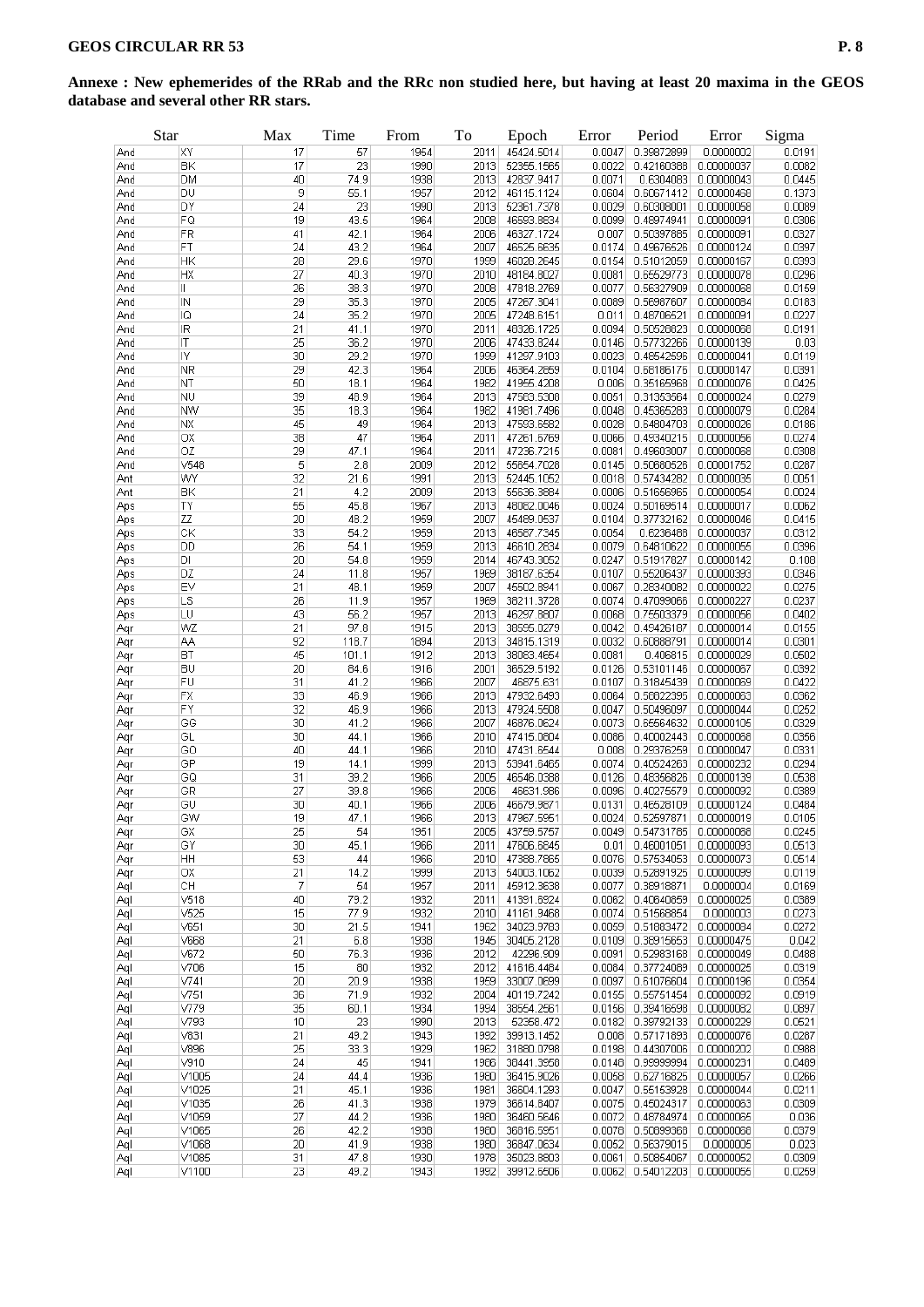| Star |                        | Max | Time         | From | To   | Epoch           | Error  | Period     | Error      | Sigma  |
|------|------------------------|-----|--------------|------|------|-----------------|--------|------------|------------|--------|
| Aql  | V1118                  | 23  | 35.9         | 1929 | 1965 | 32383.9471      | 0.0074 | 0.58908527 | 0.00000081 | 0.0257 |
| Aql  | V1127                  | 29  | 22           | 1944 | 1966 | 35338.9041      | 0.0073 | 0.35600421 | 0.00000094 | 0.0315 |
| Aql  | V1129                  | 33  | 34.3         | 1928 | 1962 | 31703.6819      | 0.0061 | 0.45365353 | 0.00000048 | 0.0266 |
| Aql  | V1134                  | 19  | 21.1         | 1945 | 1966 | 35498.2358      | 0.0086 | 0.50902016 | 0.00000157 | 0.0274 |
| Aql  | V1136                  | 20  | 5.8          | 1961 | 1967 | 38597.4166      | 0.0098 | 0.57726684 | 0.00000696 | 0.0294 |
| Aql  | V1146                  | 27  | 28           | 1939 | 1967 | 34577.2495      | 0.0087 | 0.73170216 | 0.00000183 | 0.0333 |
| Aql  | V1151                  | 22  | 3.1          | 1961 | 1964 | 38117.8225      | 0.0065 | 0.60729453 | 0.00001294 | 0.0253 |
| Aql  | V1152                  | 21  | 65.9         | 1928 | 1994 | 37486.9949      | 0.0106 | 0.42644811 | 0.00000101 | 0.0484 |
| Aql  | V1158                  | 23  | 48           | 1941 | 1989 | 39002.344       | 0.0127 | 0.66188489 | 0.00000137 | 0.0366 |
| Aql  | V1172                  | 21  | 49           | 1943 | 1992 | 39882.9691      | 0.008  | 0.54633654 | 0.00000074 | 0.0235 |
| Aql  | V1173                  | 25  | 50.2         | 1943 | 1993 | 40103.3701      | 0.0177 | 0.50304638 | 0.00000149 | 0.0578 |
| Aql  | V1178                  | 23  | 50.2         | 1943 | 1993 | 40101.1677      | 0.0106 | 0.60746995 | 0.00000102 | 0.0402 |
| Aql  | V1201                  | 22  | 3.8          | 1961 | 1965 | 38242.9702      | 0.0127 | 0.40018662 | 0.00001093 | 0.0522 |
| Aql  | V1232                  | 21  | 27.1         | 1939 | 1966 | 34404.087       | 0.0076 | 0.69993409 | 0.00000144 | 0.0216 |
| Aql  | V1264                  | 40  | 38.7         | 1928 | 1967 | 32610.1697      | 0.0057 | 0.52402479 | 0.00000054 | 0.0297 |
| Aql  | V1704                  | 5   | 12.5         | 1999 | 2011 | 53559.7937      | 0.0321 | 0.51515939 | 0.00000851 | 0.0716 |
| Ara  | S                      | 19  | 22.6         | 1991 | 2014 | 52629.1347      | 0.0106 | 0.45186332 | 0.00000168 | 0.0306 |
| Ara  | MS                     | 39  | 78           | 1935 | 2013 | 42239.2927      | 0.0034 | 0.52498669 | 0.00000014 | 0.0191 |
| Ara  | V387                   | 20  | 1.8          | 1957 | 1959 | 36507.2842      | 0.0198 | 0.40494964 | 0.00003003 | 0.0442 |
| Ara  | V634                   | 22  | 6.7          | 1957 | 1964 | 37274.7171      | 0.0064 | 0.62848491 | 0.00000565 | 0.0287 |
| Ara  | <b>V636</b>            | 20  | 6.1          | 1957 | 1963 | 37146.0419      | 0.0027 | 0.45589497 | 0.00000168 | 0.0109 |
| Ara  | V637                   | 23  | 4.8          | 1957 | 1962 | 36915.2899      | 0.0085 | 0.38148698 | 0.00000504 | 0.0382 |
| Ari  | RW                     | 26  | 76           | 1935 | 2011 | 41953.6691      | 0.0046 | 0.35428506 | 0.00000013 | 0.0225 |
| Ari  | SY                     | 23  | 56.2         | 1957 | 2013 | 46335.6165      | 0.0016 | 0.5666797  | 0.00000011 | 0.0051 |
| Ari  | TU                     | 24  | 98           | 1914 | 2012 | 38366.8672      | 0.0211 | 0.47164366 | 0.00000079 | 0.0885 |
| Ari  | TΥ                     | 9   | 12.8         | 1998 | 2011 | 53511.5522      | 0.0269 | 0.32971998 | 0.00000473 | 0.0731 |
| Ari  | CD                     | 4   | $\mathbf{1}$ | 2011 | 2012 | 56021.6682      | 0.004  | 0.32830252 | 0.00000771 | 0.0071 |
| Aur  | MV                     | 26  | 80.1         | 1931 | 2012 | 41315.4648      | 0.0092 | 0.55358776 | 0.00000058 | 0.0425 |
| Aur  | <b>NU</b>              | 61  | 47.2         | 1965 | 2013 | 47682.4387      | 0.0057 | 0.53940802 | 0.00000044 | 0.0141 |
| Aur  | PY                     | 22  | 42.9         | 1964 | 2007 | 46336.4262      | 0.0061 | 0.45714778 | 0.00000053 | 0.0212 |
| Boo  | ST                     | 156 | 102.2        | 1911 | 2013 | 37837.8005      | 0.002  | 0.62229229 | 0.00000008 | 0.0195 |
| Boo  | TV                     | 92  | 106.1        | 1906 | 2012 | 36708.7319      | 0.0049 | 0.31255989 | 0.0000001  | 0.035  |
| Boo  | <b>WW</b>              | 22  | 100.2        | 1912 | 2012 | 37777.1724      | 0.0121 | 0.47926938 | 0.00000043 | 0.053  |
| Boo  | AE                     | 58  | 69.4         | 1941 | 2011 | 43012.275       | 0.0038 | 0.31489342 | 0.00000013 | 0.0277 |
| Boo  | AF                     | 19  | 44.2         | 1962 | 2006 | 45834.6913      | 0.0204 | 0.53017025 | 0.00000147 | 0.0418 |
| Boo  | AG                     | 26  | 48.9         | 1956 | 2005 | 44536.2716      | 0.0094 | 0.52210196 | 0.00000092 | 0.0377 |
| Boo  | AM                     | 22  | 49.4         | 1962 | 2011 | 46688.6573      | 0.0084 | 0.46437942 | 0.00000048 | 0.0254 |
| Boo  | АX                     | 21  | 42.9         | 1962 | 2005 | 45644.3483      | 0.0197 | 0.58712898 | 0.0000016  | 0.0403 |
| Boo  | ļΑY                    | 20  | 48.3         | 1962 | 2010 | 46481.6871      | 0.0066 | 0.61433997 | 0.00000053 | 0.0255 |
| Boo  | <b>BB</b>              | 28  | 42.8         | 1962 | 2005 | 45646.55        | 0.0075 | 0.47275073 | 0.00000059 | 0.0275 |
| Boo  | BE                     | 31  | 4.4          | 1962 | 1966 | 38469.9979      | 0.0073 | 0.31061886 | 0.00000505 | 0.0397 |
| Boo  | BQ                     | 22  | 48.4         | 1962 | 2010 | 46512.0275      | 0.0151 | 0.62031019 | 0.00000118 | 0.0462 |
| Boo  | BR                     | 21  | 40.3         | 1962 | 2002 | 45020.5005      | 0.0182 | 0.30456127 | 0.00000082 | 0.0373 |
| Boo  | BS                     | 20  | 4.4          | 1962 | 1966 | 38465.3778      | 0.0043 | 0.29615171 | 0.00000283 | 0.0193 |
| Boo  | BT                     | 20  | 43.3         | 1962 | 2005 | 45569.7047      | 0.0209 | 0.67456027 | 0.00000194 | 0.0428 |
| Boo  | СQ                     | 47  | 55.3         | 1957 | 2012 | 45964.5733      | 0.0076 | 0.28188241 | 0.00000027 | 0.0197 |
| Boo  | $\mathbb{C}\mathbb{S}$ | 66  | 54.2         | 1957 | 2011 | 45806.0398      | 0.0027 | 0.55338322 | 0.00000021 | 0.0215 |
| Boo  | DD                     | 11  | 16           | 1996 | 2012 | 53095.6888      | 0.0143 | 0.33924236 | 0.00000204 | 0.0423 |
| Boo  | DG                     | 29  | 60.9         | 1951 |      | 2012 44943.6316 | 0.0083 | 0.45867519 | 0.00000041 | 0.0443 |
| Cae  | U                      | 53  | 24           | 1989 |      | 2013 52243.0717 | 0.0047 | 0.41978763 | 0.00000068 | 0.0169 |
| Cae  | V                      | 20  | 13.2         | 2000 |      | 2014 54272.9973 | 0.0082 | 0.57091041 | 0.00000275 | 0.0308 |
| Cam  | RZ                     | 25  | 101.9        | 1911 | 2012 | 37659.5818      | 0.0034 | 0.48045085 | 0.0000001  | 0.0116 |
| Cam  | TΥ                     | 8   | 77.4         | 1934 | 2011 | 41706.839       | 0.0131 | 0.67007155 | 0.00000077 | 0.0323 |
| Cam  | UΥ                     | 60  | 27.4         | 1985 |      | 2012 51183.1313 | 0.0009 | 0.26704174 | 0.00000007 | 0.0055 |
| Cam  | CN                     | 19  | 16.6         | 1995 | 2012 | 53110.7695      | 0.0045 | 0.62144535 | 0.00000103 | 0.0116 |
| Cam  | LP                     | 21  | 14.4         | 1999 |      | 2013 54009.8172 | 0.0091 | 0.57209387 | 0.00000244 | 0.0413 |
| Cnc  | <b>SX</b>              | 11  | 19.2         | 1992 | 2011 | 52137.0673      | 0.0029 | 0.51015935 | 0.00000055 | 0.0078 |
| Cnc  | AQ                     | 141 | 114.9        | 1899 | 2013 | 35650.6626      | 0.0022 | 0.54851846 | 0.00000008 | 0.0263 |
| Cnc  | AS.                    | 39  | 24           | 1989 | 2013 | 52258.7716      | 0.0014 | 0.61753723 | 0.0000003  | 0.0054 |
| Cnc  | СQ                     | 12  | 57.2         | 1953 | 2010 | 44827.9835      | 0.03   | 0.52465033 | 0.00000198 | 0.0819 |
| Cnc  | EF                     | 77  | 29.1         | 1983 | 2012 | 50697.5603      | 0.0022 | 0.29578034 | 0.00000014 | 0.0166 |
| Cnc  | EZ                     | 96  | 30.8         | 1983 | 2013 | 51011.8327      | 0.0009 | 0.54578246 | 0.00000012 | 0.0083 |
| CVn  | <b>RR</b>              | 19  | 98.1         | 1914 | 2012 | 38154.9095      | 0.0017 | 0.55860809 | 0.00000007 | 0.0058 |
| CVn  | <b>SS</b>              | 97  | 87.2         | 1926 | 2013 | 40536.7579      | 0.0035 | 0.47852325 | 0.00000012 | 0.0216 |
| CVn  | ST                     | 66  | 87           | 1926 | 2013 | 40491.3378      | 0.0045 | 0.32905644 | 0.00000012 | 0.0339 |
| CVn  | SV                     | 23  | 85           | 1928 | 2013 | 40860.841       | 0.0218 | 0.66811653 | 0.00000108 | 0.0665 |
| CVn  | TΥ.                    | 35  | 100          | 1911 | 2011 | 37386.0938      | 0.0042 | 0.51344561 | 0.0000003  | 0.0246 |
| CVn  | ۱W                     | 42  | 99           | 1912 | 2011 | 37574.0988      | 0.0105 | 0.42498595 | 0.0000004  | 0.0483 |
| CVn  | WZ                     | 23  | 65.5         | 1942 | 2008 | 42622.9117      | 0.0078 | 0.50939847 | 0.00000068 | 0.0291 |
| CVn  | IЖ                     | 24  | 47           | 1963 | 2010 | 46690.7593      | 0.0146 | 0.51301048 | 0.00000103 | 0.032  |
| CVn  | XZ                     | 13  | 52.9         | 1956 | 2009 | 45278.0237      | 0.0166 | 0.328128   | 0.00000073 | 0.0389 |
| CVn  | AP                     | 19  | 46           | 1966 | 2012 | 47665.2851      | 0.0069 | 0.57463883 |            | 0.0288 |
|      |                        |     |              |      |      |                 |        |            | 0.00000059 |        |
| CVn  | AR                     | 20  | 46.8         | 1964 | 2011 | 47075.9949      | 0.0191 | 0.62721025 | 0.00000169 | 0.0532 |
| CVn  | BN                     | 62  | 49.2         | 1963 | 2012 | 47033.2827      | 0.0031 | 0.56363811 | 0.00000027 | 0.0233 |
| Cma  | GI                     | 21  | 34.8         | 1964 | 1999 | 45097.5102      | 0.0225 | 0.45223697 | 0.00000175 | 0.048  |
| Cmi  | X                      | 24  | 75.7         | 1936 | 2011 | 42086.1586      | 0.0082 | 0.57139578 | 0.00000048 | 0.0217 |
| Cap  | <b>RZ</b>              | 28  | 13.4         | 1999 | 2012 | 53740.7445      | 0.0006 | 0.40100716 | 0.00000017 | 0.0028 |
| Cap  | YZ                     | 23  | 63.1         | 1942 | 2005 | 27628.0481      | 0.0064 | 0.27345695 | 0.00000011 | 0.0196 |
| Car  | ΙX                     | 36  | 20           | 1993 | 2013 | 52779.706       | 0.0035 | 0.60113004 | 0.00000086 | 0.0125 |
| Car  | EE                     | 39  | 20.1         | 1993 |      | 2013 52795.1473 | 0.0012 | 0.67871188 | 0.00000029 | 0.0041 |
| Car  | ΙU                     | 90  | 78.7         | 1935 |      | 2013 42267.1657 | 0.0087 | 0.73708642 | 0.00000048 | 0.0621 |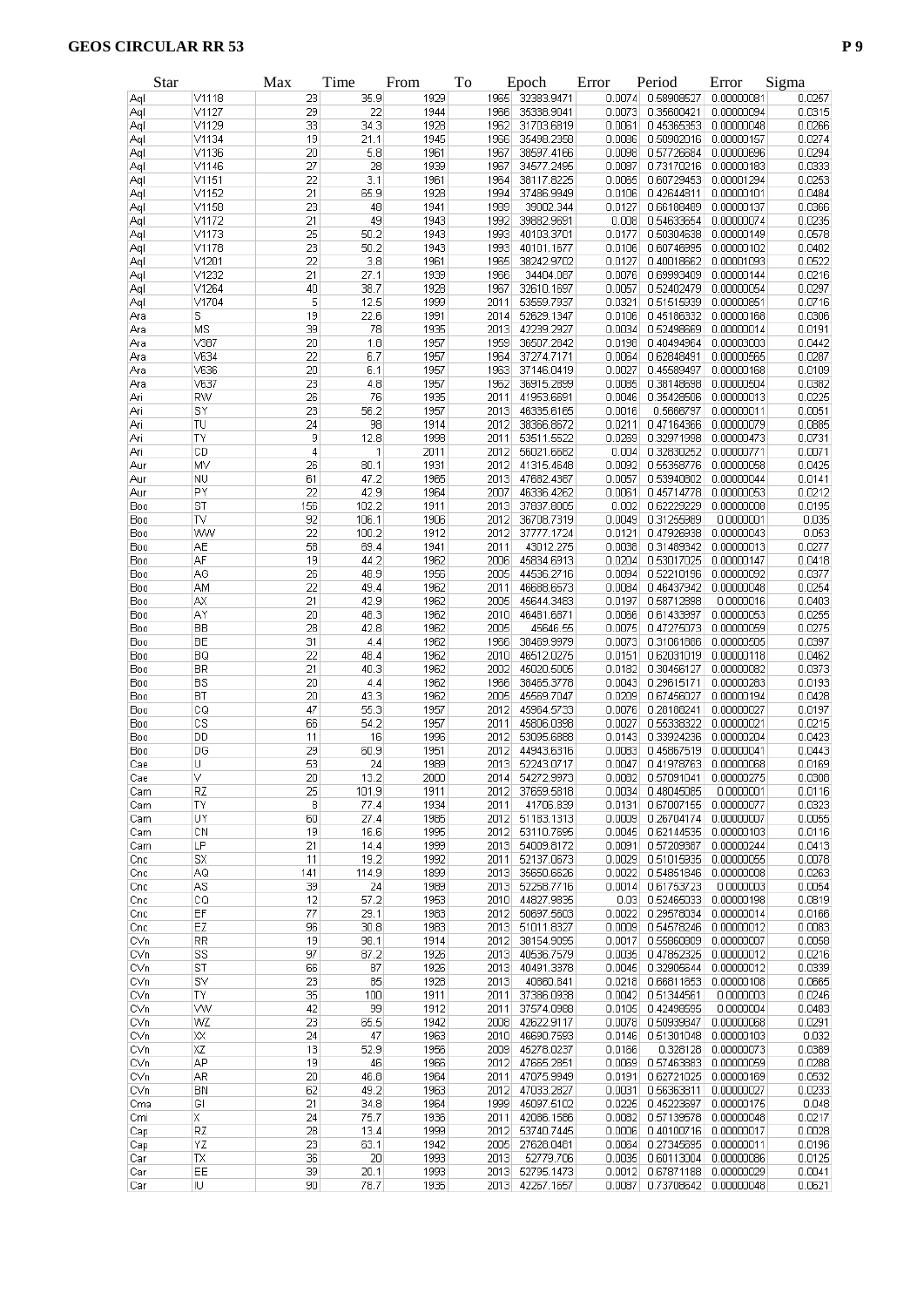|     | Star                   | Max             | Time       | From | To   | Epoch           | Error  | Period                       | Error      | Sigma  |
|-----|------------------------|-----------------|------------|------|------|-----------------|--------|------------------------------|------------|--------|
| Cas | HU                     | 54              | 76.3       | 1936 | 2012 | 42350.9617      | 0.0024 | 0.41159507                   | 0.00000008 | 0.0176 |
| Cas | IU.                    | 59              | 78.1       | 1935 | 2013 | 42347.6562      | 0.0033 | 0.64941491                   | 0.00000016 | 0.0145 |
| Cas | QR                     | 33              | 69.2       | 1935 | 2004 | 40710.9984      | 0.0096 | 0.48770766                   | 0.00000046 | 0.0262 |
| Cas | QY                     | 26              | 74         | 1938 | 2012 | 42629.4082      | 0.0128 | 0.37800016                   | 0.00000037 | 0.0643 |
| Cas | V470                   | 43              | 54.7       | 1957 | 2012 | 46193.2034      | 0.0333 | 0.87443413                   | 0.00000513 | 0.2141 |
| Cas | V568                   | 56              | 19         | 1994 | 2013 | 53159.0843      | 0.0057 | 0.51404053                   | 0.00000103 | 0.0173 |
| Cen | ΑX                     | 37              | 96.9       | 1914 | 2011 | 38021.7294      | 0.0063 | 0.51374402                   | 0.00000021 | 0.0375 |
| Cen | BI                     | 76              | 13.4       | 2000 | 2013 | 53996.8539      | 0.0014 | 0.45319512                   | 0.00000038 | 0.0074 |
| Cen | KS                     | 19              | 80.2       | 1928 | 2008 | 39989.8242      | 0.0056 | 0.39742358                   | 0.00000016 | 0.0226 |
| Cen | V371                   | 19              | 72.8       | 1928 | 2001 | 38657.429       | 0.0081 | 0.44611629                   | 0.00000028 | 0.0161 |
|     | V499                   | 31              | 76.8       | 1936 | 2013 | 42386.0245      | 0.0016 | 0.52121081                   |            | 0.004  |
| Cen |                        |                 |            |      |      |                 |        |                              | 0.00000007 |        |
| Cen | V671                   | 31              | 60.3       | 1953 | 2013 | 45408.5361      | 0.0112 | 0.43767777                   | 0.00000049 | 0.0625 |
| Cep | RZ                     | 432             | 122        | 1890 | 2012 | 33923.4493      | 0.0075 | 0.30866507                   | 0.00000019 | 0.1509 |
| Cep | AQ.                    | 18              | 57.3       | 1955 | 2012 | 45737.7445      | 0.0073 | 0.65144443                   | 0.00000055 | 0.0164 |
| Cep | EL                     | 20              | 107.7      | 1903 | 2011 | 36017.6664      | 0.0088 | 0.41662189                   | 0.00000025 | 0.0314 |
| Cep | ET                     | 56              | 8          | 2005 | 2013 | 55166.0311      | 0.0047 | 0.49911517                   | 0.00000202 | 0.0338 |
| Cep | FP                     | 8               | 12.3       | 1999 | 2011 | 53570.4743      | 0.0029 | 0.46786209                   | 0.00000077 | 0.0072 |
| Cep | GZ                     | 24              | 73.3       | 1934 | 2007 | 40833.7069      | 0.0129 | 0.69458324                   | 0.00000132 | 0.0552 |
| Col | RT                     | 36              | 79         | 1934 | 2013 | 42207.5958      | 0.003  | 0.53657739                   | 0.00000012 | 0.017  |
| Col | <b>RW</b>              | 55              | 78.9       | 1935 | 2013 | 42223.6163      | 0.002  | 0.54561318                   | 0.00000008 | 0.0087 |
| Col | RX                     | 57              | 76.2       | 1937 | 2013 | 42723.8912      | 0.0089 | 0.59373806                   | 0.00000041 | 0.0563 |
| Col | RY                     | 44              | 22.1       | 1991 | 2013 | 52543.4591      | 0.0027 | 0.47883562                   | 0.00000053 | 0.0106 |
|     |                        |                 |            |      |      |                 |        |                              |            |        |
| Col | SU                     | 27              | 76.3       | 1937 | 2013 | 42697.7439      | 0.0068 | 0.48735765                   | 0.00000031 | 0.0318 |
| Col | AV                     | 41              | 13.9       | 2000 | 2013 | 54097.1886      | 0.0008 | 0.46875008                   | 0.0000002  | 0.0037 |
| Com | U                      | 38              | 116        | 1896 | 2012 | 34832.8773      | 0.0034 | 0.29273841                   | 0.00000006 | 0.0168 |
| Com | Z                      | 5               | 80.8       | 1922 | 2003 | 37902.2137      | 0.0042 | 0.54668167                   | 0.00000016 | 0.0076 |
| Com | TU                     | 21              | 12.2       | 1999 | 2011 | 53497.088       | 0.0043 | 0.46188978                   | 0.00000112 | 0.0128 |
| Com | UV                     | 20              | 53         | 1952 | 2005 | 43797.3826      | 0.024  | 0.61554596                   | 0.0000017  | 0.0499 |
| Com | XY                     | 24              | 43.3       | 1962 | 2005 | 45569.4802      | 0.0242 | 0.6119111                    | 0.00000202 | 0.0495 |
| Com | YY                     | 20              | 47.9       | 1962 | 2009 | 46406.9301      | 0.0102 | 0.73667077                   | 0.00000097 | 0.0366 |
| Com | AG                     | 21              | 49.3       | 1962 | 2011 | 46672.453       | 0.0055 | 0.32243156                   | 0.00000022 | 0.0221 |
| Com | AH                     | 23              | 46.1       | 1962 | 2008 | 46192.3024      | 0.0056 | 0.31015124                   | 0.00000023 | 0.0245 |
| Com | AR                     | $\overline{20}$ | 3.9        | 1962 | 1966 | 38484.8791      | 0.0122 | 0.29130367                   | 0.00000777 | 0.0484 |
|     |                        | $\overline{27}$ |            |      | 2003 |                 | 0.0069 |                              |            |        |
| Com | AT                     |                 | 40.9       | 1962 |      | 45241.9734      |        | 0.34446848                   | 0.00000034 | 0.0254 |
| Com | AY                     | 20              | $\sqrt{4}$ | 1962 | 1966 | 38420.5617      | 0.0099 | 0.35455133                   | 0.00000789 | 0.0419 |
| Com | <b>BP</b>              | 20              | 42.9       | 1962 | 2005 | 45644.9175      | 0.0097 | 0.48368216                   | 0.00000066 | 0.0199 |
| Com | <b>BW</b>              | 20              | 37.3       | 1962 | 1999 | 44471.9073      | 0.0283 | 0.7336047                    | 0.00000346 | 0.0708 |
| Com | CR                     | 13              | 40.9       | 1962 | 2003 | 45261.4167      | 0.0196 | 0.71940187                   | 0.00000202 | 0.065  |
| Com | $\overline{\text{cs}}$ | 19              | 4          | 1962 | 1966 | 38478.9646      | 0.0114 | 0.30644009                   | 0.00000818 | 0.0458 |
| Com | CW                     | 27              | 45.3       | 1962 | 2007 | 45934.9698      | 0.0151 | 0.33229713                   | 0.00000067 | 0.0441 |
| Com | CY                     | 20              | 45.3       | 1962 | 2007 | 45936.4069      | 0.012  | 0.75787523                   | 0.00000125 | 0.0387 |
| Com | CZ                     | 28              | 48         | 1962 | 2010 | 46555.4948      | 0.0097 | 0.29483949                   | 0.00000036 | 0.0392 |
| Com | DI                     | 22              | 43         | 1962 | 2005 | 45624.8891      | 0.0291 | 0.70249688                   | 0.00000278 | 0.0591 |
| Com | DL                     | 29              | 81.3       | 1931 | 2012 | 41189.9502      | 0.0058 | 0.43210488                   | 0.00000037 | 0.0315 |
| Com | DQ                     | 26              | 3.9        | 1962 | 1966 | 38494.3971      | 0.0081 | 0.32037569                   | 0.00000628 | 0.0363 |
| Com | FL                     | 26              | 4.4        | 1962 | 1966 | 38470.1771      | 0.0078 | 0.36376888                   | 0.00000556 | 0.0399 |
|     |                        |                 |            |      |      |                 |        |                              |            |        |
| Com | GU                     | 6               | 42.2       | 1964 | 2006 | 46175.204       | 0.0059 | 0.49077853                   | 0.00000045 | 0.0122 |
| Com | HY                     | 35              | 98         | 1911 | 2009 | 37044.5881      | 0.015  | 0.44861123                   | 0.00000059 | 0.0782 |
| CrA | WW                     | 24              | 12.4       | 2001 | 2013 | 54218.385       | 0.0027 | 0.5594822                    | 0.00000094 | 0.0095 |
| CrA | V413                   | 20              | 45.5       | 1967 | 2013 | 48109.8314      | 0.0036 | 0.58934138                   | 0.00000029 | 0.0084 |
| CrB | RV                     | 278             | 104.8      | 1907 | 2012 | 36962.498       | 0.0248 | 0.33162879                   | 0.00000081 | 0.4097 |
| CrB | İνγ                    | 33              | 39.2       | 1973 | 2012 | 48935.5354      | 0.009  | 0.46295131                   | 0.00000066 | 0.0211 |
| CrB | WX                     | 9               | 28.6       | 1975 | 2004 | 47857.7706      | 0.017  | 0.48013349                   | 0.00000172 | 0.034  |
| CrB | AQ                     | 51              | 15.9       | 1995 | 2011 | 71425.0625      | 0.0106 | 0.66542644                   | 0.00000035 | 0.0067 |
| Cru | SW                     | 72              | 12.4       | 2000 | 2013 | 54125.515       | 0.0006 | 0.32778001                   | 0.00000014 | 0.0036 |
| Cyg | NQ.                    | 23              | 17.9       | 1936 | 1954 | 31666.9642      | 0.0015 | 0.31159172                   | 0.00000021 | 0.0042 |
| Cyg | V357                   | 34              | 113.9      | 1898 | 2012 | 35396.3415      | 0.0085 | 0.52011259                   | 0.00000053 | 0.048  |
|     | V781                   | 75              | 6.8        | 1948 | 1955 | 33897.116       | 0.0008 | 0.43665159                   | 0.00000041 | 0.0065 |
| Cyg |                        |                 |            |      |      |                 |        |                              |            |        |
| Cyg | V782                   | 46              | 26.3       | 1928 | 1954 | 30299.157       | 0.0043 | 0.52363418                   | 0.00000062 | 0.0121 |
| Cyg | V783                   | 57              | 27.9       | 1943 | 1971 | 36026.2363      | 0.0034 | 0.62069583                   | 0.00000075 | 0.0133 |
| Cyg | V784                   | 39              | 9.2        | 1945 | 1954 | 33410.8861      | 0.0022 | 0.53410182                   | 0.00000131 | 0.0124 |
| Cyg | V785                   | 73              | 27.5       | 1927 | 1954 | 30079.993       | 0.003  | 0.51417638                   | 0.00000045 | 0.0098 |
| Cyg | V790                   | 47              | 7.3        | 1948 | 1955 | 34097.1943      | 0.0009 | 0.45604548                   | 0.00000056 | 0.0062 |
| Cyg | V791                   | 61              | 67.1       | 1945 | 2012 | 43907.5669      | 0.0035 | 0.33804795                   | 0.00000012 | 0.0186 |
| Cyg | V794                   | 46              | 63         | 1948 | 2011 | 44277.486       | 0.0042 | 0.51634806                   | 0.00000022 | 0.0093 |
| Cyg | V799                   | 44              | 7.2        | 1947 | 1954 | 33744.2747      | 0.0029 | 0.65888191                   | 0.00000262 | 0.019  |
| Cyg | V800                   | 44              | 8.3        | 1946 | 1954 | 33520.4876      | 0.0012 | 0.53115849                   | 0.00000073 | 0.007  |
| Cyg | V801                   | 54              | 27.7       | 1948 | 1976 | 37885.8248      | 0.0025 | 0.51603885                   | 0.00000035 | 0.008  |
|     | V802                   | 64              | 84         | 1928 | 2012 | 40815.3195      | 0.0099 | 0.59561045                   | 0.00000078 | 0.0451 |
| Cyg |                        |                 |            |      |      |                 |        |                              |            |        |
| Cyg | V804                   | 49              | 7.3        | 1948 | 1955 | 34101.8352      | 0.0011 | 0.48249974                   | 0.00000061 | 0.0076 |
| Cyg | V808                   | 98              | 14.5       | 1940 | 1955 | 32481.1006      | 0.0025 | 0.54786226                   | 0.00000101 | 0.0174 |
| Cyg | V817                   | 32              | 6.5        | 1948 | 1954 | 33818.746       | 0.0047 | 0.54580109                   | 0.00000283 | 0.0241 |
| Cyg | V894                   | 13              | 55.5       | 1956 | 2011 | 45708.5483      | 0.0033 | 0.57138534                   | 0.00000024 | 0.0099 |
| Cyg | V939                   | 48              | 18.5       | 1995 | 2013 | 53175.2529      | 0.0034 | 0.38754052                   | 0.00000052 | 0.022  |
| Cyg | V1094                  | 26              | 44.6       | 1935 | 1980 | 36119.8203      | 0.0062 | 0.68517074                   | 0.00000071 | 0.0308 |
| Cyg | V1104                  | 20              | 23.9       | 1963 | 1987 | 42693.1166      | 0.0054 | 0.43638149                   | 0.00000062 | 0.0214 |
| Cyg | V1106                  | 31              | 23.2       | 1963 | 1986 | 42500.942       | 0.0061 | 0.40763835                   | 0.00000068 | 0.026  |
|     | V1111                  | 36              | 22.5       | 1953 | 1975 | 38582.105       | 0.0071 | 0.55593078                   | 0.0000017  | 0.0362 |
| Cyg | V1122                  | 24              | 23.2       | 1953 | 1976 | 38718.4402      | 0.0047 | 0.36324934                   | 0.00000078 | 0.0212 |
| Cyg |                        |                 |            |      |      |                 |        |                              |            |        |
| Cyg | V1139                  | 28              | 19.3       | 1960 | 1979 | 40676.2901      | 0.0078 | 0.59744235                   | 0.00000222 | 0.0395 |
| Cyg | V1369                  | 31              | 84         | 1928 | 2012 | 40839.2218      | 0.0065 | 0.56546571                   | 0.00000047 | 0.0344 |
| Cva | V <sub>1949</sub>      | 39              | 52.7       | 1959 |      | 2012 46522 7916 |        | 0.0138 0.49882615 0.00000096 |            | 0.0851 |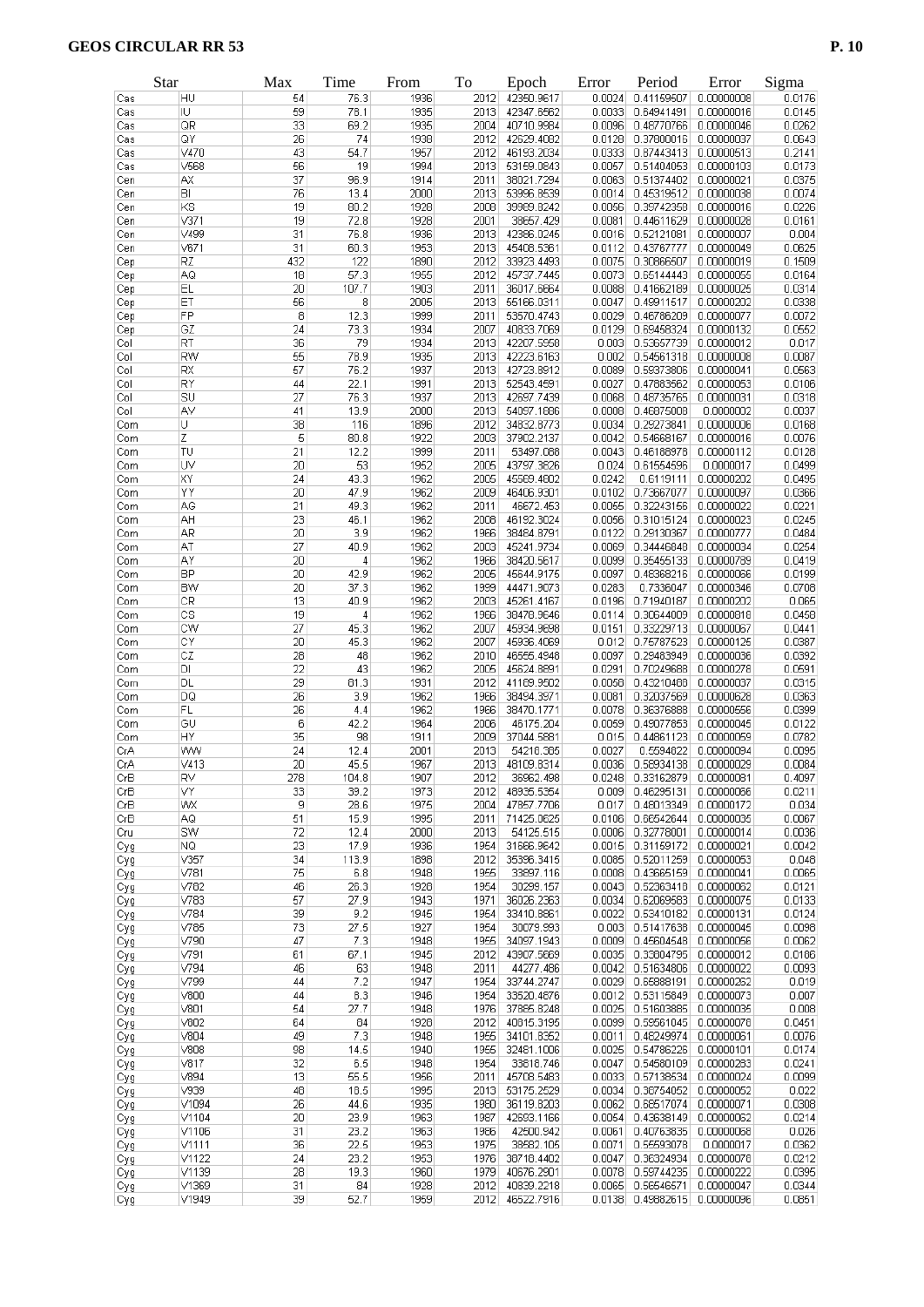|     | Star      | Max             | Time  | From | To   | Epoch           | Error  | Period                         | Error      | Sigma  |
|-----|-----------|-----------------|-------|------|------|-----------------|--------|--------------------------------|------------|--------|
| Cyg | V1962     | 14              | 31    | 1981 | 2012 | 50518.9424      | 0.0071 | 0.50834468                     | 0.00000084 | 0.0171 |
| Cyg | V2470     | 9               | 12.4  | 2000 | 2012 | 53839.1025      | 0.004  | 0.54857465                     | 0.0000011  | 0.008  |
| Del | RV        | 42              | 83.9  | 1928 | 2012 | 40859.3829      | 0.0091 | 0.49813192                     | 0.00000044 | 0.0454 |
| Del | SX        | $\overline{19}$ | 14.5  | 1999 | 2013 | 53968.0602      | 0.0026 | 0.61334056                     | 0.00000072 | 0.0075 |
| Del | ΖZ        | 28              | 81.2  | 1929 | 2010 | 40655.9326      | 0.0045 | 0.52019155                     | 0.00000019 | 0.0236 |
| Del | AX        | 21              | 82.2  | 1929 | 2011 | 40807.4392      | 0.0197 | 0.56372575                     | 0.00000092 | 0.0895 |
| Del | BK        | 35              | 85    | 1928 | 2013 | 41042.041       | 0.0067 | 0.36040618                     | 0.00000022 | 0.0306 |
| Del | <b>BM</b> | 45              | 85    | 1928 | 2013 | 41004.1044      | 0.0173 | 0.54115941                     | 0.00000088 | 0.1141 |
| Del | CD        | $\overline{27}$ | 78.3  | 1929 | 2007 | 40088.7085      | 0.0079 | 0.63093936                     | 0.0000006  | 0.0383 |
| Del | CP        | 29              | 64.9  | 1929 | 1994 | 37686.4407      | 0.0042 | 0.52747511                     | 0.00000025 | 0.022  |
|     |           |                 |       |      |      |                 |        |                                |            |        |
| Del | CV        | 30              | 83.1  | 1929 | 2012 | 41005.1034      | 0.0053 | 0.73945557                     | 0.00000037 | 0.0257 |
| Del | CW        | 38              | 78.9  | 1929 | 2008 | 40348.4476      | 0.0154 | 0.58208889                     | 0.0000008  | 0.0932 |
| Del | CΥ        | 29              | 62    | 1929 | 1991 | 37183.8566      | 0.0072 | 0.45236602                     | 0.00000039 | 0.0383 |
| Del | DD        | 26              | 65.6  | 1928 | 1994 | 37510.7377      | 0.004  | 0.49024928                     | 0.00000023 | 0.0203 |
| Del | DE        | $\overline{32}$ | 64.9  | 1929 | 1994 | 37688.8101      | 0.0102 | 0.42269686                     | 0.0000005  | 0.0572 |
| Del | DG        | 26              | 54.1  | 1940 | 1994 | 39668.48        | 0.0046 | 0.49046993                     | 0.00000034 | 0.0236 |
| Del | DH        | 34              | 80.1  | 1929 | 2009 | 40427.6249      | 0.0037 | 0.59293942                     | 0.00000024 | 0.0213 |
| Del | DI        | 31              | 65.8  | 1928 | 1994 | 37536.612       | 0.0067 | 0.58032839                     | 0.00000046 | 0.0344 |
| Del | DS        | 62              | 83.8  | 1929 | 2013 | 41195.9591      | 0.0469 | 0.47614301                     | 0.00000198 | 0.3463 |
| Del | DU        | 34              | 84.9  | 1928 | 2013 | 40986.4416      | 0.0105 | 0.6514879                      | 0.00000067 | 0.0609 |
| Del | <b>DW</b> | 33              | 76.8  | 1929 | 2006 | 39889.6119      | 0.0049 | 0.66077045                     | 0.00000037 | 0.0278 |
| Del | EF        | 34              | 83    | 1928 | 2011 | 40695.339       | 0.0031 | 0.44757903                     | 0.00000014 | 0.0181 |
| Del | EG        | 29              | 81.9  | 1928 | 2010 | 40490.6196      | 0.0208 | 0.32484144                     | 0.00000059 | 0.1036 |
|     |           | 23              |       |      |      |                 |        |                                |            |        |
| Del | EM        |                 | 63    | 1940 | 2003 | 41298.1181      | 0.0052 | 0.58261504                     | 0.00000032 | 0.0243 |
| Del | EO        | 24              | 59    | 1940 | 1999 | 40557.8566      | 0.015  | 0.58004709                     | 0.00000107 | 0.073  |
| Del | FF        | 48              | 79.9  | 1931 | 2011 | 41243.0951      | 0.0063 | 0.61543825                     | 0.00000046 | 0.0356 |
| Del | FG        | 24              | 69.2  | 1940 | 2009 | 42434.8624      | 0.019  | 0.70396075                     | 0.00000153 | 0.0868 |
| Del | F1        | 20              | 54.2  | 1940 | 1994 | 39735.7264      | 0.0061 | 0.45166459                     | 0.00000042 | 0.0268 |
| Del | FL        | 28              | 54.2  | 1940 | 1994 | 39735.1686      | 0.005  | 0.48029226                     | 0.00000031 | 0.0262 |
| Del | FP        | 23              | 61.9  | 1940 | 2002 | 41087.5225      | 0.0096 | 0.30065892                     | 0.00000029 | 0.0291 |
| Del | FY        | 29              | 54    | 1940 | 1994 | 39706.7025      | 0.005  | 0.53481028                     | 0.00000039 | 0.0264 |
| Del | GK        | $\overline{27}$ | 52.1  | 1940 | 1992 | 39354.1703      | 0.0065 | 0.50458197                     | 0.00000052 | 0.0331 |
| Del | GO        | 28              | 54.1  | 1940 | 1994 | 39666.829       | 0.0129 | 0.54598059                     | 0.00000102 | 0.0652 |
| Del | GV        | 33              | 73.2  | 1940 | 2013 | 43219.1422      | 0.0061 | 0.54120835                     | 0.0000004  | 0.0343 |
|     | GZ        | 73              |       |      | 2013 |                 | 0.0103 | 0.50562637                     |            |        |
| Del |           |                 | 85    | 1928 |      | 41020.6917      |        |                                | 0.00000066 | 0.0856 |
| Del | HS        | 26              | 52.2  | 1940 | 1992 | 39379.0205      | 0.008  | 0.32641405                     | 0.00000041 | 0.039  |
| Del | HT        | 31              | 53.9  | 1940 | 1994 | 39694.2464      | 0.0066 | 0.56991679                     | 0.00000056 | 0.0362 |
| Del | Ш         | 21              | 53.9  | 1940 | 1994 | 39695.4773      | 0.0104 | 0.40780837                     | 0.00000048 | 0.0469 |
| Dor | RT        | 39              | 13.1  | 2000 | 2013 | 54253.8575      | 0.0028 | 0.48283464                     | 0.0000008  | 0.0104 |
| Dor | W         | 90              | 50    | 1963 | 2013 | 47508.8415      | 0.0012 | 0.57058577                     | 0.00000008 | 0.0054 |
| Dra | VZ        | 264             | 51.8  | 1961 | 2013 | 47025.9085      | 0.0015 | 0.32102645                     | 0.00000012 | 0.0233 |
| Dra | WY        | 52              | 117.1 | 1896 | 2013 | 35159.2157      | 0.0035 | 0.58894232                     | 0.00000021 | 0.0206 |
| Dra | AE        | 16              | 73    | 1939 | 2012 | 42818.6865      | 0.002  | 0.6026734                      | 0.00000011 | 0.0073 |
| Dra | AV        | 49              | 80.6  | 1930 | 2011 | 40981.4743      | 0.0077 | 0.55559323                     | 0.00000038 | 0.0471 |
| Dra | AW        | 49              | 110   | 1900 | 2010 | 35346.2844      | 0.0218 | 0.68720028                     | 0.00000101 | 0.1215 |
| Dra | BC        | 172             | 27    | 1986 | 2013 | 51701.3496      | 0.001  | 0.71958269                     | 0.0000002  | 0.0048 |
| Dra | CY        | 13              | 12.5  | 1999 | 2011 | 53553.5312      | 0.0044 | 0.53494903                     | 0.00000162 | 0.0158 |
|     | DD        | 49              | 25.2  | 1988 | 2013 | 51878.6411      | 0.0107 | 0.32679565                     | 0.0000013  | 0.0742 |
| Dra |           |                 |       |      |      |                 |        |                                |            |        |
| Equ | RT        | 38              | 52.8  | 1959 | 2012 | 46450.4325      | 0.3086 | 0.44490961                     | 0.00001883 | 1.1646 |
| Eri | XY        | 42              | 13    | 2000 | 2013 | 54246.4378      | 0.0045 | 0.55425201                     | 0.00000247 | 0.0266 |
| Eri | BЕ        | 20              | 46.1  | 1965 | 2011 | 47474.3789      | 0.0133 | 0.57953816                     | 0.00000119 | 0.0519 |
| Eri | ΒK        | 20              | 98.1  | 1915 | 2013 | 38721.0661      | 0.0071 | 0.54814758                     | 0.00000033 | 0.0318 |
| For | RX        | 60              | 87.3  | 1926 | 2013 | 40677.7699      | 0.0056 | 0.59731304                     | 0.00000023 | 0.0149 |
| For | SS        | 36              | 49.2  | 1964 | 2013 | 47650.5564      | 0.0036 | 0.49542797                     | 0.00000025 | 0.0117 |
| For | SW        | 54              | 61.3  | 1952 | 2013 | 45453.9282      | 0.0036 | 0.8037558                      | 0.00000029 | 0.0177 |
| For | ΙV        | 23              | 8.1   | 1960 | 1968 | 38699.9326      | 0.0038 | 0.40774742                     | 0.00000157 | 0.0162 |
| Gem | ΑK        | 27              | 23.2  | 1989 | 2013 | 52105.0082      | 0.0009 | 0.34635904                     | 0.00000012 | 0.004  |
| Gem | EW        | 30              | 75.3  | 1936 | 2012 | 42252.0635      | 0.0159 | 0.52371029                     | 0.00000069 | 0.0631 |
| Gem | GQ        | 21              | 69.2  | 1941 | 2011 | 42966.3652      | 0.0065 | 0.5705656                      | 0.00000032 | 0.0299 |
| Gem | GU        | 19              | 69.9  | 1939 | 2009 | 42087.9727      | 0.007  | 0.39033088                     | 0.00000027 | 0.0218 |
|     |           |                 |       |      |      |                 |        |                                |            |        |
| Gru | RW        | 24              | 60.8  | 1952 | 2013 | 45471.5568      | 0.0043 | 0.55030154                     | 0.00000024 | 0.0199 |
| Gru | SS        | 24              | 69.3  | 1936 | 2005 | 40984.0229      | 0.0248 | 0.48962112                     | 0.0000011  | 0.0588 |
| Gru | TZ        | 32              | 24.2  | 1935 | 1959 | 32414.6263      | 0.0069 | 0.70246999                     | 0.00000122 | 0.0381 |
| Gru | AO.       | 24              | 50.5  | 1959 | 2009 | 45945.2738      | 0.0034 | 0.57260998                     | 0.00000021 | 0.0157 |
| Gru | AP        | 32              | 78.3  | 1935 | 2013 | 42292.9199      | 0.0091 | 0.50798455                     | 0.00000039 | 0.0412 |
| Gru | BG        | 23              | 34.6  | 1936 | 1971 | 34650.2728      | 0.0141 | 0.56013137                     | 0.00000182 | 0.0673 |
| Her | CW        | 16              | 78.4  | 1935 | 2013 | 42176.923       | 0.0087 | 0.62384692                     | 0.0000005  | 0.0293 |
| Her | EG        | 27              | 69.3  | 1930 | 1999 | 38757.0887      | 0.0078 | 0.48301482                     | 0.00000053 | 0.0318 |
| Her | EP        | 12              | 69.1  | 1943 | 2012 | 43615.2233      | 0.0107 | 0.42571963                     | 0.00000039 | 0.0286 |
| Her | GV        | 19              | 28.2  | 1934 | 1962 | 32696.8741      | 0.008  | 0.29145431                     | 0.00000058 | 0.0312 |
| Her | <b>HN</b> | 23              | 76    | 1934 | 2010 | 41500.9778      | 0.0052 | 0.51588269                     | 0.00000021 | 0.0232 |
|     |           |                 |       |      |      |                 |        |                                |            |        |
| Her | IP        | 17              | 10.9  | 2002 | 2013 | 54514.3039      | 0.0141 | 0.43382414                     | 0.00000506 | 0.0517 |
| Her | LS        | 83              | 76.9  | 1935 | 2012 | 42045.2158      | 0.0036 | 0.23080791                     | 0.00000007 | 0.0186 |
| Her | LW        | 13              | 67.9  | 1943 | 2011 | 43342.562       | 0.0097 | 0.31837585                     | 0.00000027 | 0.0345 |
| Her | ΟS        | 21              | 69.3  | 1940 | 2009 | 42323.2598      | 0.0095 | 0.39614103                     | 0.00000032 | 0.0348 |
| Her | ОT        | 13              | 66.2  | 1939 | 2005 | 41464.4204      | 0.0189 | 0.61110197                     | 0.00000104 | 0.0379 |
| Her | OW        | 28              | 66.2  | 1939 | 2005 | 41467.8068      | 0.0123 | 0.58322224                     | 0.00000069 | 0.0351 |
| Her | ОХ        | 46              | 74.2  | 1939 | 2013 | 42931.1624      | 0.0053 | 0.75735398                     | 0.00000034 | 0.0332 |
| Her | OΥ        | 24              | 31.1  | 1939 | 1970 | 35060.1635      | 0.0046 | 0.33319429                     | 0.00000032 | 0.0227 |
| Her | V365      | 62              | 100.9 | 1911 | 2012 | 37750.8577      |        | 0.0118 0.61314652              | 0.00000083 | 0.0866 |
| Her | V369      | 24              | 71    | 1934 |      | 2005 40507.4795 |        | $0.0107$ 0.52575244 0.00000063 |            | 0.0282 |
|     |           |                 |       |      |      |                 |        |                                |            |        |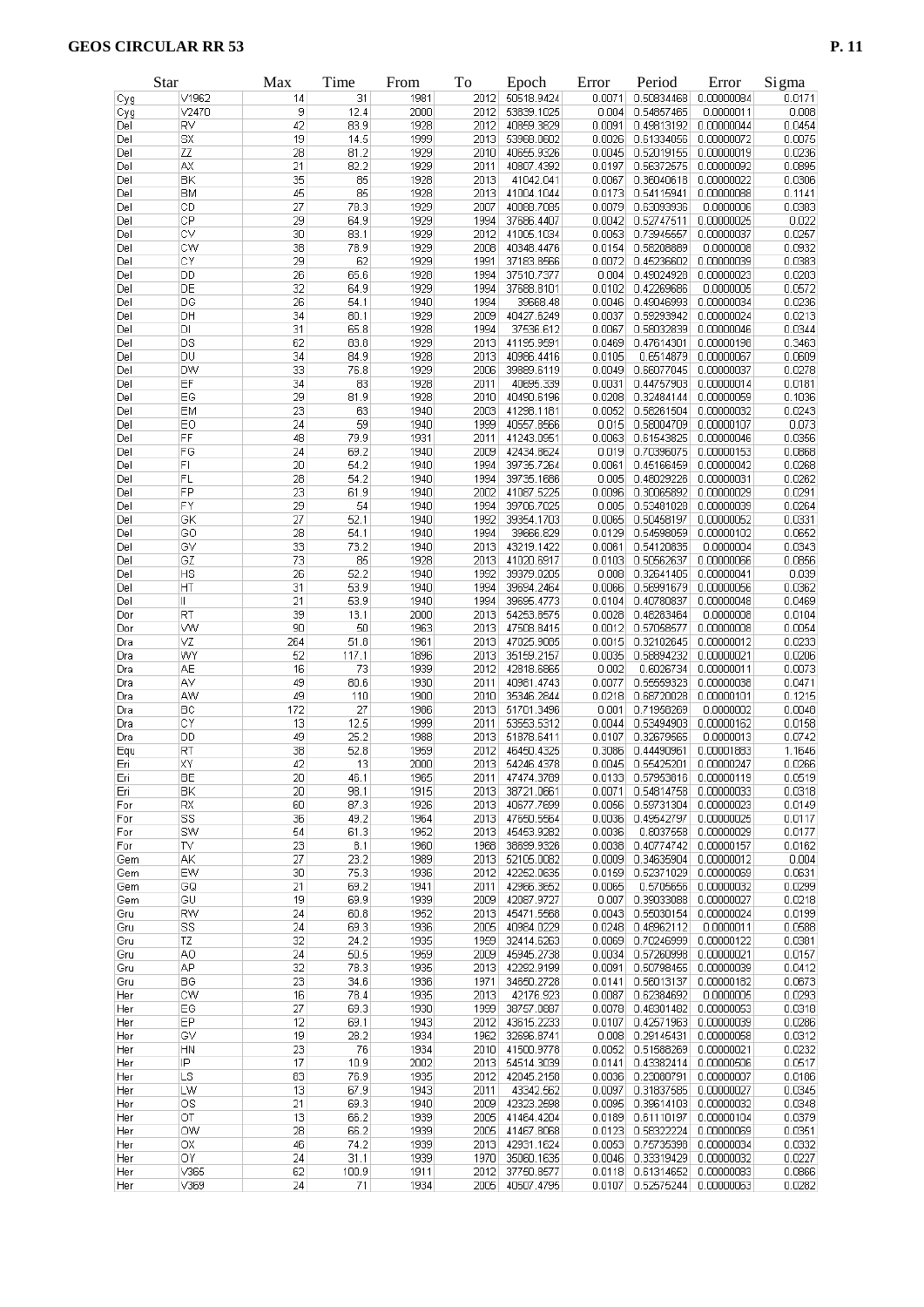|            | <b>Star</b>          | Max             | Time         | From         | To           | Epoch                    | Error            | Period                   | Error                    | Sigma            |
|------------|----------------------|-----------------|--------------|--------------|--------------|--------------------------|------------------|--------------------------|--------------------------|------------------|
| Her        | V370                 | 24              | 23.6         | 1934         | 1957         | 31855.4441               | 0.0066           | 0.6337166                | 0.00000141               | 0.0324           |
| Her        | V376                 | 25              | 70.9         | 1934         | 2005         | 40517.3801               | 0.0087           | 0.35520433               | 0.00000036               | 0.0259           |
| Her        | V378                 | 20              | 66           | 1939         | 2005         | 41418.7615               | 0.0149           | 0.35204419               | 0.00000056               | 0.0366           |
| Her        | V379                 | 31              | 65.1         | 1934         | 1999         | 39445.1686               | 0.0152           | 0.67947609               | 0.0000012                | 0.0415           |
| Her        | $\vee$ 380           | 29              | 24.2         | 1934         | 1958         | 32131.9982               | 0.0048           | 0.50019544               | 0.0000008                | 0.0241           |
| Her        | V382                 | 29              | 67           | 1938         | 2005         | 41252.0242               | 0.012            | 0.45560965               | 0.00000059               | 0.0331           |
| Her        | $\vee$ 385           | 33              | 68.9         | 1936         | 2005         | 40893.0896               | 0.0107<br>0.019  | 0.52814229<br>0.64532281 | 0.00000071               | 0.0392           |
| Her<br>Her | V388<br>$\sqrt{392}$ | 21<br>51        | 66.9<br>74.4 | 1938<br>1937 | 2005<br>2011 | 41246.8683<br>42255.6374 | 0.0043           | 0.52974129               | 0.00000132<br>0.00000024 | 0.0472<br>0.0265 |
| Her        | V397                 | 22              | 60           | 1939         | 1999         | 40362.578                | 0.014            | 0.55622462               | 0.0000009                | 0.0348           |
| Her        | V402                 | 20              | 71           | 1934         | 2005         | 40507.5708               | 0.0127           | 0.33081047               | 0.00000048               | 0.0347           |
| Her        | $\vee$ 405           | 23              | 66           | 1939         | 2005         | 41420.4353               | 0.0132           | 0.58793627               | 0.00000085               | 0.035            |
| Her        | V406                 | $\overline{20}$ | 18.3         | 1939         | 1957         | 32655.6465               | 0.0091           | 0.73689854               | 0.00000268               | 0.0406           |
| Her        | $\sqrt{414}$         | 22              | 65.1         | 1940         | 2005         | 41581.455                | 0.0188           | 0.6260489                | 0.0000013                | 0.0478           |
| Her        | V415                 | 22              | 70.2         | 1935         | 2005         | 40741.6114               | 0.0158           | 0.54948335               | 0.00000095               | 0.0423           |
| Her        | V416                 | 22              | 66.9         | 1938         | 2005         | 41246.7996               | 0.0167           | 0.5488382                | 0.00000099               | 0.0424           |
| Her        | V418                 | 33              | 71.3         | 1939         | 2010         | 42337.6939               | 0.0077           | 0.37623577               | 0.00000032               | 0.038            |
| Her        | V422                 | 22              | 19.1         | 1938         | 1957         | 32507.0173               | 0.0097           | 0.51585172               | 0.0000018                | 0.0434           |
| Her        | V424                 | 23              | 60.4         | 1939         | 1999         | 40346.7643               | 0.0086           | 0.63070961               | 0.00000073               | 0.0303           |
| Her        | V425                 | 24              | 71.2         | 1934         | 2005         | 40551.066                | 0.023            | 0.55714376               | 0.00000133               | 0.0562           |
| Her        | V428                 | 21              | 18           | 1939         | 1957         | 32693.6772               | 0.0075           | 0.6417628                | 0.00000202               | 0.0343           |
| Her        | V429                 | 21              | 64.2         | 1941         | 2005         | 41748.0714               | 0.0122           | 0.51834634               | 0.00000071               | 0.0308           |
| Her        | V431                 | 35              | 18.5         | 1940         | 1958         | 33117.4289               | 0.0092           | 0.50043565               | 0.00000172               | 0.0492           |
| Her        | V434                 | 38              | 66.9         | 1938         | 2005         | 41254.3973               | 0.0086           | 0.51440075               | 0.00000051               | 0.0303           |
| Her        | V437                 | 20              | 66.9         | 1938         | 2005         | 41246.8841               | 0.0162           | 0.51636119               | 0.00000097               | 0.0423           |
| Her        | V439                 | 49              | 22.5         | 1936         | 1958         | 32366.4379               | 0.0156           | 0.46041767               | 0.00000212               | 0.0835           |
| Her        | V442                 | 56              | 107          | 1906         | 2013         | 36992.249                | 0.0079           | 0.4420865                | 0.00000025               | 0.051            |
| Her        | V448                 | 9               | 55.1         | 1958         | 2013         | 46430.25                 | 0.0045           | 0.65353416               | 0.00000032               | 0.0134           |
| Her        | V461                 | 28              | 54           | 1959         | 2013         | 46619.472                | 0.0027           | 0.51300643               | 0.00000022               | 0.0129           |
| Her        | V467                 | 36              | 65.9         | 1939         | 2005         | 41436.9023               | 0.014            | 0.68350063               | 0.00000107               | 0.0396           |
| Her        | V468                 | 28              | 71           | 1934         | 2005         | 40506.8694               | 0.007            | 0.51063174               | 0.00000047               | 0.027            |
| Her        | V469                 | 24              | 70.7         | 1934         | 2005         | 40621.5821               | 0.0081           | 0.59647174               | 0.0000005                | 0.0285           |
| Her        | V476<br>$\vee$ 480   | 32<br>22        | 65.1         | 1940<br>1936 | 2005<br>2005 | 41586.5579               | 0.0117<br>0.0139 | 0.55591547<br>0.65285506 | 0.00000075               | 0.0328           |
| Her        | V481                 | 26              | 68.8<br>71.1 | 1934         | 2005         | 40911.6176<br>40565.3922 | 0.008            | 0.48102535               | 0.00000111<br>0.00000047 | 0.0398<br>0.0243 |
| Her<br>Her | V483                 | 24              | 70.2         | 1935         | 2005         | 40741.9584               | 0.0194           | 0.49428099               | 0.00000109               | 0.0642           |
| Her        | $\vee$ 484           | 27              | 70.9         | 1934         | 2005         | 40540.8006               | 0.0113           | 0.59369328               | 0.00000078               | 0.0312           |
| Her        | V486                 | 56              | 78.4         | 1934         | 2012         | 41860.9634               | 0.0162           | 0.80593398               | 0.00000128               | 0.0749           |
| Her        | V491                 | 28              | 71.2         | 1934         | 2005         | 40554.7162               | 0.0079           | 0.45965837               | 0.00000047               | 0.0246           |
| Her        | $\vee$ 494           | 30              | 68.3         | 1937         | 2005         | 41095.1859               | 0.015            | 0.71792475               | 0.00000122               | 0.0513           |
| Her        | V497                 | 39              | 22.7         | 1934         | 1957         | 31872.5731               | 0.0037           | 0.39053079               | 0.00000049               | 0.0203           |
| Her        | $\vee$ 498           | 21              | 65.9         | 1939         | 2005         | 41436.7219               | 0.0112           | 0.38158003               | 0.00000048               | 0.0286           |
| Her        | $\vee$ 499           | 27              | 69.1         | 1936         | 2005         | 40859.9112               | 0.0096           | 0.32037086               | 0.0000004                | 0.0307           |
| Her        | V507                 | 24              | 23.2         | 1934         | 1957         | 31784.1786               | 0.0046           | 0.54902638               | 0.0000007                | 0.0203           |
| Her        | V510                 | 31              | 71.3         | 1934         | 2005         | 40555.3819               | 0.0174           | 0.60416288               | 0.00000124               | 0.0543           |
| Her        | V511                 | 32              | 23.4         | 1934         | 1957         | 31864.5693               | 0.0077           | 0.63092913               | 0.0000015                | 0.041            |
| Her        | $\sqrt{514}$         | 37              | 71           | 1934         | 2005         | 40510.8032               | 0.0156           | 0.63397318               | 0.00000115               | 0.0562           |
| Her        | V534                 | 7               | 11.6         | 2000         | 2011         | 53718.6929               | 0.0473           | 0.59980308               | 0.00001467               | 0.0916           |
| Her        | V542                 | 20              | 49.1         | 1964         |              | 2013 47469.4888          | 0.0052           | 0.61940997               | 0.00000039               | 0.021            |
| Her        | $\sqrt{545}$         | 22              | 49           | 1963         |              | 2012 47101.7455          | 0.0029           | 0.59811266               | 0.00000022               | 0.0112           |
| Her        | V546                 | 24              | 25.2         | 1964         | 1989         | 43159.8965               | 0.0034           | 0.4672577                | 0.00000051               | 0.0168           |
| Her        | V549                 | 20              | 41           | 1964         | 2005         | 45984.849                | 0.007            | 0.58519748               | 0.00000089               | 0.0272           |
| Her        | V552                 | 4               | 14.1         | 1999         | 2013         | 53910.823                | 0.0021           | 0.37851984               | 0.00000035               | 0.0039           |
| Her        | V558                 | 29              | 30           | 1964         | 1994         | 44005.4961               | 0.0091           | 0.47310621               | 0.00000112               | 0.0482           |
| Her        | V564                 | 25              | 29.1         | 1939         | 1968         | 34691.0305               | 0.0086<br>0.0024 | 0.40282494               | 0.00000078               | 0.0421           |
| Her        | V593<br>V613         | 18<br>19        | 49.2<br>28.2 | 1964<br>1964 | 2013<br>1992 | 47477.3011<br>43709.4165 | 0.0035           | 0.51649187<br>0.67165495 | 0.00000015<br>0.00000071 | 0.0103<br>0.0153 |
| Her        | V623                 | 32              | 34.5         | 1959         | 1993         | 42934.579                | 0.0053           | 0.48630278               | 0.00000063               | 0.0302           |
| Her<br>Her | V633                 | 23              | 74.9         | 1938         | 2013         | 42800.9711               | 0.0037           | 0.48999267               | 0.00000019               | 0.0178           |
| Her        | V634                 | 23              | 71.2         | 1934         | 2005         | 40549.3482               | 0.0099           | 0.51251363               | 0.00000061               | 0.0364           |
| Her        | V635                 | 20              | 71           | 1935         | 2006         | 40886.7218               | 0.0098           | 0.49949118               | 0.00000055               | 0.0321           |
| Her        | V650                 | 25              | 49.2         | 1964         | 2013         | 47500.9102               | 0.0033           | 0.51886896               | 0.00000022               | 0.0162           |
| Her        | V674                 | 26              | 65.3         | 1940         | 2005         | 41629.6366               | 0.011            | 0.50425175               | 0.00000066               | 0.0389           |
| Her        | V698                 | 27              | 49.1         | 1964         | 2013         | 47506.435                | 0.003            | 0.53615123               | 0.0000002                | 0.0145           |
| Her        | V734                 | 5               | 40.1         | 1972         | 2012         | 48888.5227               | 0.0033           | 0.58099419               | 0.0000003                | 0.0063           |
| Her        | V753                 | 23              | 39.7         | 1966         | 2006         | 46600.9591               | 0.0084           | 0.62915813               | 0.00000111               | 0.0225           |
| Her        | $\sqrt{759}$         | 32              | 42.9         | 1966         | 2009         | 47220.0701               | 0.0126           | 0.51240412               | 0.0000012                | 0.0465           |
| Her        | V778                 | 21              | 7.2          | 1975         | 1982         | 43764.3902               | 0.01             | 0.64589001               | 0.00000675               | 0.0454           |
| Her        | V779                 | 26              | 30.4         | 1975         | 2005         | 48001.2969               | 0.0196           | 0.61885186               | 0.00000257               | 0.0457           |
| Her        | V783                 | 22              | 30           | 1975         | 2005         | 48081.3381               | 0.0125           | 0.49564347               | 0.00000126               | 0.0268           |
| Her        | $\sqrt{784}$         | 19              | 30.4         | 1975         | 2005         | 48001.9343               | 0.011            | 0.46388292               | 0.00000104               | 0.0236           |
| Her        | V787                 | 27              | 30.3         | 1975         | 2005         | 48001.54                 | 0.0199           | 0.5022791                | 0.00000204               | 0.0432           |
| Her        | V791                 | 28              | 30.4         | 1975         | 2005         | 48002.5786               | 0.0097           | 0.46431544               | 0.00000099               | 0.0233           |
| Her        | V793                 | 21              | 30.4         | 1975         | 2005         | 48003.3537               | 0.015            | 0.68248037               | 0.00000221               | 0.0345           |
| Her        | $\sqrt{794}$         | 21              | 30.4         | 1975         | 2005         | 48000.971                | 0.0132           | 0.62104678               | 0.00000171               | 0.0359           |
| Her        | V796                 | 20              | 30.3         | 1975         | 2005         | 47990.8505               | 0.0152           | 0.55231374               | 0.00000171               | 0.0331           |
| Her        | $\vee 800$           | 25              | 31.3         | 1974         | 2005         | 47845.6297               | 0.0249           | 0.61247394               | 0.00000325               | 0.0584           |
| Her        | V806                 | 25              | 31.9         | 1973         | 2005         | 47725.5102               | 0.0156           | 0.37453527               | 0.00000124               | 0.0356           |
| Her        | V810                 | 20              | 30.4         | 1975         | 2005         | 48000.9388               | 0.014            | 0.54622696               | 0.00000159               | 0.0308           |
| Her        | V813                 | 21              | 6.6          | 1975         | 1981         | 43652.684                | 0.0043           | 0.54330709               | 0.00000269               | 0.0187           |
| Her        | V1013                | 7               | 14.2         | 1999         |              | 2013 53902.7675          |                  | 0.0017 0.64472622        | 0.00000054               | 0.0044           |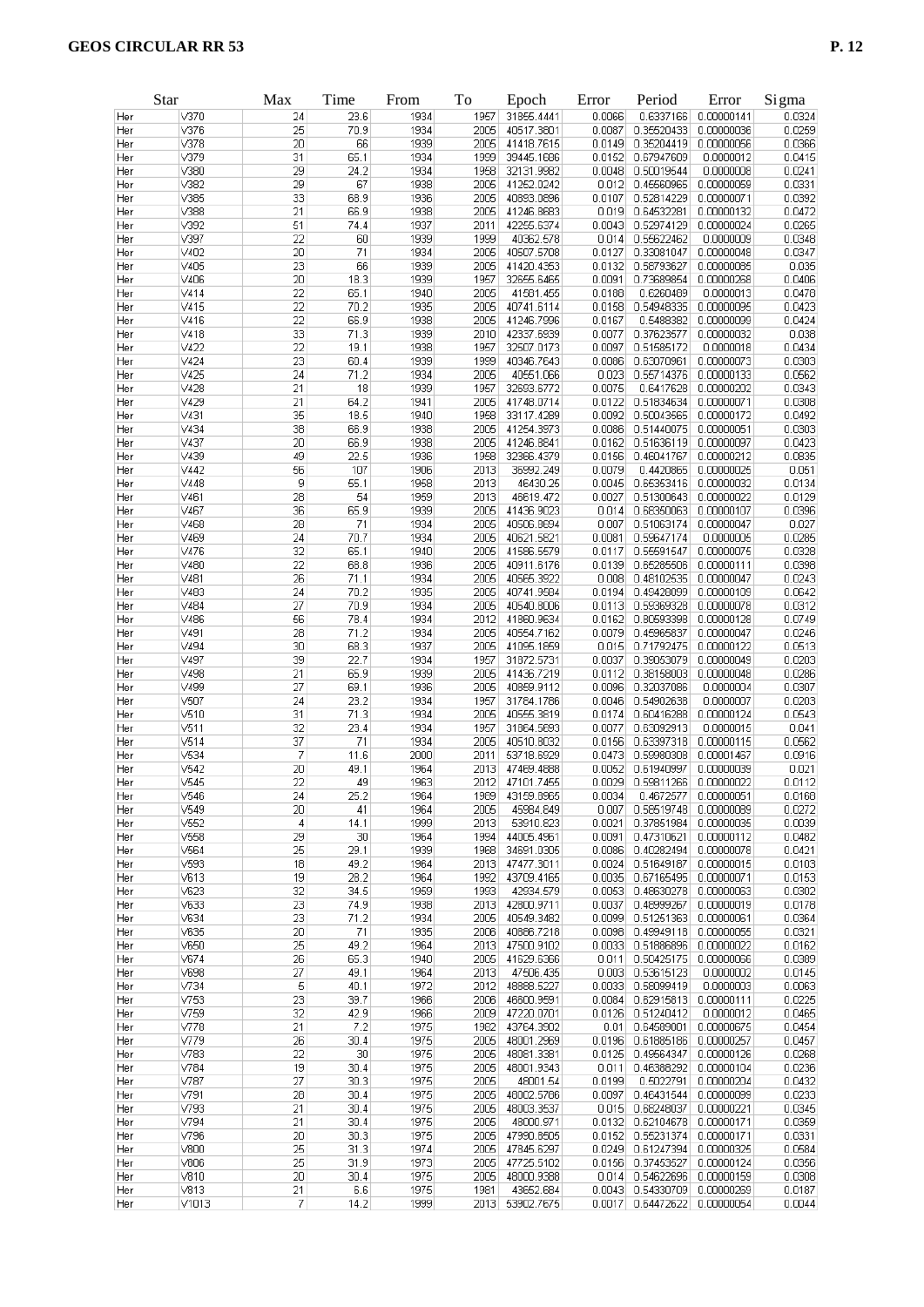|     | Star                    | Max             | Time  | From | To   | Epoch           | Error  | Period                         | Error      | Sigma  |
|-----|-------------------------|-----------------|-------|------|------|-----------------|--------|--------------------------------|------------|--------|
| Her | V1087                   | 18              | 46.3  | 1964 | 2010 | 46958.4745      | 0.0022 | 0.46250665                     | 0.00000019 | 0.0089 |
| Her | V1124                   | 6               | 14.2  | 1999 | 2013 | 53873.8553      | 0.0044 | 0.35512612                     | 0.00000079 | 0.0097 |
| Hor | ΙUU                     | 49              | 13.1  | 2000 | 2013 | 54259.9629      | 0.0011 | 0.64369325                     | 0.00000043 | 0.0047 |
| Hya | ХX                      | 37              | 77    | 1936 | 2013 | 42319.5115      | 0.0023 | 0.50775099                     | 0.0000001  | 0.0119 |
| Hya | BI                      | 27              | 6.1   | 2007 | 2013 | 55254.4616      | 0.0002 | 0.52647332                     | 0.00000015 | 0.0011 |
| Hya | DG                      | 57              | 69    | 1944 | 2013 | 43774.4144      | 0.006  | 0.42996448                     | 0.00000023 | 0.0421 |
| Hya | <b>FX</b>               | 26              | 60.7  | 1952 | 2013 | 45330.9972      | 0.0031 | 0.41733876                     | 0.00000013 | 0.0144 |
| Hya | FY                      | 26              | 60.9  | 1952 | 2013 | 45353.6235      | 0.0033 | 0.63665022                     | 0.00000021 | 0.0157 |
| Hya | GL                      | $\overline{15}$ | 83.2  | 1928 | 2011 | 40446.0155      | 0.0101 | 0.50593693                     | 0.00000041 | 0.0385 |
| Hya | $\overline{\mathbb{K}}$ | 20              | 22.6  | 1991 | 2014 | 52624.8909      | 0.0151 | 0.65027563                     | 0.0000032  | 0.0381 |
| Hyi | <b>TW</b>               | 28              | 50    | 1963 | 2013 | 47508.6115      | 0.0024 | 0.67538067                     | 0.0000002  | 0.007  |
| Ind | V                       | 35              | 78.3  | 1935 | 2013 | 42288.5859      | 0.0023 | 0.47960285                     | 0.00000009 | 0.0136 |
| Lac | XZ                      | 61              | 85.5  | 1927 | 2012 | 40586.5901      | 0.0117 | 0.63024437                     | 0.00000069 | 0.087  |
| Lac | CQ                      | 62              | 107.2 | 1906 | 2013 | 37043.801       | 0.0177 | 0.62005437                     | 0.00000062 | 0.0683 |
| Lac | PW                      | 54              | 56.2  | 1956 | 2012 | 45953.6455      | 0.0038 | 0.51237088                     | 0.00000028 | 0.0278 |
| Leo | SW                      | 17              | 80    | 1933 | 2013 | 41767.3317      | 0.005  | 0.55413972                     | 0.00000022 | 0.0108 |
| Leo | SZ                      | 57              | 59.7  | 1954 | 2013 | 45735.9449      | 0.0105 | 0.5340847                      | 0.00000067 | 0.0397 |
| Leo | AH                      | 22              | 19    | 1992 | 2011 | 52112.6297      | 0.0094 | 0.46630649                     | 0.00000148 | 0.0201 |
| Leo | AQ                      | 17              | 81    | 1929 | 2010 | 40493.2623      | 0.0301 | 0.54975074                     | 0.00000152 | 0.1195 |
|     | AS                      | 22              | 85.1  | 1928 | 2013 | 40844.7498      | 0.0123 | 0.54502385                     | 0.0000005  | 0.0511 |
| Leo | AV                      | 21              |       |      |      |                 | 0.0177 | 0.50029911                     |            | 0.0665 |
| Leo |                         |                 | 79.2  | 1930 | 2010 | 40787.1981      |        |                                | 0.00000128 |        |
| Leo | BB                      | $\overline{25}$ | 2     | 1962 | 1964 | 38098.7833      | 0.0028 | 0.31601842                     | 0.00000341 | 0.0126 |
| Leo | BT                      | 27              | 79.2  | 1929 | 2008 | 40092.2668      | 0.0062 | 0.49972829                     | 0.00000032 | 0.0319 |
| Leo | BU                      | 21              | 84.1  | 1928 | 2012 | 40692.2019      | 0.0116 | 0.59947109                     | 0.0000008  | 0.0511 |
| Leo | BX                      | 27              | 48.4  | 1964 | 2012 | 47241.6982      | 0.0148 | 0.36284681                     | 0.00000071 | 0.0759 |
| Leo | $_{\rm cc}$             | $\overline{20}$ | 3.3   | 1961 | 1965 | 38249.1031      | 0.008  | 0.51255711                     | 0.00001214 | 0.035  |
| Leo | CM                      | 25              | 48    | 1963 | 2011 | 46886.9024      | 0.0046 | 0.36169318                     | 0.0000002  | 0.0229 |
| Leo | DI                      | 4               | 19.2  | 1992 | 2011 | 52163.9597      | 0.0316 | 0.57684916                     | 0.0000056  | 0.0564 |
| Leo | DL                      | 14              | 21.2  | 1991 | 2012 | 52145.4508      | 0.0024 | 0.67385436                     | 0.00000053 | 0.0088 |
| Leo | <b>DM</b>               | 15              | 13    | 2000 | 2013 | 53977.2727      | 0.0018 | 0.52868144                     | 0.00000071 | 0.0071 |
| Leo | HO                      | 31              | 12.8  | 1999 | 2012 | 53673.7986      | 0.0038 | 0.46141024                     | 0.00000179 | 0.017  |
| LMi | Υ                       | 30              | 28.9  | 1983 | 2012 | 50715.9118      | 0.0042 | 0.5244333                      | 0.00000069 | 0.0174 |
| LMi | VY                      | 17              | 15.1  | 1997 | 2012 | 53249.7769      | 0.001  | 0.52614715                     | 0.00000022 | 0.0027 |
|     | A <sub>O</sub>          | 20              | 14.1  | 1999 | 2013 | 54085.8186      | 0.0034 | 0.56008585                     | 0.00000091 | 0.0103 |
| Lep | UX                      |                 |       |      | 2013 |                 | 0.0015 |                                |            |        |
| Lib |                         | 9               | 82.9  | 1930 |      | 41317.0024      |        | 0.48317109                     | 0.00000005 | 0.0029 |
| Lib | l۷Y                     | 41              | 99.1  | 1914 | 2013 | 38340.1062      | 0.0021 | 0.53394044                     | 0.00000008 | 0.0123 |
| Lyn | RW                      | 84              | 83.2  | 1930 | 2013 | 41168.307       | 0.0037 | 0.49856393                     | 0.00000021 | 0.0328 |
| Lyn | TV                      | 73              | 91.5  | 1921 | 2013 | 39653.5781      | 0.002  | 0.24065138                     | 0.00000005 | 0.0168 |
| Lyr | Y                       | 22              | 113.5 | 1899 | 2013 | 35739.3637      | 0.0017 | 0.5026957                      | 0.00000005 | 0.0072 |
| Lyr | WW                      | 22              | 64.9  | 1948 | 2013 | 44622.9447      | 0.0023 | 0.51576755                     | 0.00000012 | 0.0108 |
| Lyr | DI                      | 24              | 53    | 1960 | 2013 | 46842.6668      | 0.0079 | 0.41744963                     | 0.00000039 | 0.0372 |
| Lyr | EN                      | 29              | 77.1  | 1934 | 2011 | 41781.2586      | 0.0087 | 0.70294631                     | 0.00000066 | 0.0462 |
| Lyr | <b>HW</b>               | 22              | 68.7  | 1930 | 1999 | 38756.2737      | 0.0189 | 0.29508386                     | 0.00000065 | 0.0572 |
| Lyr | HZ                      | 23              | 34.4  | 1941 | 1975 | 36380.9235      | 0.0059 | 0.50677412                     | 0.00000069 | 0.0281 |
| Lyr | ΙK                      | 23              | 72    | 1940 | 2012 | 43032.3874      | 0.0069 | 0.412312                       | 0.00000023 | 0.0313 |
| Lyr | IZ                      | $\overline{25}$ | 73.2  | 1940 | 2013 | 43116.4396      | 0.0101 | 0.63496263                     | 0.00000055 | 0.0216 |
| Lyr | KM                      | 69              | 72.1  | 1940 | 2012 | 43051.3879      | 0.0117 | 0.50043105                     | 0.00000052 | 0.0971 |
| Lyr | KN                      | 42              | 73.5  | 1940 | 2013 | 43086.8017      | 0.0121 | 0.60148007                     | 0.00000063 | 0.0335 |
| Lyr | KR                      | 19              | 67.7  | 1941 | 2009 | 42576.5339      | 0.0156 | 0.39577056                     | 0.00000054 | 0.0398 |
|     | KU                      | $\overline{22}$ | 8.5   | 1940 | 1948 | 31225.6548      | 0.007  | 0.57019787                     | 0.00000449 | 0.0324 |
| Lyr |                         |                 |       |      |      |                 |        | 0.36390853                     | 0.00000192 |        |
| Lyr | LO                      | 26              | 9.5   | 1940 | 1949 | 31482.4386      | 0.0079 |                                |            | 0.0335 |
| Lyr | LQ                      | 39              | 9.6   | 1939 | 1948 | 31130.9379      | 0.0051 | 0.34512256                     | 0.00000135 | 0.0291 |
| Lyr | LR                      | 27              | 18.1  | 1940 | 1958 | 32972.7102      | 0.0069 | 0.33847319                     | 0.00000125 | 0.0288 |
| Lyr | MW                      | 64              | 73.9  | 1939 | 2013 | 43023.0069      | 0.0067 | 0.3978795                      | 0.00000025 | 0.0486 |
| Lyr | NQ.                     | 18              | 105.8 | 1907 | 2013 | 37166.4031      | 0.003  | 0.58778881                     | 0.00000011 | 0.0089 |
| Lyr | NX.                     | 32              | 7     | 1948 | 1955 | 34179.4792      | 0.0012 | 0.4981228                      | 0.00000068 | 0.0059 |
| Lyr | ΝZ                      | 36              | 10.8  | 1948 | 1959 | 34735.4662      | 0.0053 | 0.61628384                     | 0.0000041  | 0.0315 |
| Lyr | V383                    | 20              | 25.3  | 1953 | 1978 | 39150.4428      | 0.0171 | 0.60521491                     | 0.00000391 | 0.0675 |
| Lyr | V397                    | 28              | 28.2  | 1949 | 1977 | 38188.5045      | 0.0089 | 0.45876242                     | 0.00000121 | 0.0329 |
| Lyr | V462                    | 17              | 45.4  | 1968 | 2013 | 48230.819       | 0.0122 | 0.37251231                     | 0.00000061 | 0.0498 |
| Men | ΙAν                     | 25              | 5     | 2008 | 2013 | 55727.4164      | 0.0006 | 0.55495573                     | 0.00000045 | 0.0019 |
| Mon | WW                      | 48              | 89.1  | 1899 | 1988 | 30993.2698      | 0.0109 | 0.60403145                     | 0.00000059 | 0.0602 |
| Mon | AI                      | 53              | 81    | 1927 | 2008 | 40030.8074      | 0.0062 | 0.42580228                     | 0.00000026 | 0.0259 |
| Mon | DV.                     | 51              | 85.9  | 1927 | 2013 | 40943.1118      | 0.0048 | 0.41339497                     | 0.00000015 | 0.0339 |
| Mon | <b>HL</b>               | 52              | 28.4  | 1931 | 1960 | 31803.7439      | 0.0026 | 0.49923506                     | 0.00000042 | 0.0181 |
| Mon | IR                      | 55              | 45    | 1941 | 1986 | 38487.6059      | 0.0036 | 0.45760942                     | 0.00000034 | 0.0263 |
|     | V376                    | 30              |       | 1939 | 1967 | 34507.6078      |        | 0.62293458                     |            | 0.0576 |
| Mon |                         |                 | 28.4  |      |      |                 | 0.0106 |                                | 0.00000213 |        |
| Mon | V386                    | 31              | 27    | 1929 | 1956 | 30553.0564      | 0.0126 | 0.33353389                     | 0.00000117 | 0.063  |
| Mon | V518                    | 35              | 50.7  | 1939 | 1989 | 38618.5914      | 0.0085 | 0.34874309                     | 0.00000057 | 0.0313 |
| Mon | V535                    | 34              | 68.9  | 1940 | 2009 | 42282.9222      | 0.008  | 0.33287048                     | 0.00000029 | 0.0295 |
| Mon | V895                    | 6               | 15    | 1998 | 2013 | 53904.0156      | 0.0061 | 0.51315542                     | 0.00000137 | 0.0145 |
| Mus | ST                      | 21              | 8.8   | 1960 | 1969 | 38751.2807      | 0.0034 | 0.46336819                     | 0.00000132 | 0.0154 |
| Mus | ΙX                      | 56              | 20.2  | 1993 | 2013 | 52762.758       | 0.002  | 0.47322583                     | 0.00000033 | 0.0061 |
| Mus | СL                      | 23              | 6     | 1961 | 1967 | 38510.6306      | 0.0044 | 0.48686761                     | 0.00000248 | 0.017  |
| Mus | ER                      | 31              | 8.9   | 1960 | 1969 | 38763.7229      | 0.0033 | 0.36823389                     | 0.00000113 | 0.0145 |
| Mus | ES                      | 37              | 8.9   | 1960 | 1969 | 38765.7404      | 0.0028 | 0.4249999                      | 0.00000124 | 0.0136 |
| Mus | ЕT                      | 49              | 47.2  | 1959 | 2006 | 45306.3779      | 0.0162 | 0.22967361                     | 0.00000051 | 0.0383 |
| Mus | EU                      | 21              | 32    | 1961 | 1993 | 43230.8369      | 0.0097 | 0.31214508                     | 0.00000056 | 0.0201 |
|     | Υ                       | 52              |       |      |      | 42431.2696      |        |                                |            |        |
| Oct |                         |                 | 76.9  | 1936 | 2013 |                 | 0.0031 | 0.64657237                     | 0.00000015 | 0.0178 |
| Oct | RY                      | 54              | 78.3  | 1935 |      | 2013 42295.0788 | 0.0021 | 0.56344662                     | 0.00000009 | 0.0128 |
| Oct | SS                      | 81              | 78.3  | 1935 |      | 2013 42317.6148 |        | $0.0018$ 0.62185336 0.00000008 |            | 0.0137 |